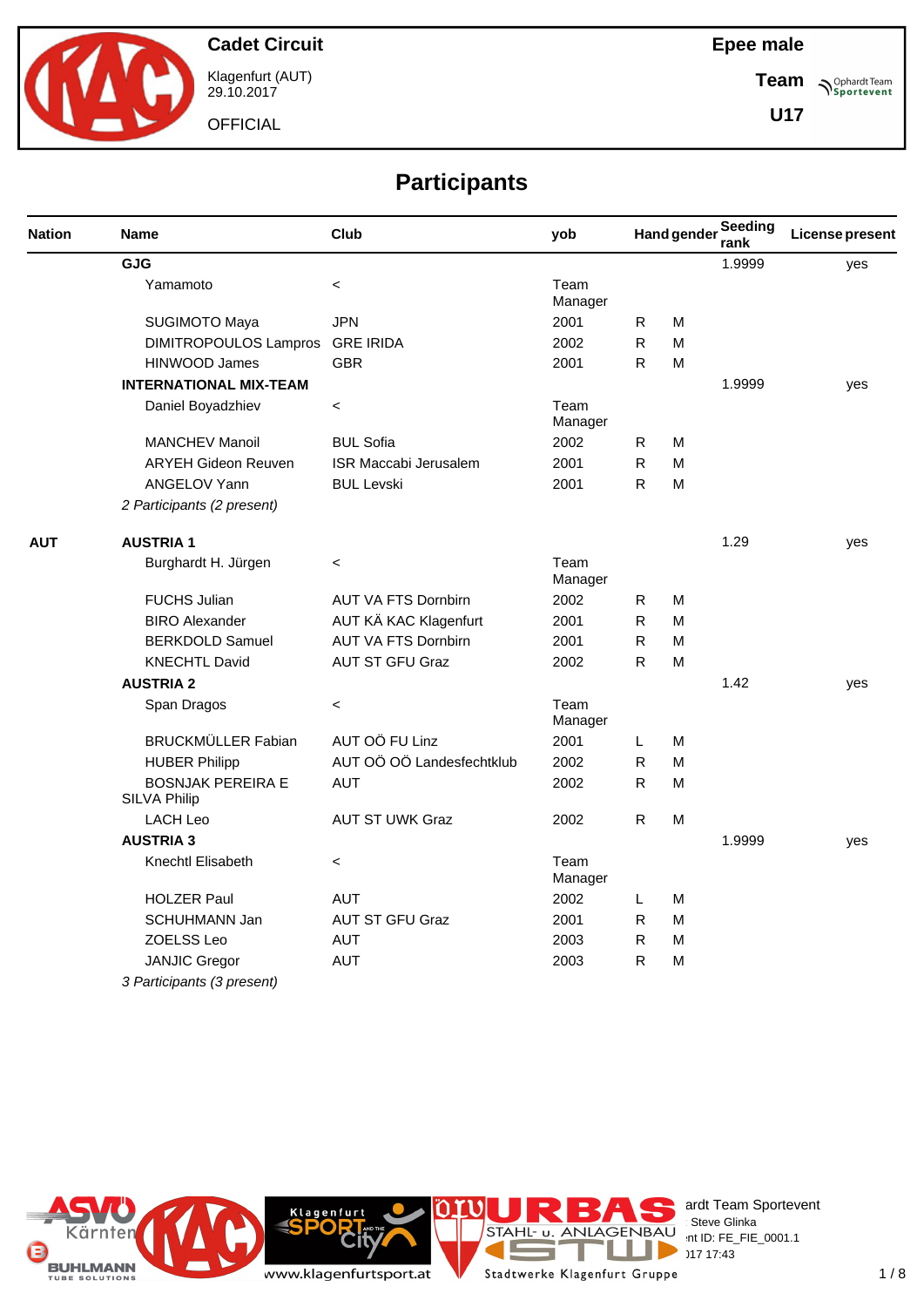

Klagenfurt (AUT) 29.10.2017

**OFFICIAL** 

**Epee male**

**Team Sportevent** 

**U17**

| <b>Nation</b> | <b>Name</b>                | Club                           | yob             |              | <b>Hand gender</b> | Seeding<br>rank | <b>License present</b> |
|---------------|----------------------------|--------------------------------|-----------------|--------------|--------------------|-----------------|------------------------|
| <b>BEL</b>    | <b>BELGIUM</b>             |                                |                 |              |                    | 1.40            | yes                    |
|               | <b>Ghejs Laurent</b>       | $\,<$                          | Team<br>Manager |              |                    |                 |                        |
|               | <b>JANSSENS William</b>    | <b>BEL Confrerie Gent</b>      | 2001            | R            | M                  |                 |                        |
|               | <b>DARQUENNE Guillaume</b> | <b>BEL CE Braine Alleud</b>    | 2001            | R.           | M                  |                 |                        |
|               | <b>DELATTRE Alexandre</b>  | <b>BEL</b>                     | 2001            | L            | M                  |                 |                        |
|               | <b>BELGIUM 2</b>           |                                |                 |              |                    | 1.9999          | yes                    |
|               | Laurent Ghejc              | $\,<\,$                        | Team<br>Manager |              |                    |                 |                        |
|               | <b>JACOBS Aikin</b>        | <b>BEL Confrerie Gent</b>      | 2001            |              | M                  |                 |                        |
|               | VAN DER VAEREN Andy        | <b>BEL Maison de I Escrime</b> | 2001            | L            | M                  |                 |                        |
|               | <b>POCKELE Joris</b>       | <b>BEL Confrerie Gent</b>      | 2002            | ${\sf R}$    | M                  |                 |                        |
|               | 2 Participants (2 present) |                                |                 |              |                    |                 |                        |
| <b>BLR</b>    | <b>BELARUS</b>             |                                |                 |              |                    | 1.30            | yes                    |
|               | Sedach Iryna               | $\,<$                          | Team<br>Manager |              |                    |                 |                        |
|               | <b>SHANTSOU Uladzislau</b> | <b>BLR RCPhES</b>              | 2001            | R            | M                  |                 |                        |
|               | <b>ZDANCHUK MIKALAI</b>    | <b>BLR</b>                     | 2001            | R            | M                  |                 |                        |
|               | <b>HAIDASH ZAKHAR</b>      | <b>BLR</b>                     | 2001            | R            | M                  |                 |                        |
|               | 1 Participants (1 present) |                                |                 |              |                    |                 |                        |
| <b>BUL</b>    | <b>BULGARIA</b>            |                                |                 |              |                    | 1.22            | yes                    |
|               | Simeon Monev               | $\,<$                          | Team<br>Manager |              |                    |                 |                        |
|               | ROEV Deyan                 | <b>BUL Levski</b>              | 2002            | L            | м                  |                 |                        |
|               | <b>KOLEV Gencho</b>        | BUL Cherno more 69             | 2001            | R            | M                  |                 |                        |
|               | MINCHEV Evgeni             | BUL Cherno more 69             | 2000            | L            | M                  |                 |                        |
|               | 1 Participants (1 present) |                                |                 |              |                    |                 |                        |
| <b>EST</b>    | <b>ESTONIA</b>             |                                |                 |              |                    | 1.14            | yes                    |
|               | Juhan Salm                 | $\,<\,$                        | Team<br>Manager |              |                    |                 |                        |
|               | <b>SHAPOVALOV Kiril</b>    | <b>EST SBSK Draakon</b>        | 2003            | R            | M                  |                 |                        |
|               | KIIROJA Jaron              | <b>EST Tallinna Mook</b>       | 2002            | $\mathsf{R}$ | M                  |                 |                        |
|               | <b>SALM Markus</b>         | <b>EST Tallinna Mook</b>       | 2004            | R            | M                  |                 |                        |
|               | PRIIMAGI Henrik            | EST En Garde Haapsalu          | 2003            | R            | M                  |                 |                        |
|               | 1 Participants (1 present) |                                |                 |              |                    |                 |                        |



**Cit** 

Klagenfurt



**IC** 

ardt Team Sportevent<br>∶Steve Glinka **License:** Steve Glinka  $P^{\text{LO}}$  int ID: FE\_FIE\_0001.1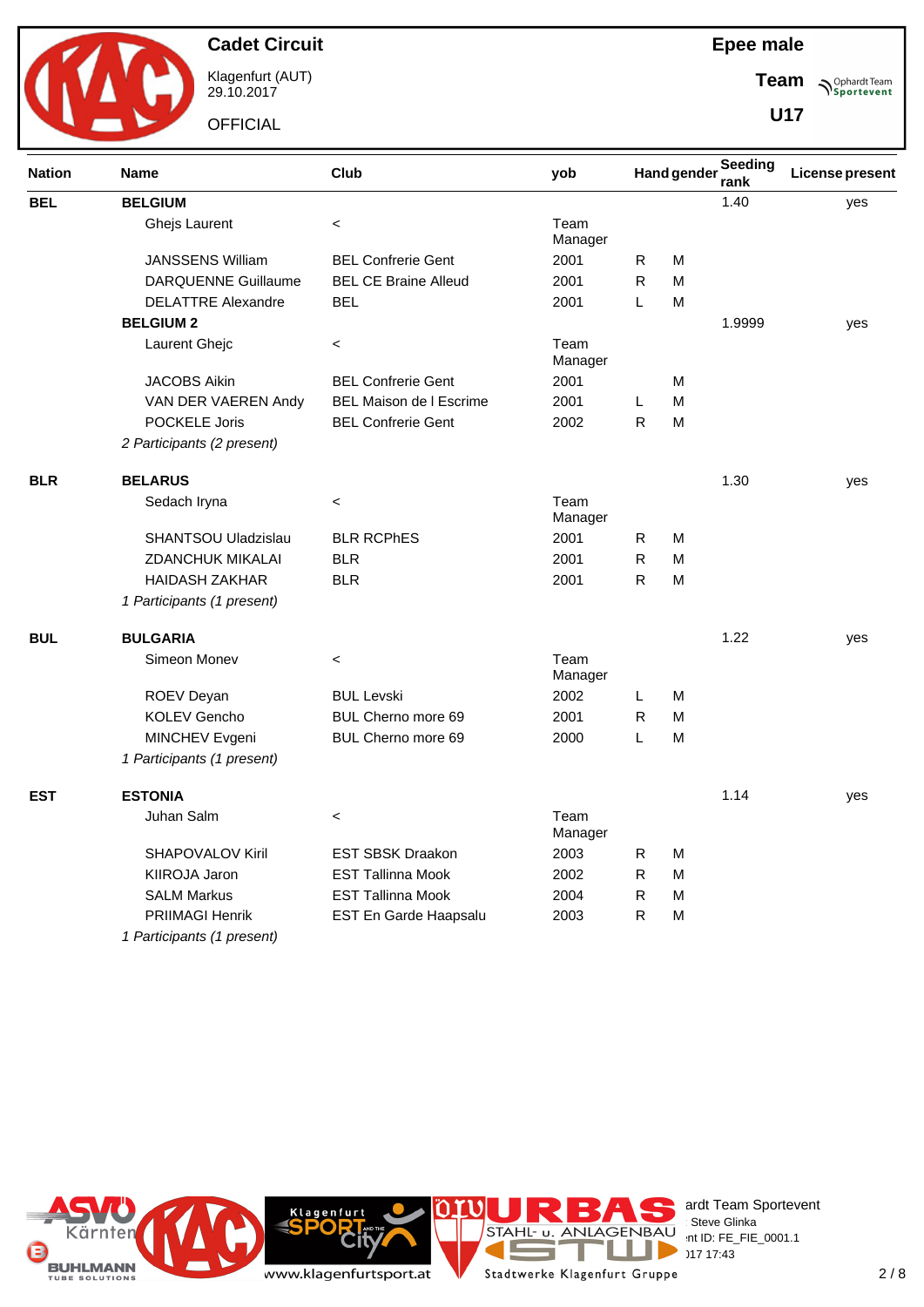

Klagenfurt (AUT) 29.10.2017

**OFFICIAL** 

**Epee male**

**Team Sportevent** 

**U17**

| <b>Nation</b> | <b>Name</b>                | Club                                      | yob             |              | <b>Hand gender</b> | Seeding<br>rank | <b>License present</b> |
|---------------|----------------------------|-------------------------------------------|-----------------|--------------|--------------------|-----------------|------------------------|
| <b>GBR</b>    | <b>UNITED KINGDOM 1</b>    |                                           |                 |              |                    | 1.17            | yes                    |
|               | <b>Maxine Foxwell-Moss</b> | $\prec$                                   | Team<br>Manager |              |                    |                 |                        |
|               | <b>MACPHERSON Steven</b>   | <b>GBR</b>                                | 2001            | R            | M                  |                 |                        |
|               | <b>ANDREWS Benjamin</b>    | <b>GBR Plymouth FC</b>                    | 2001            | R            | M                  |                 |                        |
|               | FOULSHAM Jacob             | <b>GBR</b>                                | 2002            | R.           | M                  |                 |                        |
|               | WILLCOX Joshua             | <b>GBR</b>                                | 2001            | R            | M                  |                 |                        |
|               | <b>UNITED KINGDOM 2</b>    |                                           |                 |              |                    | 1.41            | yes                    |
|               | <b>Maxine Foxwell-Moss</b> | $\,<\,$                                   | Team<br>Manager |              |                    |                 |                        |
|               | MAY Toby                   | <b>GBR</b>                                | 2002            | L            | M                  |                 |                        |
|               | <b>KEW Ethan</b>           | <b>GBR Redhill and Reigate EC</b>         | 2002            | R            | M                  |                 |                        |
|               | TOOGOOD Luke               | <b>GBR Club Activ 8</b>                   | 2001            | $\mathsf{R}$ | M                  |                 |                        |
|               | <b>ASHFORTH Myles</b>      | <b>GBR</b>                                | 2002            | $\mathsf{R}$ | M                  |                 |                        |
|               | <b>UNITED KINGDOM 3</b>    |                                           |                 |              |                    | 1.65            | yes                    |
|               | <b>Maxine Foxwell-Moss</b> | $\,<\,$                                   | Team<br>Manager |              |                    |                 |                        |
|               | <b>SCOTT PAYNE Edward</b>  | <b>GBR</b>                                | 2004            | L.           | M                  |                 |                        |
|               | MITCHELL Jacob             | <b>GBR Millfield School</b>               | 2002            | R            | M                  |                 |                        |
|               | <b>BALLARD Dylan</b>       | <b>GBR Leon Paul Epee</b>                 | 2001            | R            | M                  |                 |                        |
|               | <b>GRIMSHAW Nicholas</b>   | <b>GBR</b>                                | 2003            | R            | M                  |                 |                        |
|               | 3 Participants (3 present) |                                           |                 |              |                    |                 |                        |
| <b>GRE</b>    | <b>GREECE</b>              |                                           |                 |              |                    | 1.6             | yes                    |
|               | <b>Terzoudis Stergios</b>  | $\,<\,$                                   | Team<br>Manager |              |                    |                 |                        |
|               | MARKOPOULOS Ioannis        | <b>GRE O.S.AMAROUSIOU</b>                 | 2001            | L            | M                  |                 |                        |
|               | <b>BOUGATSOS Dionysios</b> | <b>GRE O.S.AMAROUSIOU</b>                 | 2001            | R            | M                  |                 |                        |
|               | <b>AVRAMIDIS Theodoros</b> | <b>GRE M. ALEXANDROS</b><br><b>KORDEL</b> | 2002            | L            | M                  |                 |                        |
|               | <b>GKOGKOS Filippos</b>    | <b>GRE O.X.I.FLORINAS</b>                 | 2001            | $\mathsf{R}$ | M                  |                 |                        |
|               | 1 Participants (1 present) |                                           |                 |              |                    |                 |                        |

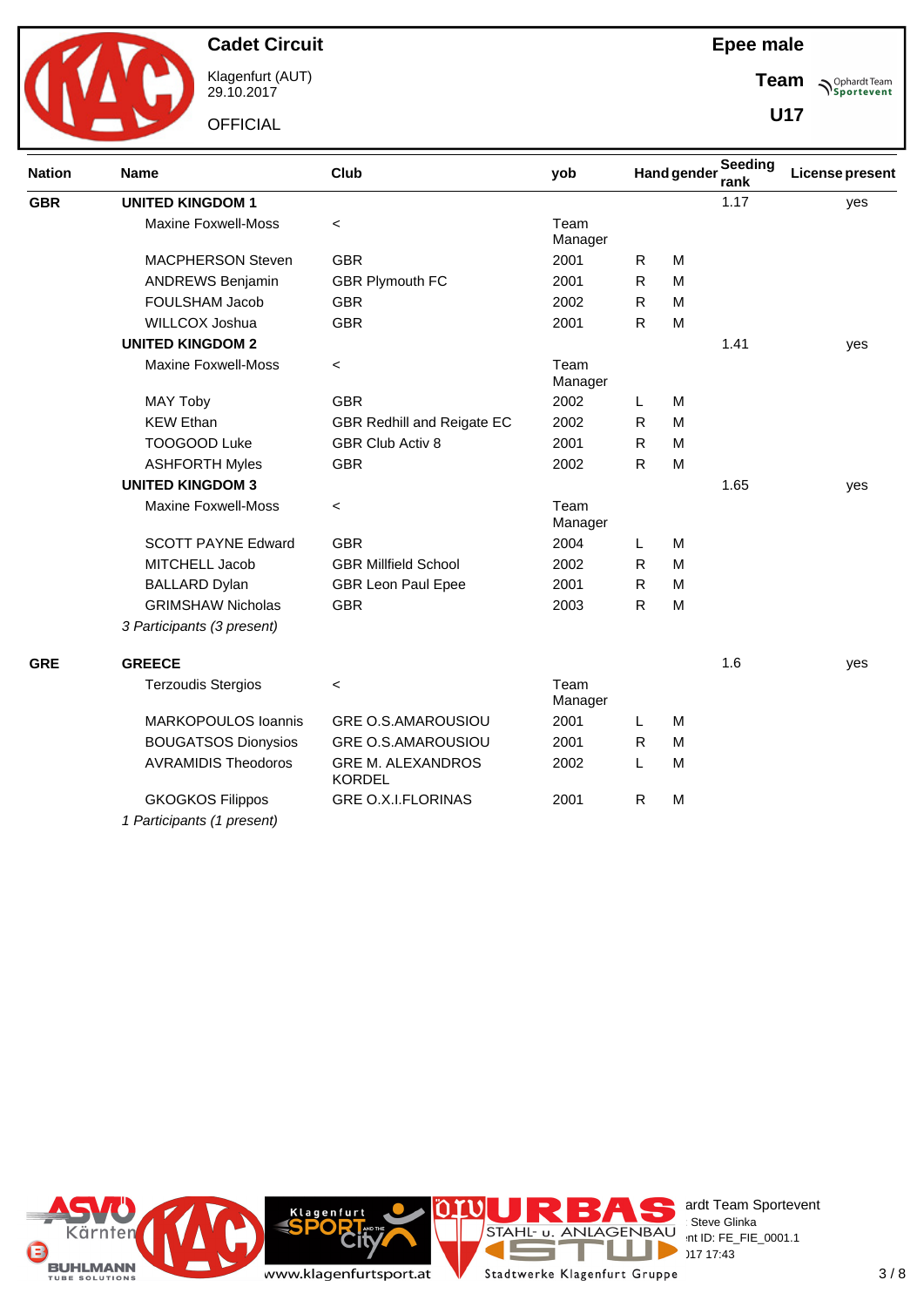

Klagenfurt (AUT) 29.10.2017

**OFFICIAL** 

**Epee male**

**Team Sportevent** 

**U17**

| <b>Nation</b><br><b>HUN</b><br><b>ISR</b> | Name                       | Club<br>yob                    |                 |              | <b>Hand gender</b> | Seeding<br>rank | License present |
|-------------------------------------------|----------------------------|--------------------------------|-----------------|--------------|--------------------|-----------------|-----------------|
|                                           | <b>HUNGARY</b>             |                                |                 |              |                    | 1.11            | yes             |
|                                           | Andrasfi Tibor             | $\,<\,$                        | Team<br>Manager |              |                    |                 |                 |
|                                           | <b>KESZTHELYI Zsombor</b>  | <b>HUN AVA</b>                 | 2002            | R            | M                  |                 |                 |
|                                           | <b>NAGY Marcell</b>        | <b>HUN Vasas</b>               | 2001            | R            | M                  |                 |                 |
|                                           | <b>OSMAN-TOUSON Maruan</b> | <b>HUN MTK</b>                 | 2002            | R            | M                  |                 |                 |
|                                           | SAROSDI Soma               | <b>HUN Vasas</b>               | 2001            | $\mathsf{R}$ | M                  |                 |                 |
|                                           | <b>HUNGARY 2</b>           |                                |                 |              |                    | 1.36            | yes             |
|                                           | Eitner Kiuga               | $\,<\,$                        | Team<br>Manager |              |                    |                 |                 |
|                                           | <b>GALANTAI Simon</b>      | HUN Angels Vivo Sportegyesulet | 2001            | R            | M                  |                 |                 |
|                                           | <b>RAFFAI Kristof</b>      | <b>HUN Balaton</b>             | 2002            | R            | M                  |                 |                 |
|                                           | <b>UJVARI Andras</b>       | <b>HUN MTK</b>                 | 2001            | R            | M                  |                 |                 |
|                                           | <b>BARTKO Levente</b>      | <b>HUN MTK</b>                 | 2002            | R            | M                  |                 |                 |
|                                           | <b>HUNGARY 3</b>           |                                |                 |              |                    | 1.72            | yes             |
|                                           | Fridvalszky Adam           | $\,<\,$                        | Team<br>Manager |              |                    |                 |                 |
|                                           | <b>KOLCZONAY Balazs</b>    | <b>HUN FLESS</b>               | 2001            | R            | M                  |                 |                 |
|                                           | <b>REGELY Andras</b>       | <b>HUN Vasas</b>               | 2001            | R            | M                  |                 |                 |
|                                           | <b>JOSZKIN Peter</b>       | <b>HUN</b>                     | 2002            | R.           | M                  |                 |                 |
|                                           | <b>RONA Milan</b>          | <b>HUN Vasas</b>               | 2002            | R            | M                  |                 |                 |
|                                           | <b>HUNGARY 4</b>           |                                |                 |              |                    | 1.79            | yes             |
|                                           | Marka Istvan               | $\,<\,$                        | Team<br>Manager |              |                    |                 |                 |
|                                           | <b>NAGY Balazs</b>         | <b>HUN Veresegyhaz</b>         | 2002            | R            | M                  |                 |                 |
|                                           | <b>BALIND Bence</b>        | <b>HUN BVSC</b>                | 2002            | R.           | M                  |                 |                 |
|                                           | <b>SALLAI Vince Peter</b>  | <b>HUN BVSC</b>                | 2001            |              | M                  |                 |                 |
|                                           | <b>PEREI Botond</b>        | <b>HUN Vasas</b>               | 2001            | $\mathsf{R}$ | M                  |                 |                 |
|                                           | 4 Participants (4 present) |                                |                 |              |                    |                 |                 |
|                                           | <b>ISRAEL1</b>             |                                |                 |              |                    | 1.15            | yes             |
|                                           | Alexander Ivanov           | $\,<$                          | Team<br>Manager |              |                    |                 |                 |
|                                           | PAZ Guy                    | ISR Maccabi Hod Hasharon       | 2002            | R            | M                  |                 |                 |
|                                           | YARINOVSKY Tomer           | ISR Hapoel Kfar-Saba           | 2001            | R            | M                  |                 |                 |
|                                           | <b>LISIN Refael</b>        | ISR Maccabi Jerusalem          | 2002            | R            | M                  |                 |                 |
|                                           | YOSEF Yuval                | ISR Maccabi Hod Hasharon       | 2002            | R            | M                  |                 |                 |
|                                           | <b>ISRAEL 2</b>            |                                |                 |              |                    | 1.60            | yes             |
|                                           | Alexander Ivanov           | $\,<\,$                        | Team<br>Manager |              |                    |                 |                 |
|                                           | <b>LACHMAN Nathan</b>      | ISR club club Tel Aviv         | 2003            | R            | M                  |                 |                 |
|                                           | <b>ARMOZA Ariel</b>        | <b>ISR club Tel Aviv</b>       | 2002            | R            | M                  |                 |                 |
|                                           | MIHHAILOVSKI yoni          | <b>ISR Hapoel Ashkelon</b>     | 2002            | L            | M                  |                 |                 |
|                                           | <b>LEMBERG Ilya</b>        | ISR Maccabi Jerusalem          | 2001            | R            | M                  |                 |                 |
|                                           | 2 Participants (2 present) |                                |                 |              |                    |                 |                 |







erdt Team Sportevent **License:** Steve Glinka  $P^{\text{LO}}$  int ID: FE\_FIE\_0001.1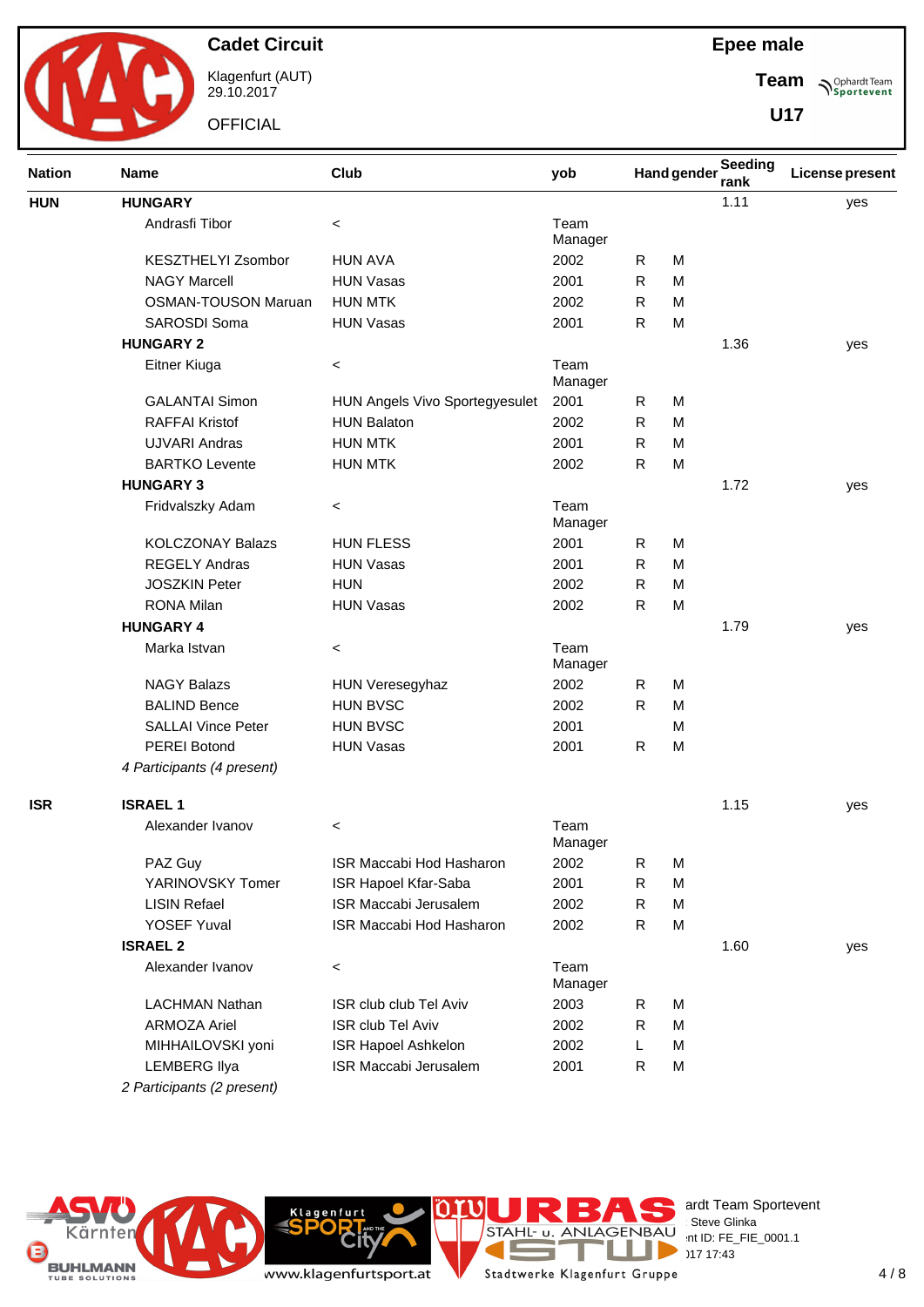

Klagenfurt (AUT) 29.10.2017

**OFFICIAL** 

**Epee male**

**Team Sportevent** 

**U17**

| <b>Nation</b> | Name                       | Club       | yob             |    | <b>Hand gender</b> | Seeding<br>rank | <b>License present</b> |
|---------------|----------------------------|------------|-----------------|----|--------------------|-----------------|------------------------|
| <b>JPN</b>    | <b>JAPAN1</b>              |            |                 |    |                    | 1.39            | yes                    |
|               | Masatoshi Sakamoto         | $\,<\,$    | Team<br>Manager |    |                    |                 |                        |
|               | MATSUMOTO Ryu              | <b>JPN</b> | 2002            | R. | M                  |                 |                        |
|               | <b>ASAMI Seiya</b>         | <b>JPN</b> | 2002            | R. | M                  |                 |                        |
|               | <b>INOUE Takatomi</b>      | <b>JPN</b> | 2001            |    | M                  |                 |                        |
|               | <b>TAKEI Ryusei</b>        | JPN        | 2001            | R  | M                  |                 |                        |
|               | <b>JAPAN2</b>              |            |                 |    |                    | 1.66            | yes                    |
|               | Masatoshi Sakamoto         | $\,<\,$    | Team<br>Manager |    |                    |                 |                        |
|               | OYA Kensuke                | <b>JPN</b> | 2002            |    | M                  |                 |                        |
|               | <b>ITO Uminosuke</b>       | <b>JPN</b> | 2002            | R. | M                  |                 |                        |
|               | <b>ANZAI Kazuhide</b>      | <b>JPN</b> | 2001            |    | M                  |                 |                        |
|               | SEKIHARA Rei               | <b>JPN</b> | 2001            | R. | M                  |                 |                        |
|               | 2 Participants (2 present) |            |                 |    |                    |                 |                        |

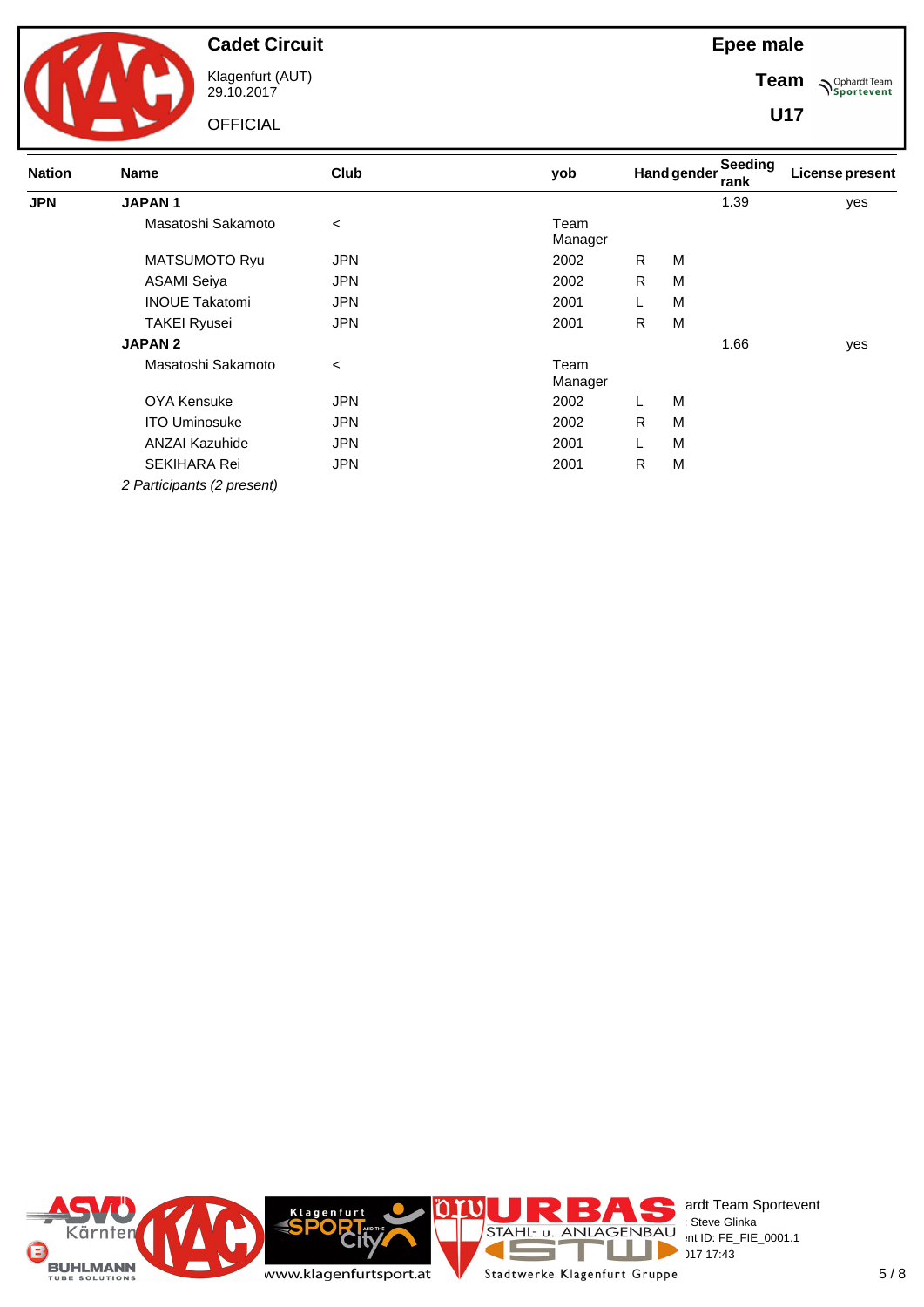

Klagenfurt (AUT) 29.10.2017

**OFFICIAL** 

#### **Epee male**

**Team Sportevent** 

**U17**

| <b>Nation</b> | <b>Name</b>                 | Club                                    | yob             |    | <b>Hand gender</b> | Seeding<br>rank | License present |
|---------------|-----------------------------|-----------------------------------------|-----------------|----|--------------------|-----------------|-----------------|
| <b>POL</b>    | <b>POLAND</b>               |                                         |                 |    |                    | 1.16            | yes             |
|               | Fajkis Artur                | $\,<\,$                                 | Team<br>Manager |    |                    |                 |                 |
|               | <b>KALUZINSKI Tomasz</b>    | POL UKS MDK Olimp                       | 2001            | R  | M                  |                 |                 |
|               | NOGANOWICZ Karol            | POL WKS Kolejarz Wroclaw                | 2001            | R  | M                  |                 |                 |
|               | <b>BULANDRA Jan</b>         | POL AZS AWF Katowice                    | 2002            | R  | M                  |                 |                 |
|               | SOCHA Jan                   | POL PKSzerm Warszawa                    | 2002            | R  | M                  |                 |                 |
|               | <b>POLAND 2</b>             |                                         |                 |    |                    | 1.49            | yes             |
|               | Piotr Kiekpikolski          | $\,<\,$                                 | Team<br>Manager |    |                    |                 |                 |
|               | <b>RUTZ Stanislaw</b>       | POL KS Szpada Wroclaw                   | 2001            | R  | M                  |                 |                 |
|               | CIESLIK Jakub               | POL PKSzerm Warszawa                    | 2002            |    | M                  |                 |                 |
|               | <b>TUMAS Marcin</b>         | POL RMKS Rybnik                         | 2001            | R  | M                  |                 |                 |
|               | <b>CNOTALSKI Przemyslaw</b> | POL ZERWIKAPTUR                         | 2002            | L  | M                  |                 |                 |
|               | <b>POLAND 3</b>             |                                         |                 |    |                    | 1.62            | yes             |
|               | Andruchov Michal            | $\,<\,$                                 | Team<br>Manager |    |                    |                 |                 |
|               | <b>BUSKO Robert</b>         | POL DOSiR Sokolnia Chorzow              | 2002            | L  | M                  |                 |                 |
|               | MARCZAK Jan                 | POL SKS FLESZ Swidnica                  | 2001            | L  | M                  |                 |                 |
|               | <b>MARCOL Maciej</b>        | POL MDK Bytom                           | 2001            | R. | M                  |                 |                 |
|               | MUSIOLIK Bartlomiej         | POL T.S. GÓRNIK RADLIN                  | 2001            | L  | M                  |                 |                 |
|               | <b>POLAND4</b>              |                                         |                 |    |                    | 1.77            | yes             |
|               | Yarek Dzikowsku             | $\,<\,$                                 | Team<br>Manager |    |                    |                 |                 |
|               | <b>URBAN Pawel</b>          | POL MKS Gryf Mielec                     | 2003            | R  | M                  |                 |                 |
|               | <b>ADAMCZYK Patryk</b>      | POL MDK Bytom                           | 2001            | R  | M                  |                 |                 |
|               | <b>HUWER Kamil</b>          | POL T.S. GÓRNIK RADLIN                  | 2001            | R  | M                  |                 |                 |
|               | RADOSZ Mikolaj              | POL SKS GRASS-HOPPER<br><b>KALWARIA</b> | 2002            |    | M                  |                 |                 |
|               | <b>POLAND 5</b>             |                                         |                 |    |                    | 1.94            | yes             |
|               | Debicki Dawid               | $\,<\,$                                 | Team<br>Manager |    |                    |                 |                 |
|               | <b>DEBICKI Dawid</b>        | POL SKS GRASS-HOPPER<br><b>KALWARIA</b> | 2001            | R  | м                  |                 |                 |
|               | NOSSARZEWSKI Antoni         | POL PKSzerm Warszawa                    | 2002            | R  | M                  |                 |                 |
|               | KAZMIERSKI Maciej           | POL MKS Gryf Mielec                     | 2003            |    | M                  |                 |                 |
|               | OGONOWSKI Szymon            | POL IKS AWF Warszawa                    | 2002            | L  | M                  |                 |                 |
|               | 5 Participants (5 present)  |                                         |                 |    |                    |                 |                 |
| <b>SRB</b>    | <b>SERBIA</b>               |                                         |                 |    |                    | 1.71            | yes             |
|               | Peroyic Daniil              | $\,<\,$                                 | Team<br>Manager |    |                    |                 |                 |
|               | SAMARDZIC Dragoljub         | <b>SRB MK Silni</b>                     | 2001            | R  | M                  |                 |                 |
|               | <b>GRBIC Daniil</b>         | <b>SRB MK Silni</b>                     | 2001            | R  | M                  |                 |                 |
|               | <b>SEHIC Boris</b>          | <b>SRB MK Silni</b>                     | 2002            | R  | М                  |                 |                 |
|               | RISTIC Ognjen               | <b>SRB MK Silni</b>                     | 2002            | R  | M                  |                 |                 |
|               | 1 Participants (1 present)  |                                         |                 |    |                    |                 |                 |







erdt Team Sportevent **License:** Steve Glinka  $P^{\text{LO}}$  int ID: FE\_FIE\_0001.1

www.klagenfurtsport.at

Stadtwerke Klagenfurt Gruppe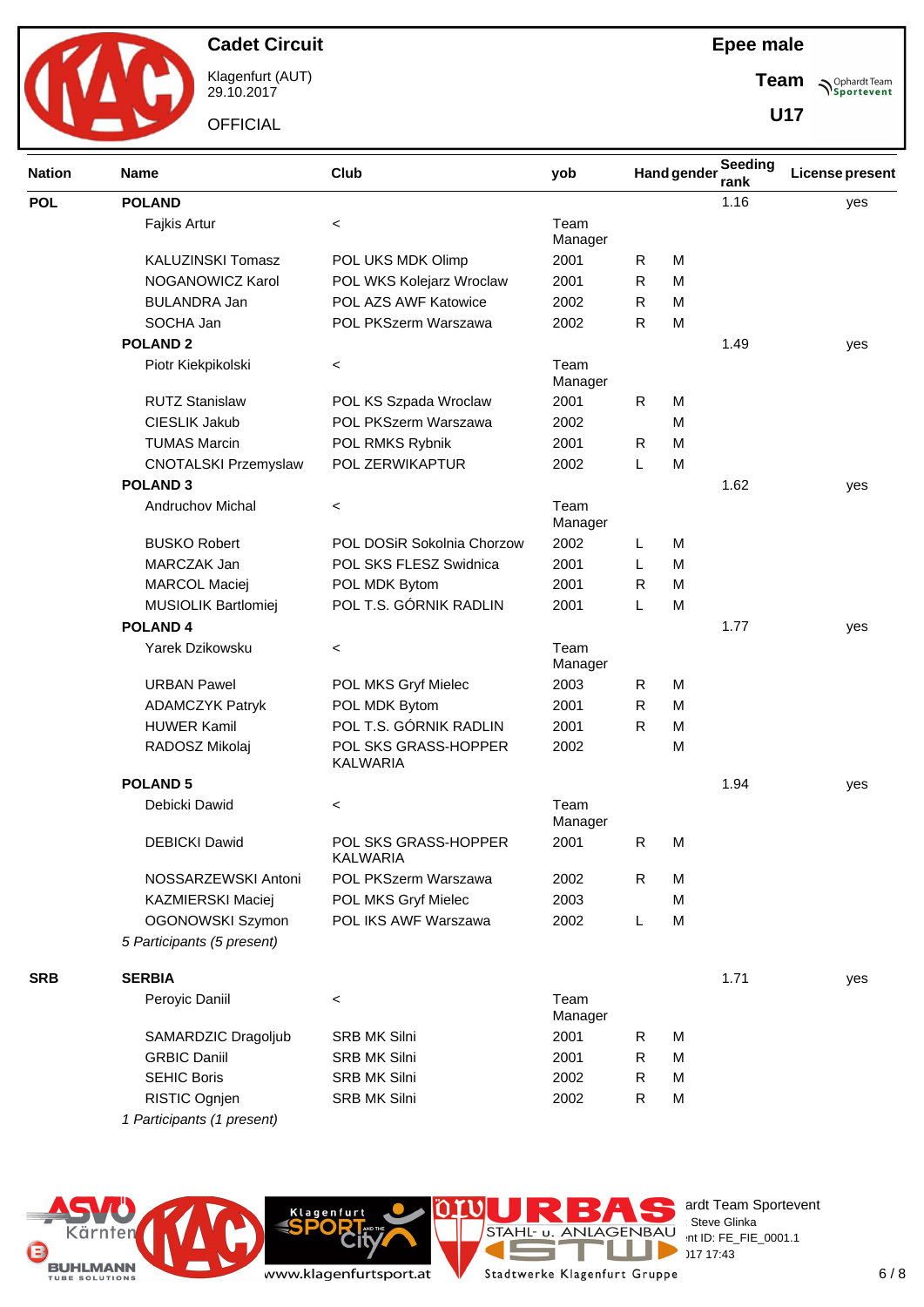

Klagenfurt (AUT) 29.10.2017

**OFFICIAL** 

**Epee male**

**Team Sportevent** 

**U17**

| <b>Nation</b><br>SUI<br><b>SVK</b><br><b>UKR</b> | Club<br><b>Name</b>        |                         | yob             |              | <b>Hand gender</b> | Seeding<br>rank | <b>License present</b> |
|--------------------------------------------------|----------------------------|-------------------------|-----------------|--------------|--------------------|-----------------|------------------------|
|                                                  | <b>SWITZERLAND</b>         |                         |                 |              |                    | 1.8             | yes                    |
|                                                  | Flavio Dasilva             | $\,<\,$                 | Team<br>Manager |              |                    |                 |                        |
|                                                  | <b>ZYBACH Lenny</b>        | SUI SECH Chaux-de-Fonds | 2001            | R            | M                  |                 |                        |
|                                                  | <b>FAVRE Hadrien</b>       | SUI CES Sierre          | 2001            | R            | M                  |                 |                        |
|                                                  | <b>WICHT Matteo</b>        | <b>SUI SEG Geneve</b>   | 2002            | R            | M                  |                 |                        |
|                                                  | HAURI Ian                  | SUI SEG Geneve          | 2002            | R            | M                  |                 |                        |
|                                                  | 1 Participants (1 present) |                         |                 |              |                    |                 |                        |
|                                                  | <b>SLOVAKIA</b>            |                         |                 |              |                    | 1.56            | yes                    |
|                                                  | Andrea Sasvariova          | $\,<\,$                 | Team<br>Manager |              |                    |                 |                        |
|                                                  | NOVOROLNIK Adam            | SVK Akademia sermu      | 2001            | R            | M                  |                 |                        |
|                                                  | ADAMKA Matej               | SVK BSK Bratislava      | 2001            | L            | M                  |                 |                        |
|                                                  | <b>RECLO Michal</b>        | SVK Akademia sermu      | 2001            | R            | M                  |                 |                        |
|                                                  | SOPOLIGA Michal            | SVK KSK 1903 Kosice     | 2002            | L            | M                  |                 |                        |
|                                                  | 1 Participants (1 present) |                         |                 |              |                    |                 |                        |
|                                                  | <b>UKRAINE</b>             |                         |                 |              |                    | 1.24            | yes                    |
|                                                  | Myronyk Olena              | $\,<\,$                 | Team<br>Manager |              |                    |                 |                        |
|                                                  | OPANASENKO Andriy          | <b>UKR Kharkiv</b>      | 2003            | R            | M                  |                 |                        |
|                                                  | <b>TROFYMENKO Pavlo</b>    | <b>UKR KIEW</b>         | 2001            | R            | M                  |                 |                        |
|                                                  | <b>HASANOV Ruslan</b>      | <b>UKR</b>              | 2001            | L            | M                  |                 |                        |
|                                                  | KARIYCHENKO Maksym         | <b>UKR Kharkiv</b>      | 2001            | R            | M                  |                 |                        |
|                                                  | <b>UKRAINE 2</b>           |                         |                 |              |                    | 1.32            | yes                    |
|                                                  | Marko Olena                | $\,<\,$                 | Team<br>Manager |              |                    |                 |                        |
|                                                  | SYROTA Mykhailo            | UKR KIEW                | 2002            |              | M                  |                 |                        |
|                                                  | <b>HOIDA Daniil</b>        | <b>UKR KIEW</b>         | 2001            | L            | M                  |                 |                        |
|                                                  | KYRDA Bogdan               | <b>UKR</b>              | 2001            | L            | M                  |                 |                        |
|                                                  | YAKOVLIEV Anton            | <b>UKR KIEW</b>         | 2001            | R            | M                  |                 |                        |
|                                                  | <b>UKRAINE 3</b>           |                         |                 |              |                    | 1.55            | yes                    |
|                                                  | Marko Olena                | $\,<\,$                 | Team<br>Manager |              |                    |                 |                        |
|                                                  | MASLOV Heorgii             | <b>UKR Khmelnitskiy</b> | 2002            | $\mathsf{R}$ | M                  |                 |                        |
|                                                  | <b>BILEZKYI Rostyslaw</b>  | <b>UKR Lviv</b>         | 2001            | R            | M                  |                 |                        |
|                                                  | <b>KOSHMAN Nikita</b>      | <b>UKR KIEW</b>         | 2002            | R            | M                  |                 |                        |
|                                                  | KUBLITSKYI Mykhailo        | <b>UKR KIEW</b>         | 2003            | R            | M                  |                 |                        |
|                                                  | 3 Participants (3 present) |                         |                 |              |                    |                 |                        |



**Rit** 

**Klagenfurt** 



erdt Team Sportevent **License:** Steve Glinka  $P^{\text{LO}}$  int ID: FE\_FIE\_0001.1  $29.1717:43$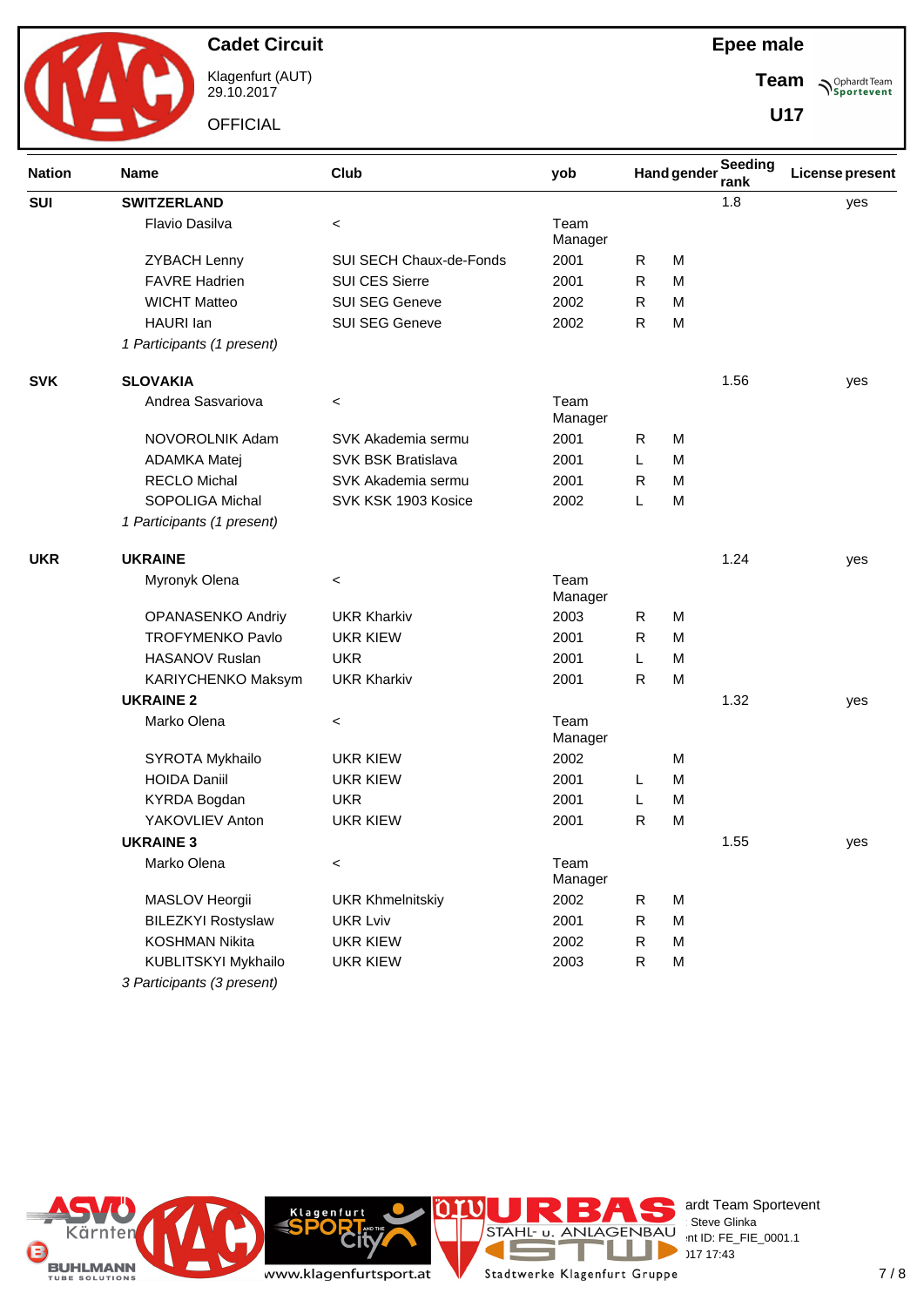

Klagenfurt (AUT) 29.10.2017

**OFFICIAL** 

**Epee male**

**Team Sportevent** 

**U17**

| <b>Nation</b> | Name                                 | Club       | yob             |              | <b>Hand gender</b> | Seeding<br>rank | <b>License present</b> |
|---------------|--------------------------------------|------------|-----------------|--------------|--------------------|-----------------|------------------------|
| <b>USA</b>    | <b>UNITED STATES OF AMERICA</b>      |            |                 |              |                    | 1.4             | yes                    |
|               | 1                                    |            |                 |              |                    |                 |                        |
|               | Sergey Danilov                       | $\,<$      | Team<br>Manager |              |                    |                 |                        |
|               | SPITERI Gareth                       | <b>USA</b> | 2001            | $\mathsf{R}$ | M                  |                 |                        |
|               | <b>TEMIRYAEV Alan</b>                | <b>USA</b> | 2001            | Г            | M                  |                 |                        |
|               | <b>BISSINGER Michael</b>             | <b>USA</b> | 2001            | R.           | M                  |                 |                        |
|               | <b>HERBST Isaac</b>                  | <b>USA</b> | 2002            | ${\sf R}$    | M                  |                 |                        |
|               | <b>UNITED STATES OF AMERICA</b>      |            |                 |              |                    | 1.10            | yes                    |
|               | $\mathbf{2}$                         |            |                 |              |                    |                 |                        |
|               | Sergey Danilov                       | $\,<\,$    | Team<br>Manager |              |                    |                 |                        |
|               | SHINHOLSTER Michael                  | <b>USA</b> | 2001            | R            | M                  |                 |                        |
|               | <b>HANSEN Jonas</b>                  | <b>USA</b> | 2001            | R.           | M                  |                 |                        |
|               | <b>RAYLE Evan</b>                    | <b>USA</b> | 2001            | L            | M                  |                 |                        |
|               | <b>DINKINS Ramadan</b>               | <b>USA</b> | 2001            | L            | ${\sf M}$          |                 |                        |
|               | <b>UNITED STATES OF AMERICA</b><br>3 |            |                 |              |                    | 1.25            | yes                    |
|               | Sergey Danilov                       |            | Team            |              |                    |                 |                        |
|               |                                      | $\,<$      | Manager         |              |                    |                 |                        |
|               | <b>SZAPARY Tristan</b>               | <b>USA</b> | 2001            | L            | M                  |                 |                        |
|               | FELKER Jared                         | <b>USA</b> | 2001            | $\mathsf{R}$ | M                  |                 |                        |
|               | <b>HAN Matthew</b>                   | <b>USA</b> | 2001            | ${\sf R}$    | M                  |                 |                        |
|               | <b>UNITED STATES OF AMERICA</b>      |            |                 |              |                    | 1.21            | yes                    |
|               | 4                                    |            |                 |              |                    |                 |                        |
|               | Sergey Danilov                       | $\prec$    | Team<br>Manager |              |                    |                 |                        |
|               | ZHANG Joshua                         | <b>USA</b> | 2001            | R            | ${\sf M}$          |                 |                        |
|               | <b>SANTOS Cameron</b>                | <b>USA</b> | 2001            | ${\sf R}$    | ${\sf M}$          |                 |                        |
|               | <b>KUSHNERIK Ethan</b>               | <b>USA</b> | 2003            | Г            | M                  |                 |                        |
|               | <b>UNITED STATES OF AMERICA</b>      |            |                 |              |                    | 1.9999          | yes                    |
|               | 5                                    |            |                 |              |                    |                 |                        |
|               | Sergey Danilov                       | $\,<\,$    | Team<br>Manager |              |                    |                 |                        |
|               | SJOSTEDT Jacob                       | <b>USA</b> | 2002            | $\mathsf R$  | M                  |                 |                        |
|               | <b>KUMASHI Mihir</b>                 | <b>USA</b> | 2002            | L            | M                  |                 |                        |
|               | <b>MOOSEKIAN Stafford</b>            | <b>USA</b> | 2003            | L            | M                  |                 |                        |
|               | 5 Participants (5 present)           |            |                 |              |                    |                 |                        |

16 Nations, 38 Participants (38 present)

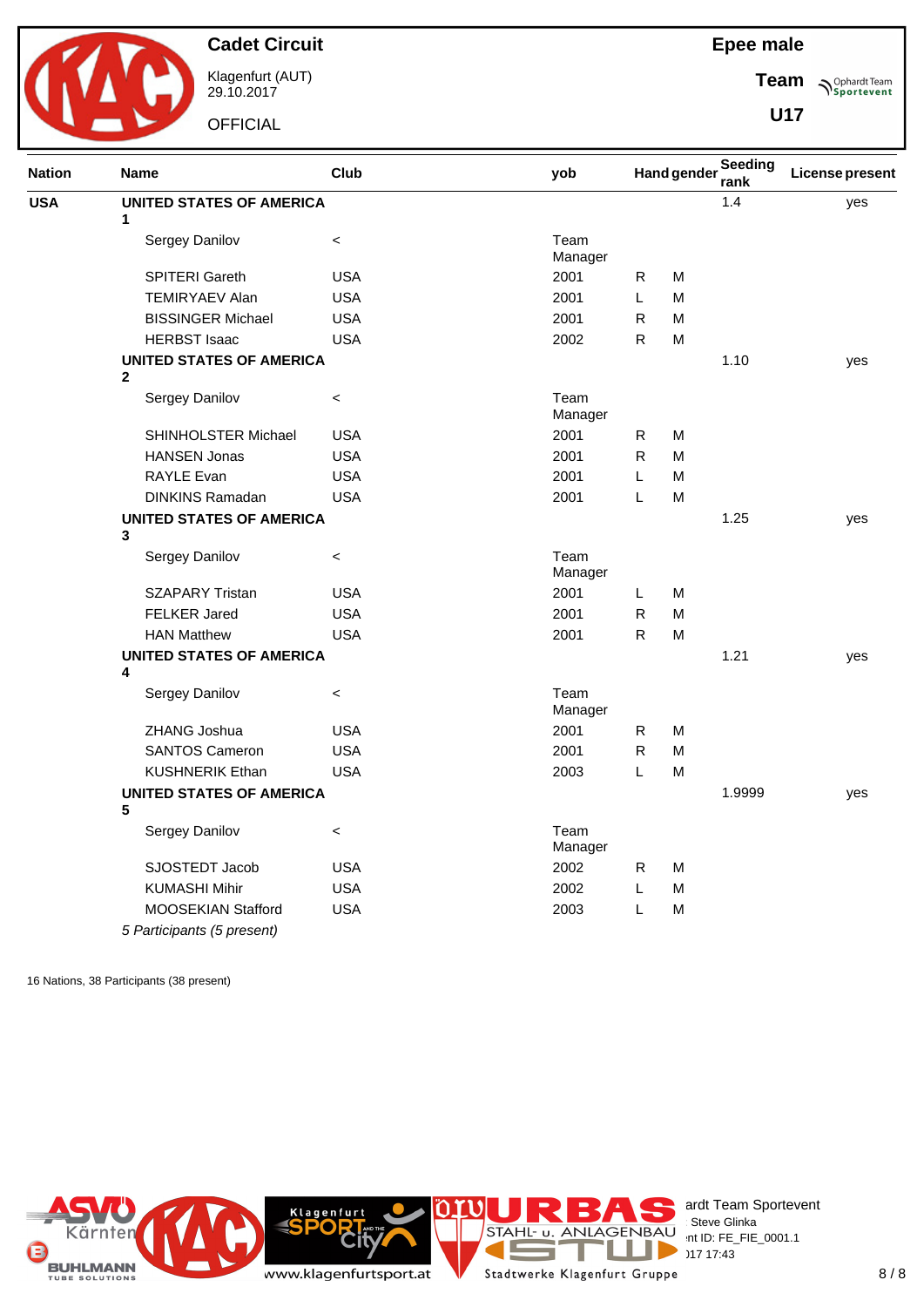**Team**

**U17**

**Sportevent** 

## **Cadet Circuit**



Klagenfurt (AUT) 29.10.2017

**OFFICIAL** 

# **Initial seeding**

|     | <b>Place Seeding</b> | points Nation Name |            |                                   | Club | gender present |
|-----|----------------------|--------------------|------------|-----------------------------------|------|----------------|
| 1.  | 1 0 0 4              | 180.0              | <b>USA</b> | <b>UNITED STATES OF AMERICA 1</b> |      | yes            |
| 2.  | 1 0 0 6              | 154.0              | GRE        | <b>GREECE</b>                     |      | yes            |
| 3.  | 1 0 0 8              | 134.0              | SUI        | <b>SWITZERLAND</b>                |      | yes            |
| 4.  | 1 0 1 0              | 130.0              | <b>USA</b> | <b>UNITED STATES OF AMERICA 2</b> |      | yes            |
| 5.  | 1 0 1 1              | 128.0              | <b>HUN</b> | <b>HUNGARY</b>                    |      | yes            |
| 6.  | 1 0 1 4              | 108.0              | <b>EST</b> | <b>ESTONIA</b>                    |      | yes            |
| 7.  | 1 0 1 5              | 99.0               | <b>ISR</b> | <b>ISRAEL1</b>                    |      | yes            |
| 8.  | 1 0 1 6              | 87.0               | POL        | <b>POLAND</b>                     |      | yes            |
| 9.  | 1 0 1 7              | 87.0               | <b>GBR</b> | <b>UNITED KINGDOM 1</b>           |      | yes            |
| 10. | 1 0 2 1              | 79.0               | <b>USA</b> | <b>UNITED STATES OF AMERICA 4</b> |      | yes            |
| 11. | 1 0 2 2              | 78.0               | <b>BUL</b> | <b>BULGARIA</b>                   |      | yes            |
| 12. | 1 0 2 4              | 73.0               | <b>UKR</b> | <b>UKRAINE</b>                    |      | yes            |
| 13. | 1 0 2 5              | 63.0               | <b>USA</b> | <b>UNITED STATES OF AMERICA 3</b> |      | yes            |
| 14. | 1 0 2 9              | 57.0               | <b>AUT</b> | <b>AUSTRIA1</b>                   |      | yes            |
| 15. | 1 0 3 0              | 56.0               | <b>BLR</b> | <b>BELARUS</b>                    |      | yes            |
| 16. | 1 0 3 2              | 51.0               | <b>UKR</b> | <b>UKRAINE 2</b>                  |      | yes            |
| 17. | 1 0 3 6              | 46.0               | <b>HUN</b> | <b>HUNGARY 2</b>                  |      | yes            |
| 18. | 1 0 3 9              | 35.0               | <b>JPN</b> | <b>JAPAN1</b>                     |      | yes            |
| 19. | 1 0 4 0              | 35.0               | <b>BEL</b> | <b>BELGIUM</b>                    |      | yes            |
| 20. | 1 0 4 1              | 34.0               | <b>GBR</b> | <b>UNITED KINGDOM 2</b>           |      | yes            |
| 21. | 1 0 4 2              | 32.0               | <b>AUT</b> | <b>AUSTRIA 2</b>                  |      | yes            |
| 22. | 1 0 4 9              | 26.0               | <b>POL</b> | <b>POLAND 2</b>                   |      | yes            |
| 23. | 1 0 5 5              | 24.0               | <b>UKR</b> | <b>UKRAINE 3</b>                  |      | yes            |
| 24. | 1 0 5 6              | 24.0               | <b>SVK</b> | <b>SLOVAKIA</b>                   |      | yes            |
| 25. | 1 0 6 0              | 20.0               | <b>ISR</b> | <b>ISRAEL 2</b>                   |      | yes            |
| 26. | 1 0 6 2              | 18.0               | POL        | <b>POLAND3</b>                    |      | yes            |
| 27. | 1 0 6 5              | 16.0               | <b>GBR</b> | <b>UNITED KINGDOM 3</b>           |      | yes            |
| 28. | 1 0 6 6              | 16.0               | <b>JPN</b> | <b>JAPAN2</b>                     |      | yes            |
| 29. | 1 0 7 1              | 8.0                | <b>SRB</b> | <b>SERBIA</b>                     |      | yes            |
| 30. | 1 0 7 2              | 8.0                | <b>HUN</b> | <b>HUNGARY 3</b>                  |      | yes            |
| 31. | 1 0 7 7              | 8.0                | POL        | <b>POLAND4</b>                    |      | yes            |
| 32. | 1 0 7 9              |                    |            | HUN HUNGARY 4                     |      | yes            |
| 33. | 1 0 9 4              | 0.0                |            | POL POLAND 5                      |      | yes            |
| T   | 9 0 0 0              | 0.0                | USA        | <b>UNITED STATES OF AMERICA 5</b> |      | yes            |
| T   | 9 0 0 0              | 0.0                | AUT        | <b>AUSTRIA 3</b>                  |      | yes            |
| Τ   | 9 0 0 0              |                    |            | <b>GJG</b>                        |      | yes            |
| Τ   | 9 0 0 0              |                    |            | <b>INTERNATIONAL MIX-TEAM</b>     |      | yes            |
| T   | 9 0 0 0              |                    | <b>BEL</b> | <b>BELGIUM 2</b>                  |      | yes            |

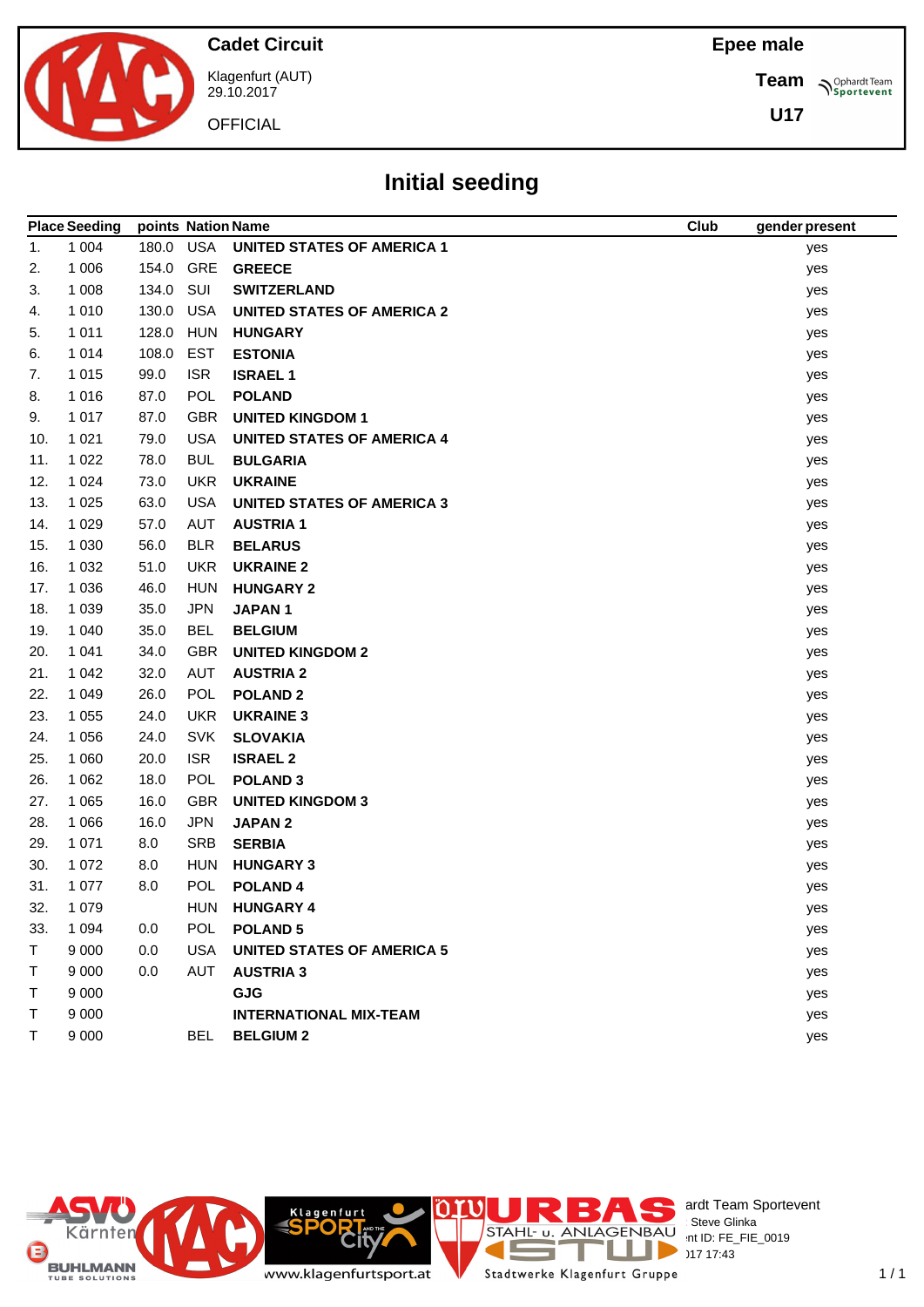

**Cadet Circuit** Klagenfurt (AUT) 29.10.2017 **OFFICIAL** 

**Team S**<sup>Ophardt Team</sub></sup>

**U17**

# **Technical directory and other commissions**

Emilian Aumitreci Andrash Bersodi Mag. Hans-Jürgen Burghardt

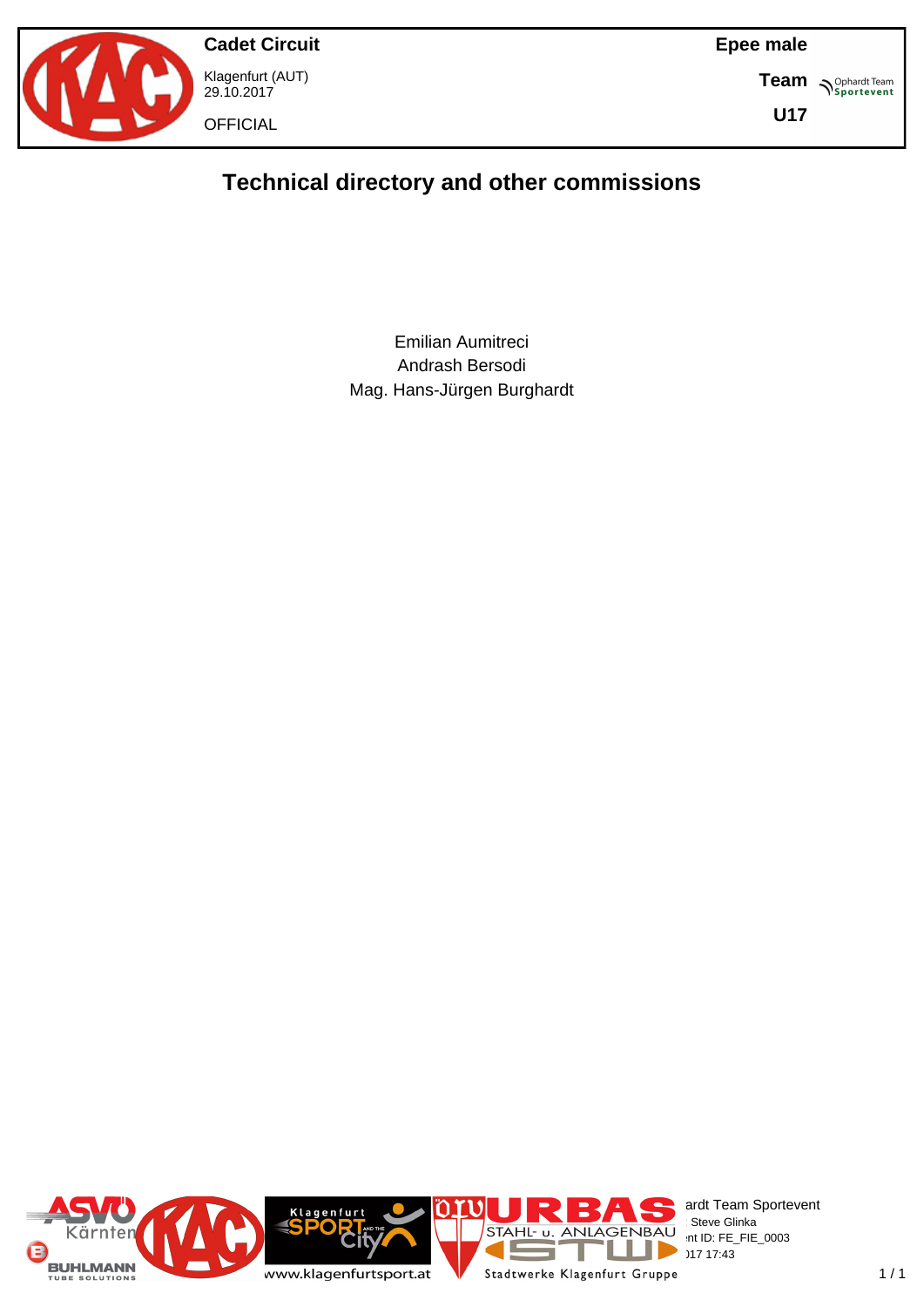

Klagenfurt (AUT) 29.10.2017

**OFFICIAL** 

**Epee male**

**Team S**<sup>Ophardt Team</sub></sup>

**U17**

# **Format**

**1 Direct Elimination** 29.10. 10:00

**Participants** 38 Participants **Table of 64 with place 1-16**

38 Qualifiers

Table of 64 Final of 4 Places 1-16 to be fenced

Hits: 45 Time: 3 min

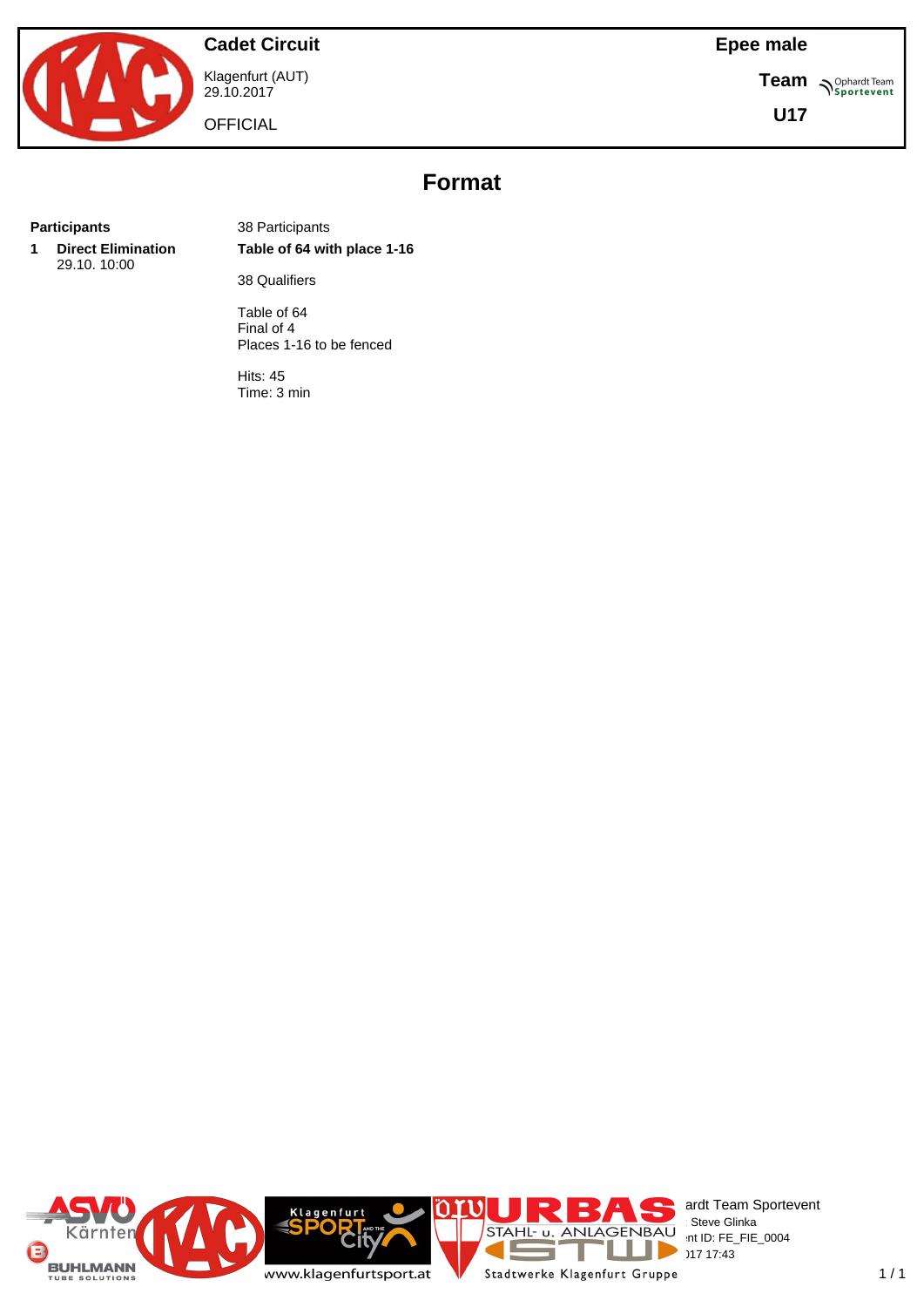

**Cadet Circuit** Klagenfurt (AUT) 29.10.2017

**OFFICIAL** 

**Team** *S<sup>Ophardt Team*<br> *S*<sup>P</sup> Sportevent</sup>

**U17**

# **Seeding list Direct Elimination**

| <b>Place Nation Name</b> |            |                            |      |                         | <b>Seeding Seeding Points</b> |       |  |
|--------------------------|------------|----------------------------|------|-------------------------|-------------------------------|-------|--|
|                          |            |                            | Club | list                    | rank                          |       |  |
| $\mathbf{1}$             | <b>USA</b> | UNITED STATES OF AMERICA 1 |      | $\overline{2}$          | $\overline{4}$                | 180.0 |  |
| 2                        | <b>GRE</b> | <b>GREECE</b>              |      | 2                       | 6                             | 154.0 |  |
| 3                        | SUI        | SWITZERLAND                |      | $\overline{c}$          | 8                             | 134.0 |  |
| 4                        | <b>USA</b> | UNITED STATES OF AMERICA 2 |      | $\overline{\mathbf{c}}$ | 10                            | 130.0 |  |
| 5                        | <b>HUN</b> | <b>HUNGARY</b>             |      | $\overline{c}$          | 11                            | 128.0 |  |
| 6                        | <b>EST</b> | <b>ESTONIA</b>             |      | $\overline{\mathbf{c}}$ | 14                            | 108.0 |  |
| 7                        | <b>ISR</b> | <b>ISRAEL1</b>             |      | $\overline{\mathbf{c}}$ | 15                            | 99.0  |  |
| 8                        | POL        | <b>POLAND</b>              |      | $\overline{\mathbf{c}}$ | 16                            | 87.0  |  |
| 9                        | <b>GBR</b> | UNITED KINGDOM 1           |      | $\overline{\mathbf{c}}$ | 17                            | 87.0  |  |
| 10                       | <b>USA</b> | UNITED STATES OF AMERICA 4 |      | $\overline{\mathbf{c}}$ | 21                            | 79.0  |  |
| 11                       | <b>BUL</b> | <b>BULGARIA</b>            |      | $\overline{\mathbf{c}}$ | 22                            | 78.0  |  |
| 12                       | <b>UKR</b> | <b>UKRAINE</b>             |      | $\overline{\mathbf{c}}$ | 24                            | 73.0  |  |
| 13                       | <b>USA</b> | UNITED STATES OF AMERICA 3 |      | $\overline{\mathbf{c}}$ | 25                            | 63.0  |  |
| 14                       | <b>AUT</b> | <b>AUSTRIA1</b>            |      | $\overline{c}$          | 29                            | 57.0  |  |
| 15                       | <b>BLR</b> | <b>BELARUS</b>             |      | $\overline{\mathbf{c}}$ | 30                            | 56.0  |  |
| 16                       | <b>UKR</b> | UKRAINE 2                  |      | $\overline{c}$          | 32                            | 51.0  |  |
| 17                       | <b>HUN</b> | <b>HUNGARY 2</b>           |      | $\overline{c}$          | 36                            | 46.0  |  |
| 18                       | JPN        | JAPAN 1                    |      | $\overline{2}$          | 39                            | 35.0  |  |
| 19                       | <b>BEL</b> | <b>BELGIUM</b>             |      | $\overline{2}$          | 40                            | 35.0  |  |
| 20                       | <b>GBR</b> | UNITED KINGDOM 2           |      | $\overline{\mathbf{c}}$ | 41                            | 34.0  |  |
| 21                       | <b>AUT</b> | <b>AUSTRIA 2</b>           |      | $\overline{\mathbf{c}}$ | 42                            | 32.0  |  |
| 22                       | <b>POL</b> | POLAND <sub>2</sub>        |      | $\overline{\mathbf{c}}$ | 49                            | 26.0  |  |
| 23                       | <b>UKR</b> | UKRAINE 3                  |      | $\overline{\mathbf{c}}$ | 55                            | 24.0  |  |
| 24                       | <b>SVK</b> | <b>SLOVAKIA</b>            |      | $\overline{\mathbf{c}}$ | 56                            | 24.0  |  |
| 25                       | <b>ISR</b> | <b>ISRAEL 2</b>            |      | $\overline{\mathbf{c}}$ | 60                            | 20.0  |  |
| 26                       | POL        | POLAND <sub>3</sub>        |      | 2                       | 62                            | 18.0  |  |
| 27                       | GBR        | <b>UNITED KINGDOM 3</b>    |      | $\overline{\mathbf{c}}$ | 65                            | 16.0  |  |
| 28                       | JPN        | JAPAN 2                    |      | 2                       | 66                            | 16.0  |  |
| 29                       | <b>SRB</b> | <b>SERBIA</b>              |      | $\overline{c}$          | 71                            | 8.0   |  |
| 30                       | <b>HUN</b> | <b>HUNGARY 3</b>           |      | $\overline{\mathbf{c}}$ | 72                            | 8.0   |  |
| 31                       | <b>POL</b> | POLAND <sub>4</sub>        |      | $\overline{\mathbf{c}}$ | 77                            | 8.0   |  |
| 32                       | HUN        | HUNGARY 4                  |      | $\mathcal{P}$           | 79                            |       |  |
| 33                       | POL        | POLAND <sub>5</sub>        |      | $\overline{2}$          | 94                            | 0.0   |  |
| 34                       | <b>USA</b> | UNITED STATES OF AMERICA 5 |      | $\overline{2}$          | 9999                          | 0.0   |  |
| 35                       | AUT        | <b>AUSTRIA 3</b>           |      | $\overline{2}$          | 9999                          | 0.0   |  |
| 36                       |            | <b>GJG</b>                 |      | $\overline{2}$          | 9999                          |       |  |
| 37                       |            | INTERNATIONAL MIX-TEAM     |      | $\overline{2}$          | 9999                          |       |  |
| 38                       | <b>BEL</b> | <b>BELGIUM 2</b>           |      | $\overline{2}$          | 9999                          |       |  |



ardt Team Sportevent<br>∶Steve Glinka **License:** Steve Glinka  $P^{\text{LO}}$  int ID: FE\_FIE\_0001.2  $29.101 \times 10^{11} \times 10^{12} \times 10^{13} \times 10^{14} \times 10^{15} \times 10^{16} \times 10^{16} \times 10^{17} \times 10^{18} \times 10^{19} \times 10^{19} \times 10^{19} \times 10^{19} \times 10^{19} \times 10^{19} \times 10^{19} \times 10^{19} \times 10^{19} \times 10^{19} \times 10^{19} \times 10^{19} \times 10^{19} \times 10^{19} \times 10^{1$ 

Е

T a.

Stadtwerke Klagenfurt Gruppe

 $\overline{a}$ 

`it

Klagenfurt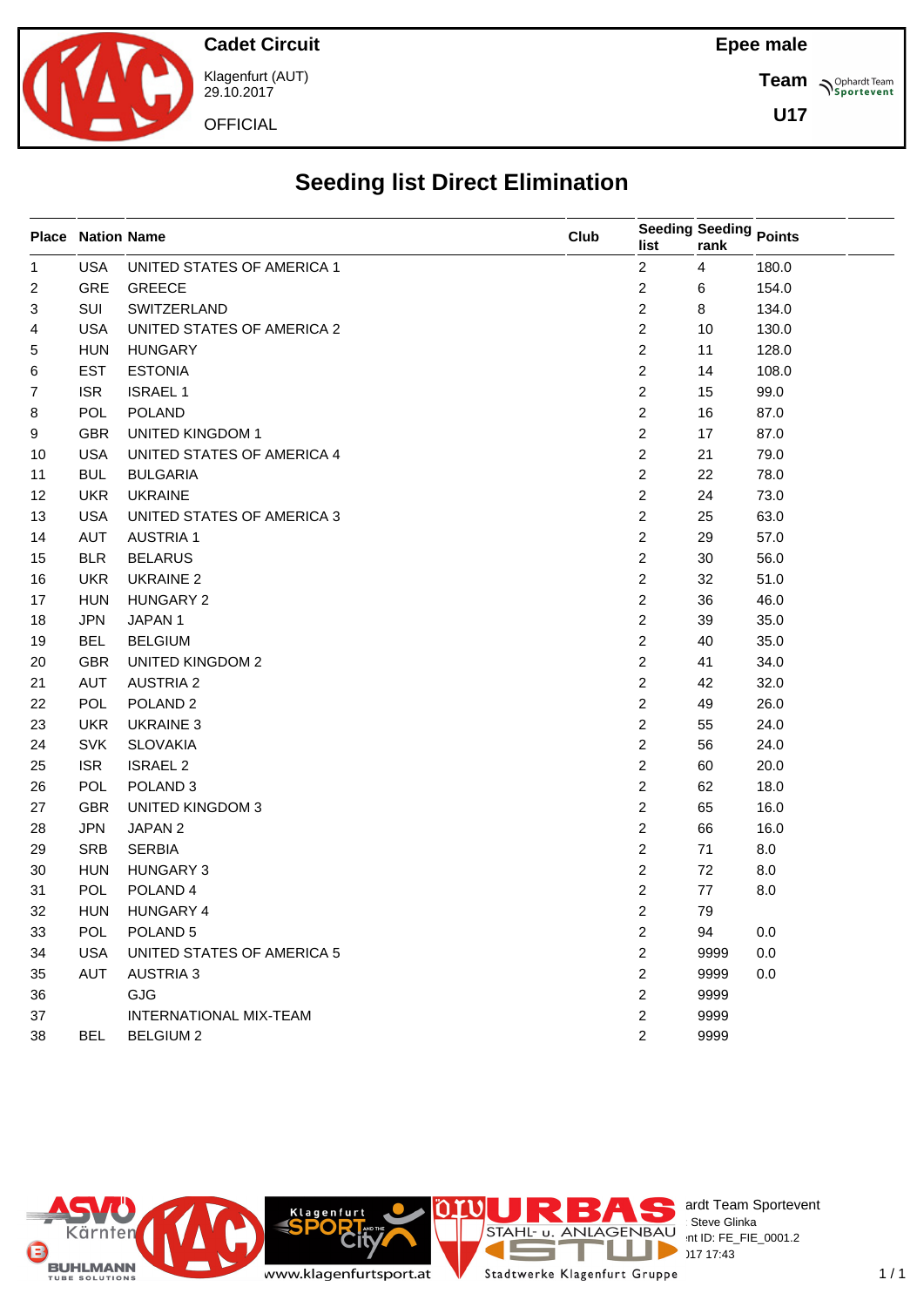|    |                                              | <b>Cadet Circuit</b>    |                                                         |              |           |                                                                                  |             | <b>Epee male</b>                                                            |            |                          |
|----|----------------------------------------------|-------------------------|---------------------------------------------------------|--------------|-----------|----------------------------------------------------------------------------------|-------------|-----------------------------------------------------------------------------|------------|--------------------------|
|    |                                              | Klagenfurt (AUT)        |                                                         |              |           |                                                                                  |             |                                                                             |            | Team Nophardt Team       |
|    |                                              | 29.10.2017 - 29.10.2017 |                                                         |              |           |                                                                                  |             |                                                                             | <b>U17</b> |                          |
|    |                                              | <b>OFFICIAL</b>         |                                                         |              |           |                                                                                  |             |                                                                             |            |                          |
|    | A   Table of 64                              |                         | B   Table of 32                                         |              |           | C   Table of 16                                                                  |             | $E$   Table of 8                                                            |            |                          |
| 11 | UNITED STATES OF AMERICA 1                   | <b>USA</b>              |                                                         |              |           |                                                                                  |             |                                                                             |            |                          |
| 64 | *** bye ***                                  |                         | Piste 23                                                |              | Sun 11:00 |                                                                                  |             |                                                                             |            |                          |
|    | Piste YE                                     | Sun 10:00               | UNITED STATES OF AMERICA 1                              | USA V        | 45        |                                                                                  |             |                                                                             |            |                          |
| 33 | POLAND <sub>5</sub>                          | POL D<br>42             | HUNGARY 4<br>R: KORES Gaja (SLO) / KRAHER Martin (AUT)  | HUN D        | 41        |                                                                                  |             |                                                                             |            |                          |
| 32 | HUNGARY 4                                    | HUN V<br>45             |                                                         |              |           | Piste YE                                                                         | Sun 12:20   |                                                                             |            |                          |
|    | R: DERAMAIX Merlin (BEL) / PUIU Stefan (ROU) |                         |                                                         |              |           | UNITED STATES OF AMERICA 1                                                       | USA D<br>40 |                                                                             |            |                          |
|    |                                              | <b>HUN</b>              |                                                         |              |           | <b>UKRAINE 2</b>                                                                 | UKR V<br>45 |                                                                             |            |                          |
| 17 | <b>HUNGARY 2</b>                             |                         | Piste 24                                                |              | Sun 11:00 | R: CSISZAR Francisc (ROU) / SIMEUNOVIC Rastislav (SVK) / JANTAS Andrzej<br>(POL) |             |                                                                             |            |                          |
| 48 | *** bye ***                                  |                         | <b>HUNGARY 2</b>                                        | HUN D        | 39        |                                                                                  |             |                                                                             |            |                          |
|    |                                              |                         | <b>UKRAINE 2</b>                                        | UKR V        | 42        |                                                                                  |             |                                                                             |            |                          |
| 49 | *** bye ***                                  |                         | R: MCDERMOTT Chiara (GBR) / PUIU Stefan (ROU)           |              |           |                                                                                  |             |                                                                             |            |                          |
|    | 16 UKRAINE 2                                 | <b>UKR</b>              |                                                         |              |           |                                                                                  |             | Piste YE<br>UKRAINE 2 (16)                                                  |            | Sun 13:30<br>UKR D<br>42 |
|    |                                              |                         |                                                         |              |           |                                                                                  |             |                                                                             |            |                          |
| 9  | UNITED KINGDOM 1                             | <b>GBR</b>              |                                                         |              |           |                                                                                  |             | UNITED KINGDOM 1 (9)<br>R: SIMEUNOVIC Rastislav (SVK) / KRAHER Martin (AUT) |            | GBR V<br>45              |
| 56 | *** bye ***                                  |                         | Piste YE<br>UNITED KINGDOM 1                            | GBR V        | Sun 11:00 |                                                                                  |             |                                                                             |            |                          |
|    |                                              |                         |                                                         |              | 45        |                                                                                  |             |                                                                             |            |                          |
| 41 | *** bye ***                                  |                         | <b>SLOVAKIA</b><br>R: NAGY Lehel (ROU) / JEZA Eva (SLO) | SVK D        | 23        |                                                                                  |             |                                                                             |            |                          |
| 24 | <b>SLOVAKIA</b>                              | <b>SVK</b>              |                                                         |              |           | Piste BL                                                                         | Sun 12:20   |                                                                             |            |                          |
|    |                                              |                         |                                                         |              |           | <b>UNITED KINGDOM 1</b>                                                          | GBR V<br>45 |                                                                             |            |                          |
| 25 | <b>ISRAEL 2</b>                              | <b>ISR</b>              |                                                         |              |           | <b>ISRAEL 2 (25)</b>                                                             | ISR D<br>34 |                                                                             |            |                          |
|    | 40 *** bye ***                               |                         | Piste BL                                                |              | Sun 11:00 | R: OREMUSH Heyza (UKR) / FELSBERGER Tobias (AUT) / JEZA Eva (SLO)                |             |                                                                             |            |                          |
|    |                                              |                         | <b>ISRAEL 2</b>                                         | $ISR$ $V$ 45 |           |                                                                                  |             |                                                                             |            |                          |
|    |                                              |                         | POLAND                                                  | POL D 41     |           |                                                                                  |             |                                                                             |            |                          |
| 57 | $\ast \ast \ast$ bye $\ast \ast \ast$        |                         | R: LEBEDEV Eduard (EST) / MAHMOUD Taysir (USA)          |              |           |                                                                                  |             |                                                                             |            |                          |
| 8  | POLAND                                       | POL                     |                                                         |              |           |                                                                                  |             |                                                                             |            |                          |
|    |                                              |                         |                                                         |              |           |                                                                                  |             |                                                                             |            |                          |

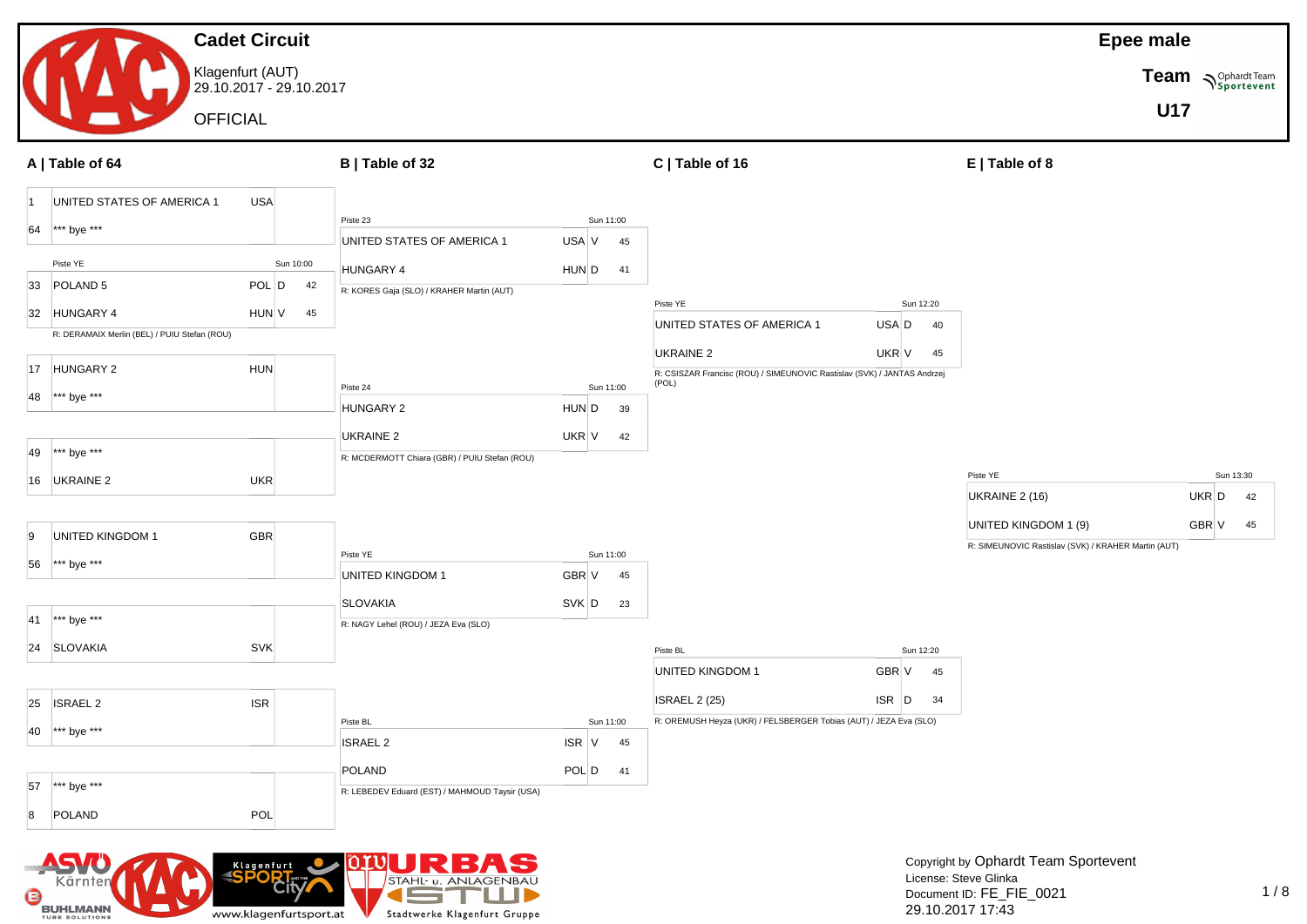#### **Cadet Circuit** Klagenfurt (AUT) 29.10.2017 - 29.10.2017 **OFFICIAL Epee male Team Pophardt Team U17 A | Table of 64 B | Table of 32 C | Table of 16 E | Table of 8** 5 HUNGARY HUN 60 \*\*\* bye \*\*\* Piste 25 Sun 10:00 37 INTERNATIONAL MIX-TEAM D 30 28 JAPAN 2 JPN V 45 R: SIMEUNOVIC Rastislav (SVK) / GRAHAM Rosalind (GBR) 21 AUSTRIA 2 AUT 44 \*\*\* bye \*\*\* 53 \*\*\* bye \*\*\* 12 UKRAINE UKR 13 UNITED STATES OF AMERICA 3 USA 52 \*\*\* bye \*\*\* 45 \*\*\* bye \*\*\* 20 UNITED KINGDOM 2 GBR Piste 26 Sun 10:00 29 SERBIA SRB D 32 36 GJG V 37 R: FAJKIS Krystian (POL) / HORVATH Attila (HUN) 61 \*\*\* bye \*\*\* 4 UNITED STATES OF AMERICA 2 USA Piste 25 Sun 11:00 HUNGARY HUN V 45 JAPAN 2 JPN D 30 R: DERAMAIX Merlin (BEL) / BALOG Marcus (USA) Piste 26 Sun 11:00 AUSTRIA 2 AUT D 17 UKRAINE UKR V 45 R: CSISZAR Francisc (ROU) / JANTAS Andrzej (POL) Piste 27 Sun 11:00 UNITED STATES OF AMERICA 3 USA V 45 UNITED KINGDOM 2 GBR D 32 R: ZELENTSOVA Alina (UKR) / MIELNICZEK Ignacy (POL) Piste 28 Sun 11:00 GJG (36) D 30 UNITED STATES OF AMERICA 2 USA V 45 R: BEKEFI Daniel (HUN) / FAJKIS Krystian (POL) Piste 25 Sun 12:20 HUNGARY HUN D 35 UKRAINE UKR V 45 R: PUIU Stefan (ROU) / FAJKIS Krystian (POL) / DERAMAIX Merlin (BEL) Piste 26 Sun 12:20 UNITED STATES OF AMERICA 3 USA D 38 UNITED STATES OF AMERICA 2 USA V 45 R: LEBEDEV Eduard (EST) / BEKEFI Daniel (HUN) / MAROTTA Francesco (ITA) Piste BL **Sun 13:30** UKRAINE (12) UKR D 30 UNITED STATES OF AMERICA 2 USA V  $45$ R: KORES Gaja (SLO) / LEBEDEV Eduard (EST) / NAGY Lehel (ROU)

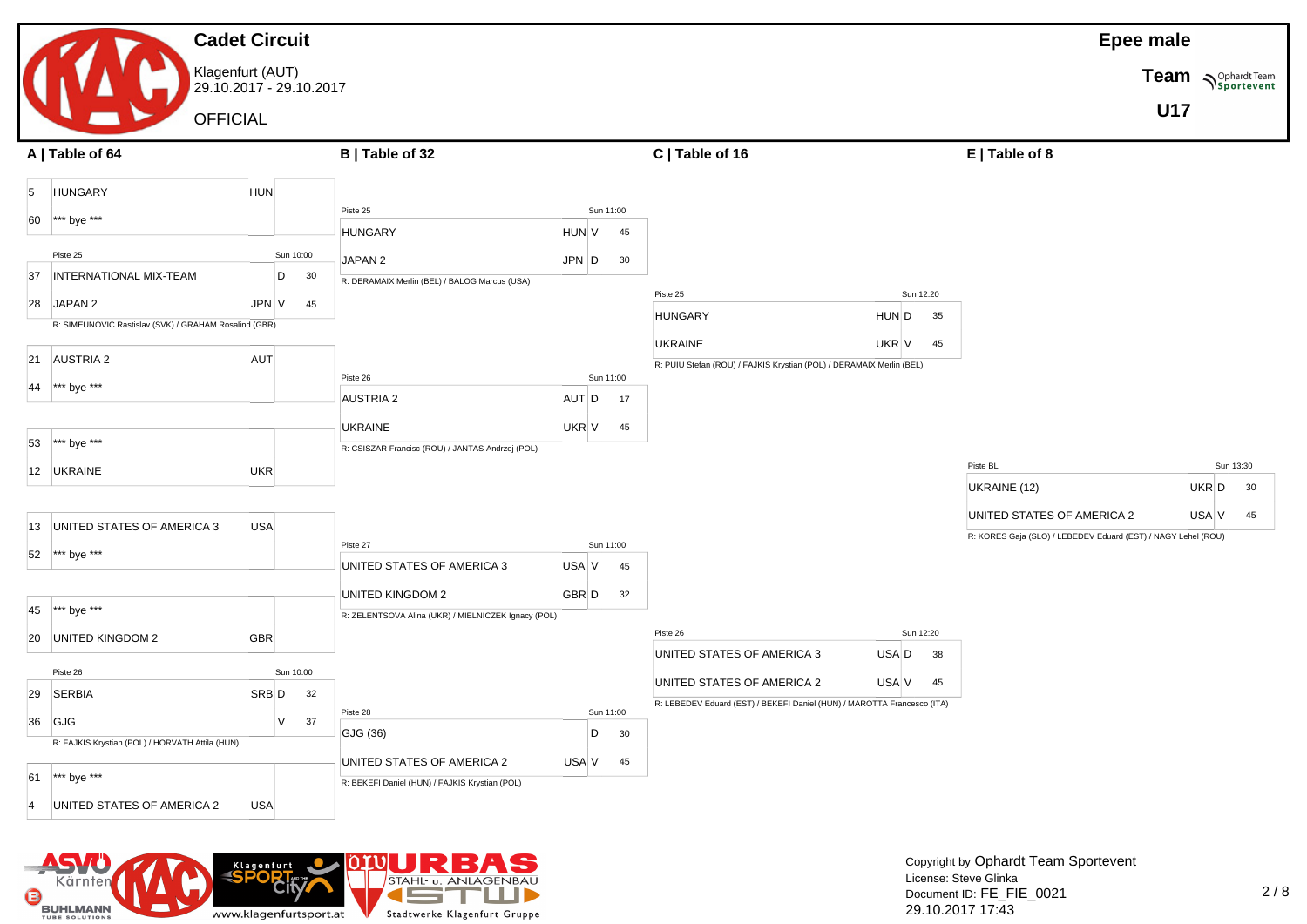

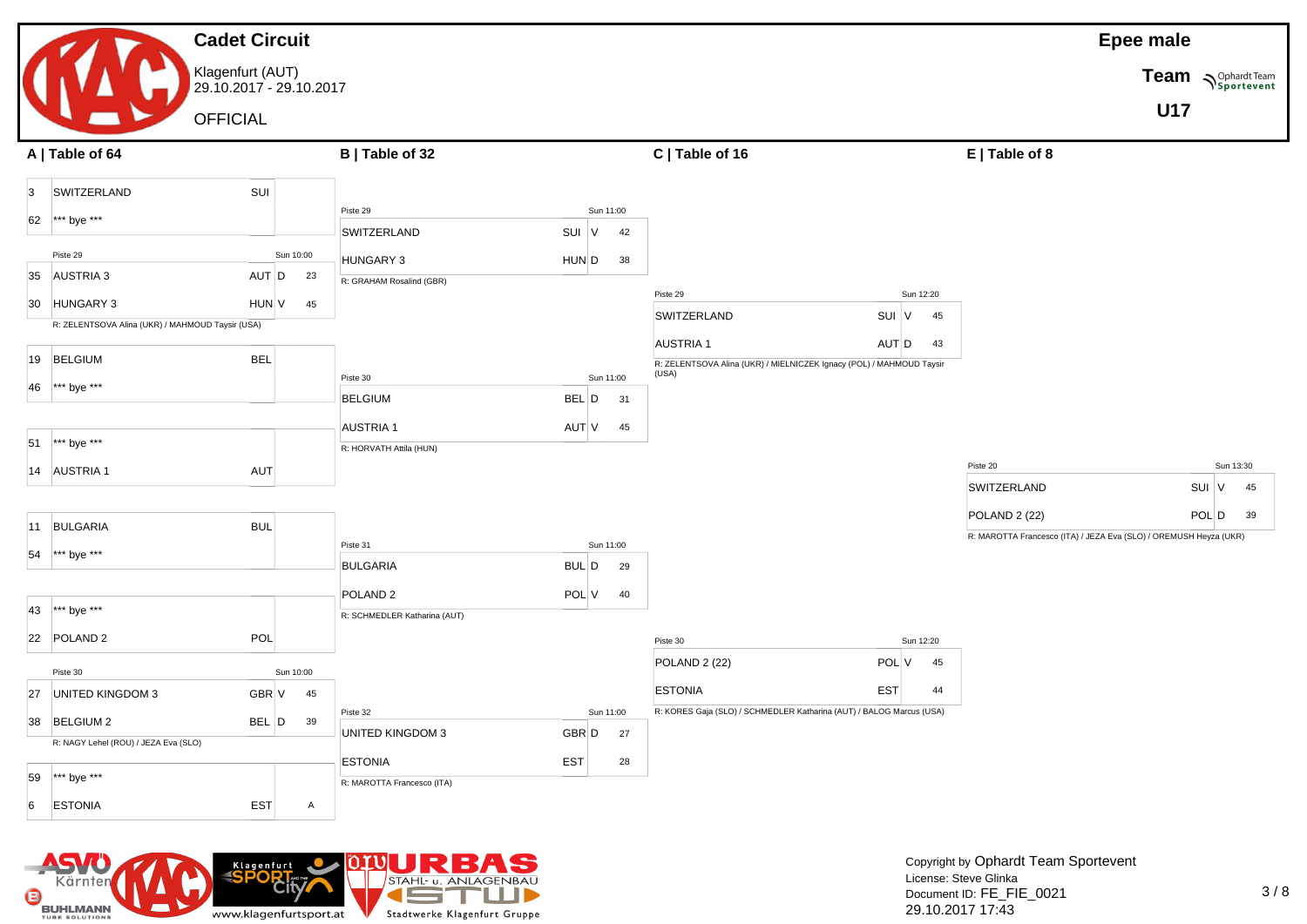**Cadet Circuit** Klagenfurt (AUT) 29.10.2017 - 29.10.2017 **OFFICIAL Epee male Team Sportevent U17 A | Table of 64 B | Table of 32 C | Table of 16 E | Table of 8** 7 ISRAEL 1 ISR 58 \*\*\* bye \*\*\* 39 \*\*\* bye \*\*\* 26 POLAND 3 POL 23 UKRAINE 3 UKR 42 \*\*\* bye \*\*\* 55 \*\*\* bye \*\*\* 10 UNITED STATES OF AMERICA 4 USA 15 BELARUS BLR 50 \*\*\* bye \*\*\* 47 \*\*\* bye \*\*\* 18 JAPAN 1 JPN Piste 21 Sun 10:00 31 POLAND 4 POL D 34 34 UNITED STATES OF AMERICA 5 USA V 45 R: BEKEFI Daniel (HUN) / VILEM Michal (SVK) 63 \*\*\* bye \*\*\* 2 GREECE GRE Piste 18 Sun 11:00  $ISRAEL 1$  ISR V 45 POLAND 3 POL D 34 R: SIMEUNOVIC Rastislav (SVK) Piste 19 Sun 11:00 UKRAINE 3 UKR D 26 UNITED STATES OF AMERICA 4 USA V  $45$ R: FELSBERGER Tobias (AUT) Piste 20 Sun 11:00 BELARUS BLR D 26  $JAPAN 1$   $JPN$   $V$  45 R: VILEM Michal (SVK) Piste 21 Sun 11:00 UNITED STATES OF AMERICA 5 (34) USA  $D$  23 GREECE GRE V 45 R: OREMUSH Heyza (UKR) Piste 20 Sun 12:20 ISRAEL 1 ISR D 43 UNITED STATES OF AMERICA 4 USA V 45 R: KRAHER Martin (AUT) / GRAHAM Rosalind (GBR) / HORVATH Attila (HUN) Piste 21 Sun 12:20 JAPAN 1 (18) 30 JPN D 40 GREECE GREECE GREECE GREECE R: VILEM Michal (SVK) / NAGY Lehel (ROU) / MCDERMOTT Chiara (GBR) Piste 21 Sun 13:30 UNITED STATES OF AMERICA 4 (10) USA  $|V - 45|$ GREECE GRE D 41 R: VILEM Michal (SVK) / HORVATH Attila (HUN) / GRAHAM Rosalind (GBR)

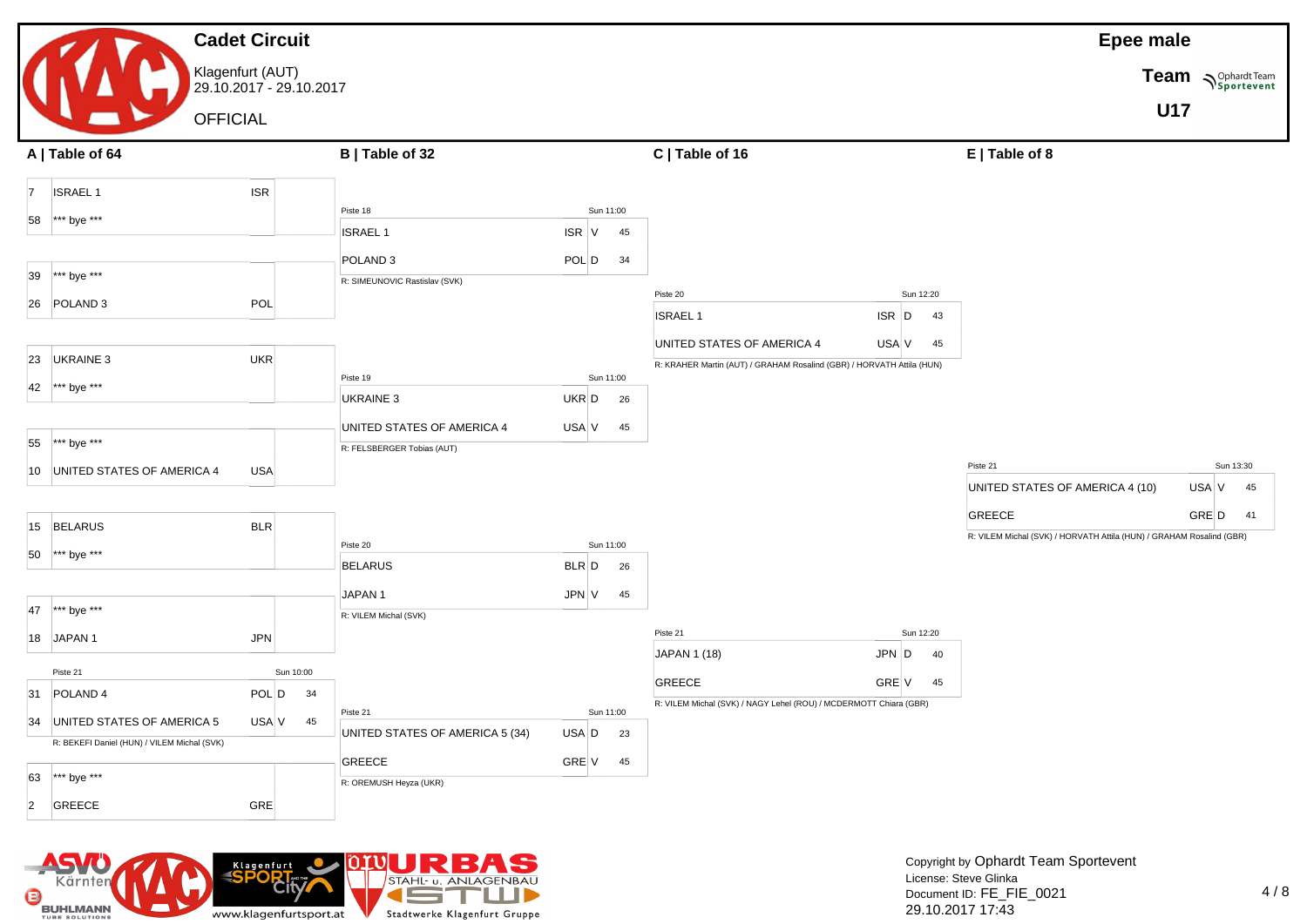Klagenfurt (AUT) 29.10.2017 - 29.10.2017

OFFICIAL

**Team**  $\sum_{\text{Sportevent}}$ 

**U17**

| $H$   Table 5-8                                                         |       |           |    |     | Semi-Final                                              |       |           |    | Q   Final                                     |       |           |    |
|-------------------------------------------------------------------------|-------|-----------|----|-----|---------------------------------------------------------|-------|-----------|----|-----------------------------------------------|-------|-----------|----|
| Piste 20                                                                |       | Sun 14:30 |    |     | Piste YE                                                |       | Sun 14:30 |    |                                               |       |           |    |
| UKRAINE 2 (16)                                                          | UKR D |           | 38 |     | UNITED KINGDOM 1 (9)                                    | GBR D |           | 43 |                                               |       |           |    |
|                                                                         |       |           |    |     |                                                         |       |           |    | Piste FI                                      |       | Sun 16:15 |    |
| UKRAINE (12)                                                            | UKR V |           | 45 |     | UNITED STATES OF AMERICA 2                              | USA V |           | 45 | UNITED STATES OF AMERICA 2 (4)                | USA D |           | 40 |
| R: MAHMOUD Taysir (USA) / MCDERMOTT Chiara (GBR)                        |       |           |    |     | R: SIMEUNOVIC Rastislav (SVK) / FELSBERGER Tobias (AUT) |       |           |    |                                               |       |           |    |
| Piste 21                                                                |       | Sun 14:30 |    |     | Piste BL                                                |       | Sun 14:30 |    | SWITZERLAND (3)                               | SUI   | v         | 45 |
| <b>POLAND 2 (22)</b>                                                    | POL D |           | 34 | 13. | <b>SWITZERLAND</b>                                      | SUI V |           | 45 |                                               |       |           |    |
|                                                                         |       |           |    |     |                                                         |       |           |    | R: HORVATH Attila (HUN) / OREMUSH Heyza (UKR) |       |           |    |
| <b>GREECE</b>                                                           | GRE V |           | 45 | 2   | UNITED STATES OF AMERICA 4 (10) USA D                   |       |           | 42 |                                               |       |           |    |
| R: GRAHAM Rosalind (GBR) / LEBEDEV Eduard (EST) / BALOG Marcus<br>(USA) |       |           |    |     | R: KRAHER Martin (AUT) / SCHMEDLER Katharina (AUT)      |       |           |    |                                               |       |           |    |



Copyright by Ophardt Team Sportevent License: Steve Glinka Document ID: FE\_FIE\_0021 29.10.2017 17:43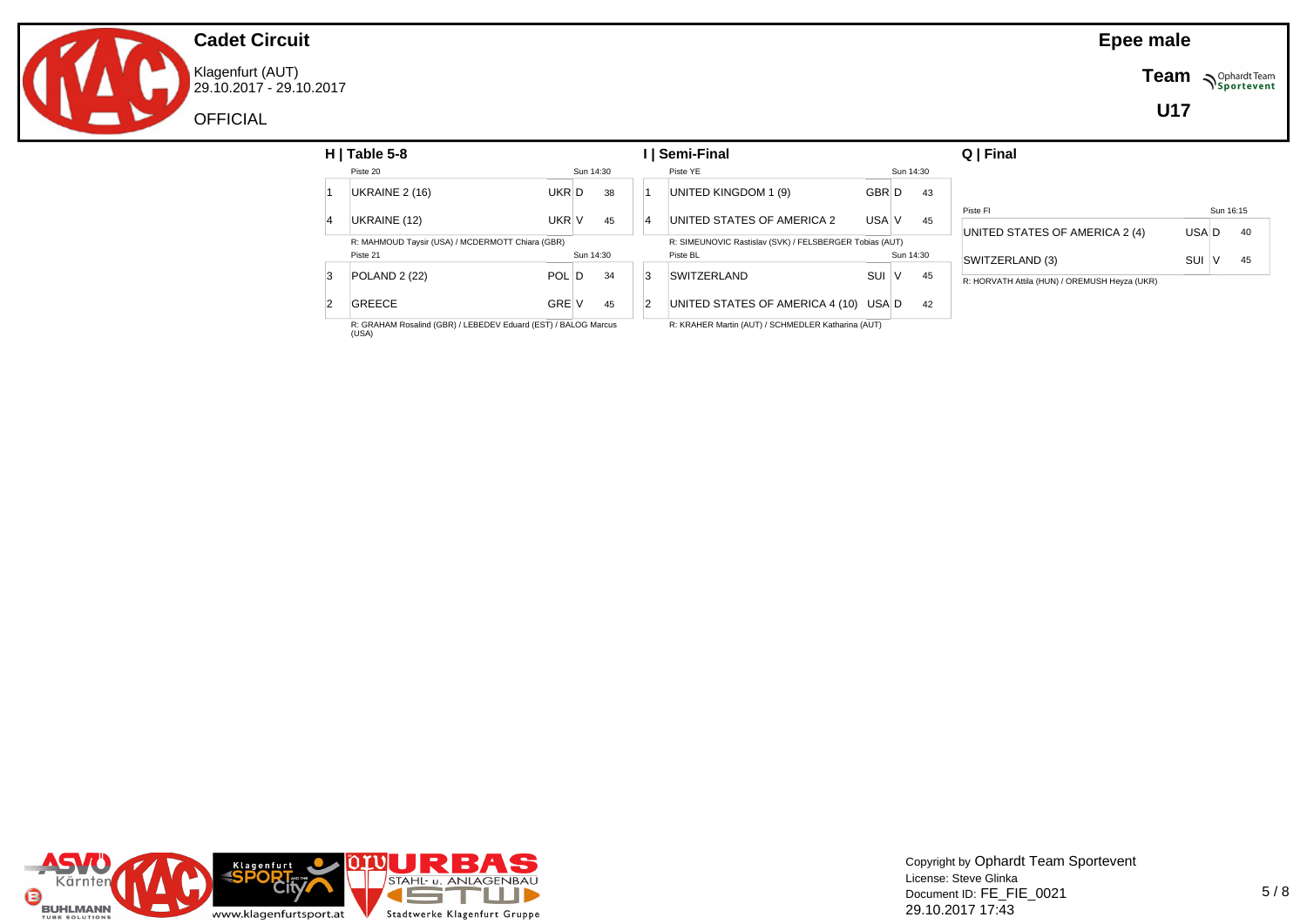Klagenfurt (AUT) 29.10.2017 - 29.10.2017

OFFICIAL

#### **Epee male**

**Team**  $\sum_{\text{Sportevent}}$ 

**U17**

| O   Place $5/6$<br>$N$   Place 7/8            |       |           | $F$   Table 9-12 |                                                                 | $P$   Place 3/4 |           |                                                                             |       |           |                                          |              |           |
|-----------------------------------------------|-------|-----------|------------------|-----------------------------------------------------------------|-----------------|-----------|-----------------------------------------------------------------------------|-------|-----------|------------------------------------------|--------------|-----------|
|                                               |       |           |                  |                                                                 |                 |           | Piste 25                                                                    |       | Sun 14:30 |                                          |              |           |
|                                               |       |           |                  |                                                                 |                 |           | UNITED STATES OF AMERICA 1                                                  | USA D | 33        |                                          |              |           |
| Piste 21                                      |       | Sun 16:15 |                  | Piste 20                                                        |                 | Sun 16:15 |                                                                             |       |           | Piste YE                                 |              | Sun 16:15 |
| UKRAINE (12)                                  | UKR D |           | 43               | UKRAINE 2 (16)                                                  | UKR V           | 45        | HUNGARY (5)                                                                 | HUN V | 40        | UNITED KINGDOM 1 (9)                     | <b>GBR V</b> | 42        |
|                                               |       |           |                  |                                                                 |                 |           | R: VILEM Michal (SVK) / MAROTTA Francesco (ITA) / ZELENTSOVA Alina<br>(UKR) |       |           |                                          |              |           |
| <b>GREECE</b>                                 | GRE V |           | 45               | <b>POLAND 2 (22)</b>                                            | POL D           | 38        | Piste 26                                                                    |       | Sun 14:30 | UNITED STATES OF AMERICA 4 (10)          | USA D        | -41       |
| R: KRAHER Martin (AUT) / MAHMOUD Taysir (USA) |       |           |                  | R: LEBEDEV Eduard (EST) / KORES Gaja (SLO) / BALOG Marcus (USA) |                 |           | AUSTRIA 1 (14)                                                              | AUT V | 45        | R: JEZA Eva (SLO) / JANTAS Andrzej (POL) |              |           |
|                                               |       |           |                  |                                                                 |                 |           | ISRAEL $1(7)$                                                               | ISR D | 41        |                                          |              |           |

R: OREMUSH Heyza (UKR) / JEZA Eva (SLO)



Copyright by Ophardt Team Sportevent License: Steve Glinka Document ID: FE\_FIE\_0021 29.10.2017 17:43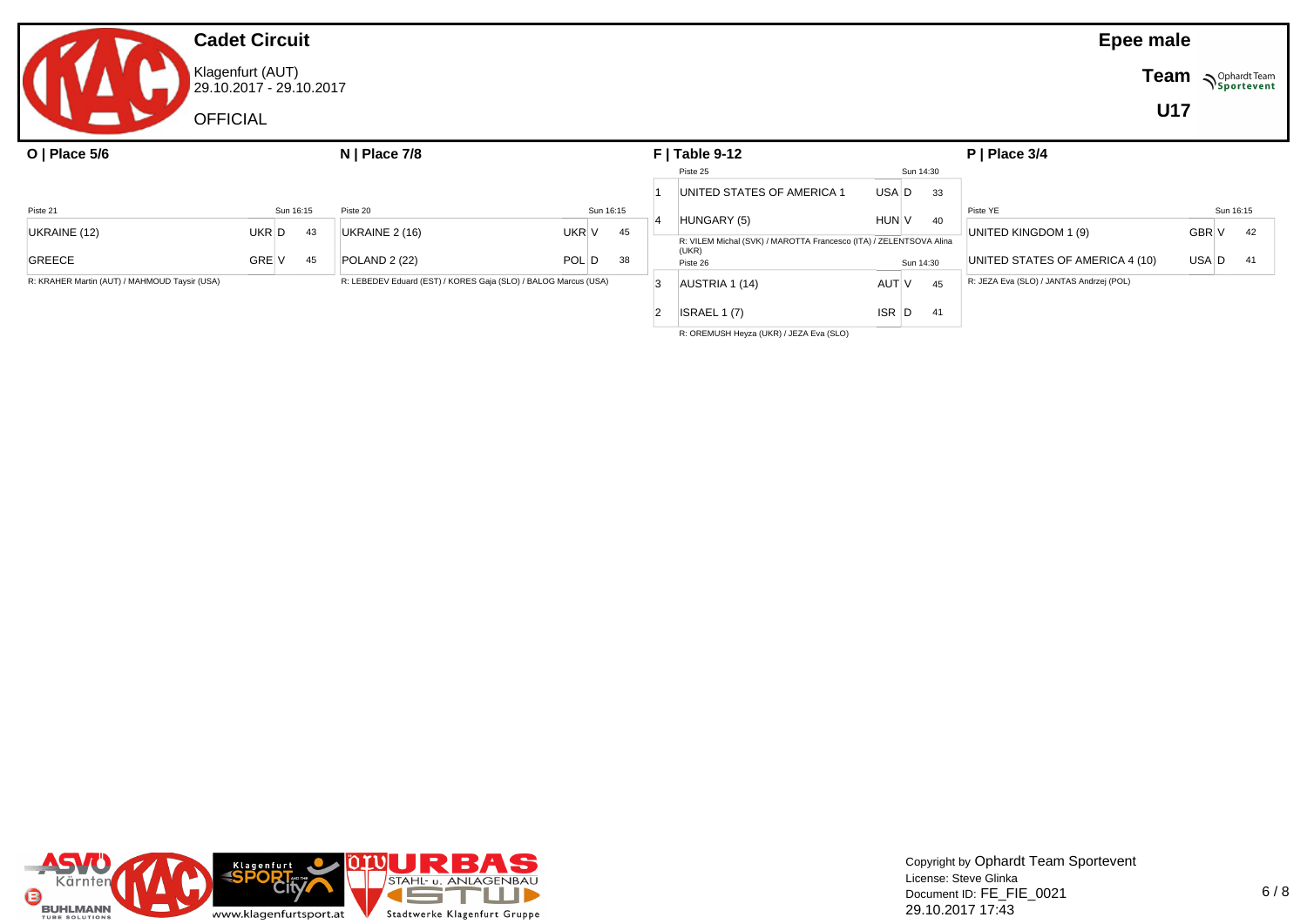Klagenfurt (AUT) 29.10.2017 - 29.10.2017

**OFFICIAL** 

| G   Table 13-16                                   |            |           |    |    | $D$   Table 9-16                                                              |            |   |           |
|---------------------------------------------------|------------|-----------|----|----|-------------------------------------------------------------------------------|------------|---|-----------|
|                                                   |            |           |    |    | Piste 25                                                                      |            |   | Sun 13:30 |
|                                                   |            |           |    |    | UNITED STATES OF AMERICA 1                                                    | USA V      |   | 45        |
| Piste 29                                          |            | Sun 14:30 |    | 8  | <b>ISRAEL 2 (25)</b>                                                          | <b>ISR</b> | D | 21        |
| <b>ISRAEL 2 (25)</b>                              | $ISR$ $D$  |           | 25 |    |                                                                               |            |   |           |
|                                                   |            |           |    |    | R: PUIU Stefan (ROU) / FELSBERGER Tobias (AUT) / JANTAS Andrzej<br>(POL)      |            |   |           |
| UNITED STATES OF AMERICA 3 (13)                   | USA V      |           | 45 |    | Piste 26                                                                      |            |   | Sun 13:30 |
| R: KORES Gaja (SLO) / HORVATH Attila (HUN)        |            |           |    | 15 | <b>HUNGARY</b>                                                                | HUN V      |   | 45        |
|                                                   |            |           |    |    | UNITED STATES OF AMERICA 3 (13) USA D                                         |            |   | 40        |
|                                                   |            |           |    |    | R: FAJKIS Krystian (POL) / ZELENTSOVA Alina (UKR) / MCDERMOTT<br>Chiara (GBR) |            |   |           |
|                                                   |            |           |    |    | Piste 29                                                                      |            |   | Sun 13:30 |
| Piste 30                                          |            | Sun 14:30 |    | 3  | AUSTRIA 1 (14)                                                                | AUT V      |   | 45        |
| ESTONIA (6)                                       | <b>EST</b> |           | 33 | 6  | <b>ESTONIA</b>                                                                | <b>EST</b> |   | 33        |
| JAPAN 1 (18)                                      | <b>JPN</b> | V         | 45 |    | R: DERAMAIX Merlin (BEL) / BEKEFI Daniel (HUN) / BALOG Marcus (USA)           |            |   |           |
| R: MIELNICZEK Ignacy (POL) / JANTAS Andrzej (POL) |            |           |    |    | Piste 30                                                                      |            |   | Sun 13:30 |
|                                                   |            |           |    |    | <b>ISRAEL1</b>                                                                | <b>ISR</b> | V | 35        |
|                                                   |            |           |    | 2  | JAPAN 1 (18)                                                                  | $JPN$ $D$  |   | 34        |

R: SCHMEDLER Katharina (AUT) / MAHMOUD Taysir (USA)

| Piste 25       | Sun 16:15 |  |    |  |  |  |  |  |
|----------------|-----------|--|----|--|--|--|--|--|
| HUNGARY (5)    | HUN V     |  | 45 |  |  |  |  |  |
| AUSTRIA 1 (14) | AUT D     |  | 42 |  |  |  |  |  |

R: MAROTTA Francesco (ITA) / MCDERMOTT Chiara (GBR)



**Team** *NSportevent* 

**U17**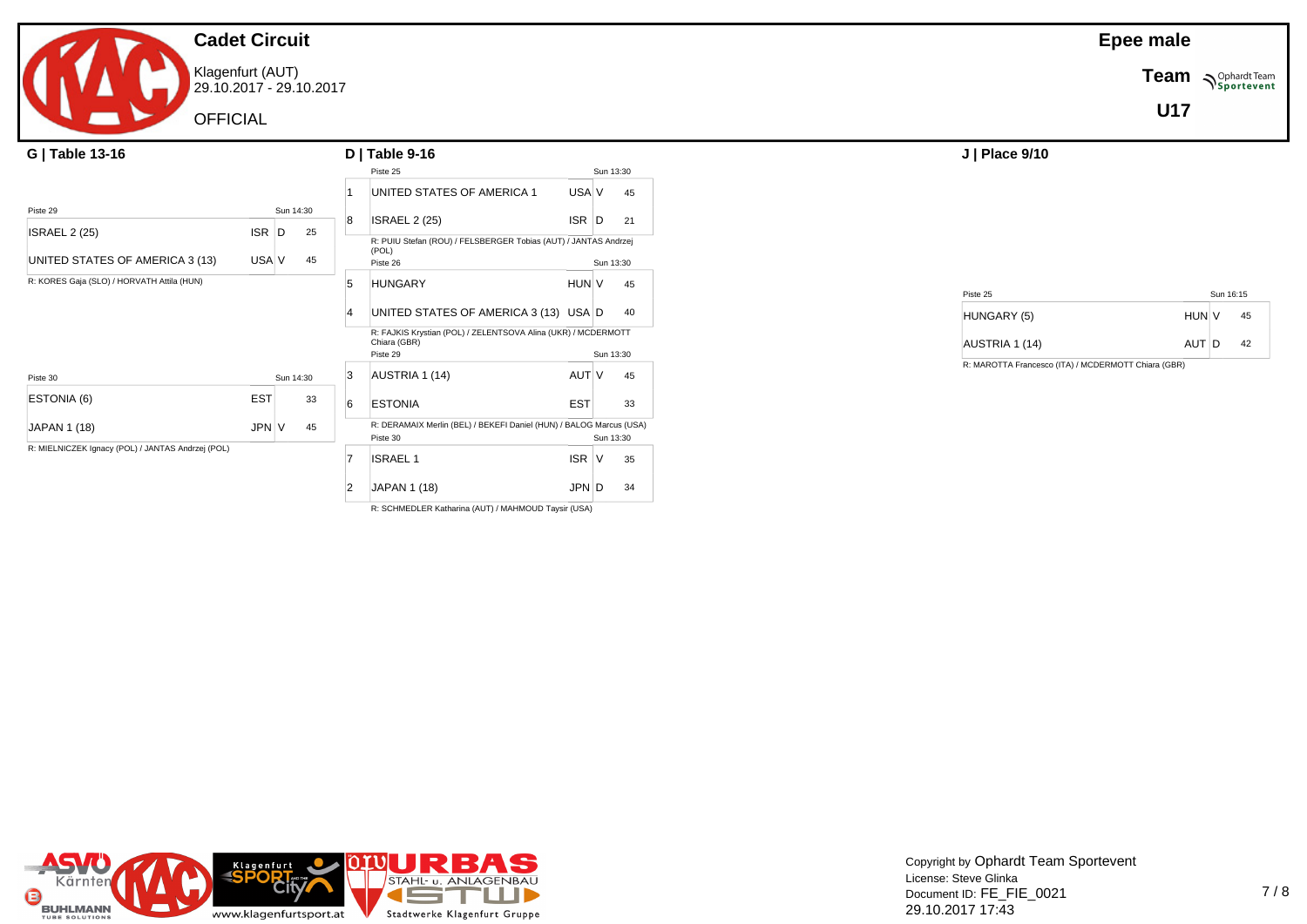#### **Cadet Circuit** Klagenfurt (AUT) 29.10.2017 - 29.10.2017 **OFFICIAL Epee male L | Place 13/14 M | Place 15/16 K | Place 11/12** Piste 29 Sun 16:15 Piste 30 Sun 16:15



|   | Piste 26                                      |        | Sun 16:15 |    |
|---|-----------------------------------------------|--------|-----------|----|
| 1 | UNITED STATES OF AMERICA 1                    | USA V  |           | 45 |
| 2 | ISRAEL 1 (7)                                  | ISR ID |           | 38 |
|   | R: VILEM Michal (SVK) / GRAHAM Rosalind (GBR) |        |           |    |

**Team Sportevent** 

**U17**

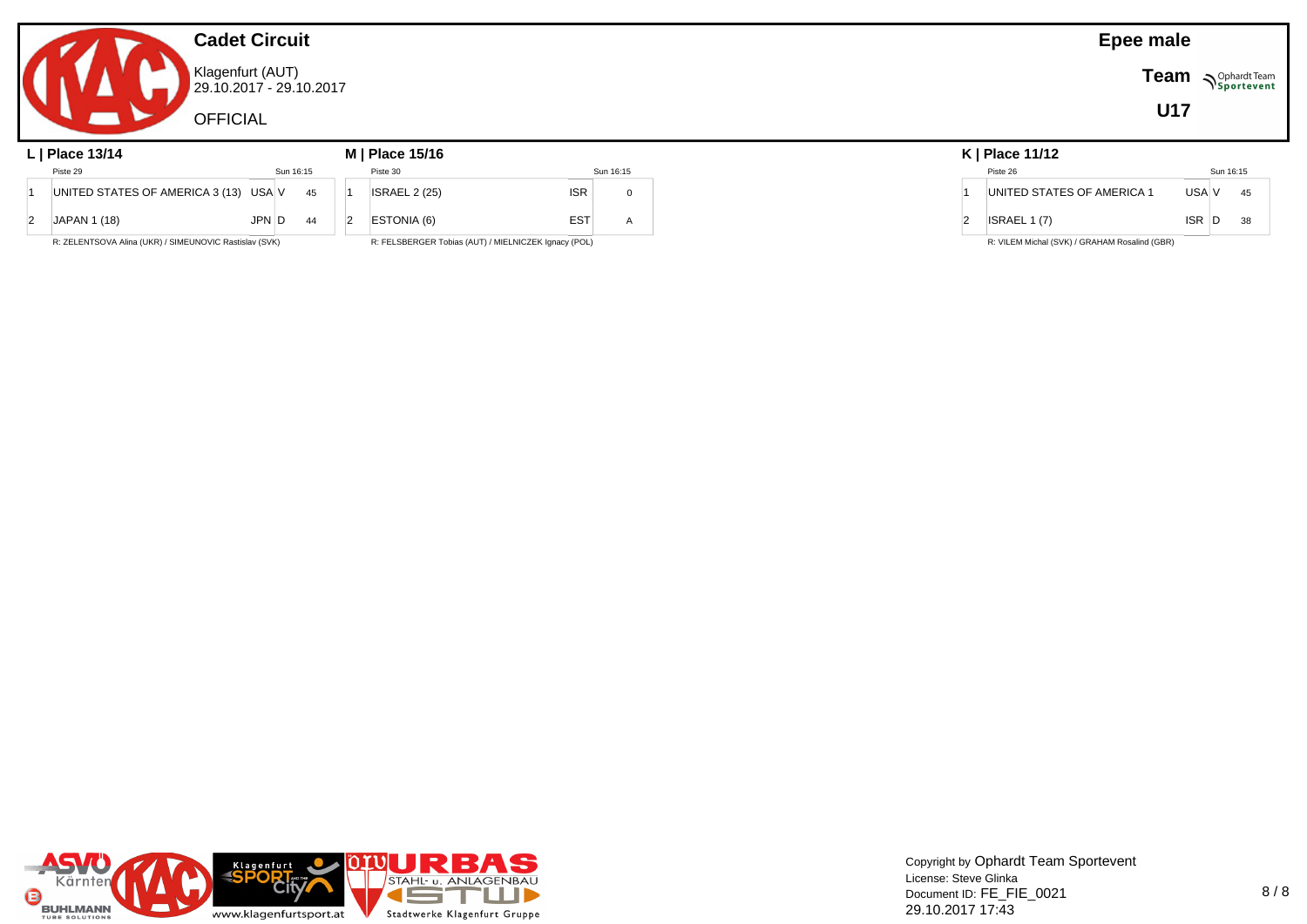

Klagenfurt (AUT) 29.10.2017

**OFFICIAL** 

**Epee male**

**Team Supplier of Team** 

**U17**

# **Direct Elimination**

#### **Table of 64**

| 10:00   Piste YE          | R: DERAMAIX Merlin, BEL / PUIU Stefan, ROU |    |    |    |                          |  |  |  |  |  |  |
|---------------------------|--------------------------------------------|----|----|----|--------------------------|--|--|--|--|--|--|
| <b>HUNGARY 4</b>          |                                            | 45 |    | 42 | <b>POLAND 5</b>          |  |  |  |  |  |  |
| <b>SALLAI Vince Peter</b> | 5                                          | 5  | 5  | 5  | NOSSARZEWSKI Antoni      |  |  |  |  |  |  |
| <b>PEREI Botond</b>       | 5                                          | 10 | 9  | 4  | <b>KAZMIERSKI Maciej</b> |  |  |  |  |  |  |
| <b>BALIND Bence</b>       | 3                                          | 13 | 15 | 6  | OGONOWSKI Szymon         |  |  |  |  |  |  |
| <b>SALLAI Vince Peter</b> |                                            | 20 | 18 | 3  | KAZMIERSKI Maciej        |  |  |  |  |  |  |
| <b>BALIND Bence</b>       | 5                                          | 25 | 23 | 5  | NOSSARZEWSKI Antoni      |  |  |  |  |  |  |
| <b>PEREI Botond</b>       | 5                                          | 30 | 29 | 6  | OGONOWSKI Szymon         |  |  |  |  |  |  |
| <b>BALIND Bence</b>       | 5                                          | 35 | 33 | 4  | <b>KAZMIERSKI Maciej</b> |  |  |  |  |  |  |
| <b>SALLAI Vince Peter</b> | 5                                          | 40 | 39 | 6  | OGONOWSKI Szymon         |  |  |  |  |  |  |
| <b>PEREI Botond</b>       | 5                                          | 45 | 42 | 3  | NOSSARZEWSKI Antoni      |  |  |  |  |  |  |

| 10:00   Piste 25     |    |    |    |    | R: SIMEUNOVIC Rastislav, SVK / GRAHAM Rosalind, GBR |  |  |  |  |
|----------------------|----|----|----|----|-----------------------------------------------------|--|--|--|--|
| <b>JAPAN 2</b>       |    | 45 |    | 30 | <b>INTERNATIONAL MIX-TEAM</b>                       |  |  |  |  |
| SEKIHARA Rei         | 3  | 3  | 4  | 4  | ANGELOV Yann                                        |  |  |  |  |
| ANZAI Kazuhide       |    | 10 |    | 3  | <b>ARYEH Gideon Reuven</b>                          |  |  |  |  |
| <b>ITO Uminosuke</b> | 5  | 15 | 11 | 4  | <b>MANCHEV Manoil</b>                               |  |  |  |  |
| ANZAI Kazuhide       | 0  | 15 | 12 |    | ANGELOV Yann                                        |  |  |  |  |
| SEKIHARA Rei         | 10 | 25 | 20 | -8 | <b>MANCHEV Manoil</b>                               |  |  |  |  |
| <b>ITO Uminosuke</b> | 5  | 30 | 23 | -3 | <b>ARYEH Gideon Reuven</b>                          |  |  |  |  |
| ANZAI Kazuhide       | 5  | 35 | 28 | 5  | <b>MANCHEV Manoil</b>                               |  |  |  |  |
| l ITO Uminosuke      | 5. | 40 | 30 | 2  | ANGELOV Yann                                        |  |  |  |  |
| SEKIHARA Rei         | 5  | 45 | 30 | 0  | <b>ARYEH Gideon Reuven</b>                          |  |  |  |  |

| 10:00   Piste 26             | R: FAJKIS Krystian, POL / HORVATH Attila, HUN |    |          |          |                     |  |  |  |  |  |  |
|------------------------------|-----------------------------------------------|----|----------|----------|---------------------|--|--|--|--|--|--|
| <b>GJG</b>                   |                                               | 37 |          | 32       | <b>SERBIA</b>       |  |  |  |  |  |  |
| SUGIMOTO Maya                | 0                                             | 0  | $\Omega$ | $\Omega$ | RISTIC Ognjen       |  |  |  |  |  |  |
| <b>DIMITROPOULOS Lampros</b> | 5                                             | 5  | 6        | 6        | SAMARDZIC Dragoljub |  |  |  |  |  |  |
| HINWOOD James                | 3                                             | 8  | 11       | 5        | SEHIC Boris         |  |  |  |  |  |  |
| <b>SUGIMOTO Maya</b>         | 3                                             | 11 | 14       | 3        | SAMARDZIC Dragoljub |  |  |  |  |  |  |
| HINWOOD James                | 4                                             | 15 | 18       | 4        | RISTIC Ognjen       |  |  |  |  |  |  |
| <b>DIMITROPOULOS Lampros</b> | 8                                             | 23 | 24       | 6        | SEHIC Boris         |  |  |  |  |  |  |
| HINWOOD James                | 3                                             | 26 | 27       | 3        | SAMARDZIC Dragoljub |  |  |  |  |  |  |
| <b>SUGIMOTO Maya</b>         | 2                                             | 28 | 28       |          | <b>SEHIC Boris</b>  |  |  |  |  |  |  |
| <b>DIMITROPOULOS Lampros</b> | 9                                             | 37 | 32       | 4        | RISTIC Ognjen       |  |  |  |  |  |  |

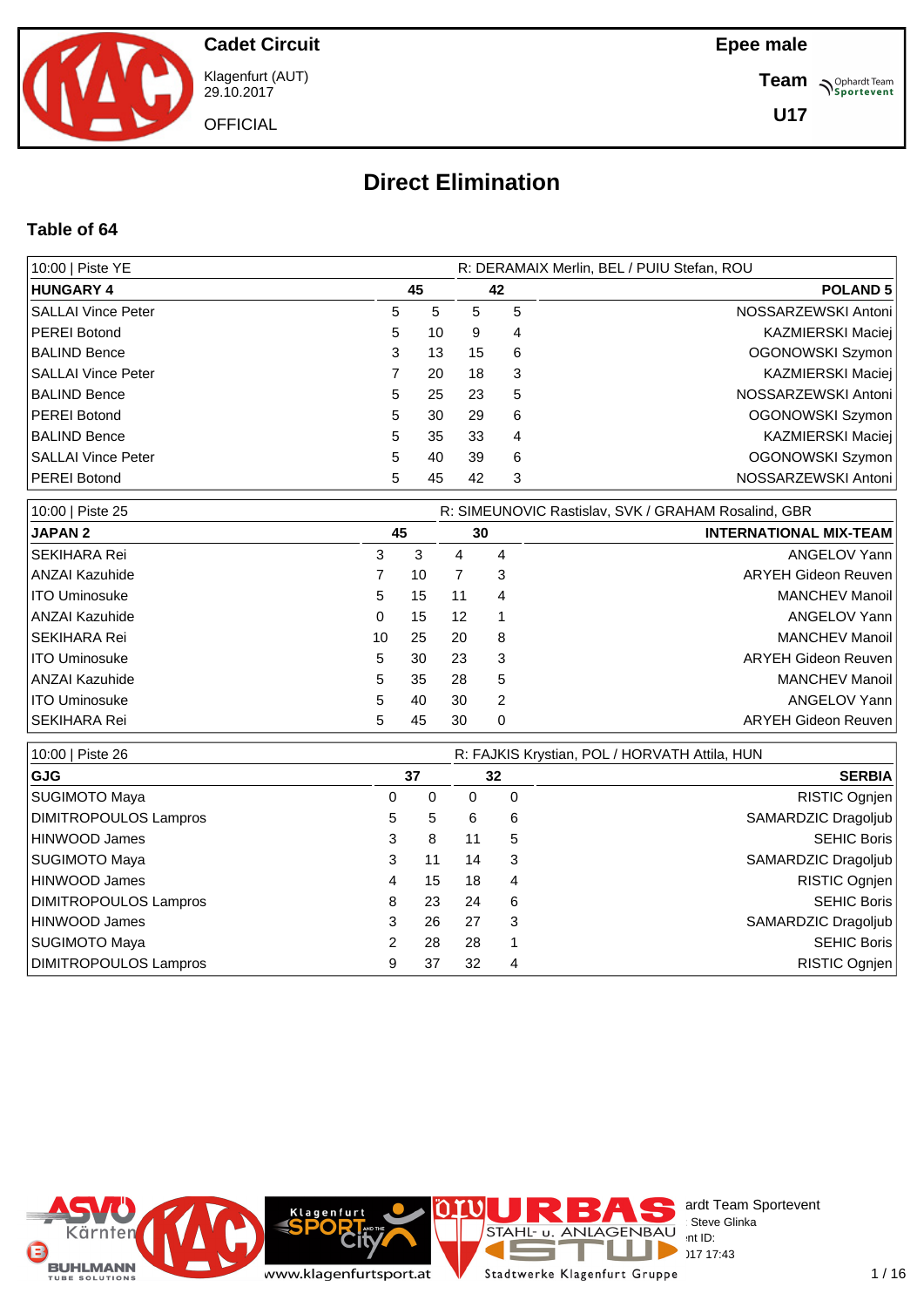**Cadet Circuit**

Klagenfurt (AUT) 29.10.2017

**OFFICIAL** 

**Team Supplier of Team** 

**U17**

| 10:00   Piste 29 | R: ZELENTSOVA Alina, UKR / MAHMOUD Taysir, USA |    |    |   |                      |  |  |  |  |  |  |
|------------------|------------------------------------------------|----|----|---|----------------------|--|--|--|--|--|--|
| <b>HUNGARY 3</b> |                                                | 45 | 23 |   | <b>AUSTRIA 3</b>     |  |  |  |  |  |  |
| KOLCZONAY Balazs | 5.                                             | 5  | 2  | 2 | <b>SCHUHMANN Jan</b> |  |  |  |  |  |  |
| REGELY Andras    | 4                                              | 9  | 6  | 4 | ZOELSS Leo           |  |  |  |  |  |  |
| JOSZKIN Peter    | 6                                              | 15 | 6  | 0 | <b>JANJIC Gregor</b> |  |  |  |  |  |  |
| KOLCZONAY Balazs | 2                                              | 17 | 9  | 3 | ZOELSS Leo           |  |  |  |  |  |  |
| ∣JOSZKIN Peter   | 8                                              | 25 | 13 | 4 | <b>SCHUHMANN Jan</b> |  |  |  |  |  |  |
| REGELY Andras    | 5.                                             | 30 | 16 | 3 | <b>JANJIC Gregor</b> |  |  |  |  |  |  |
| I JOSZKIN Peter  | 5                                              | 35 | 18 | 2 | ZOELSS Leo           |  |  |  |  |  |  |
| KOLCZONAY Balazs | 5.                                             | 40 | 22 | 4 | <b>JANJIC Gregor</b> |  |  |  |  |  |  |
| REGELY Andras    | 5                                              | 45 | 23 |   | <b>SCHUHMANN Jan</b> |  |  |  |  |  |  |

| 10:00   Piste 30     | R: NAGY Lehel, ROU / JEZA Eva, SLO |    |    |   |                           |  |  |  |  |  |
|----------------------|------------------------------------|----|----|---|---------------------------|--|--|--|--|--|
| <b>BELGIUM 2</b>     | 39                                 |    |    |   | <b>UNITED KINGDOM 3</b>   |  |  |  |  |  |
| VAN DER VAEREN Andy  |                                    |    |    |   | <b>GRIMSHAW Nicholas</b>  |  |  |  |  |  |
| <b>JACOBS Aikin</b>  |                                    | 3  | 5  | 4 | <b>SCOTT PAYNE Edward</b> |  |  |  |  |  |
| <b>POCKELE Joris</b> |                                    | 4  |    | 2 | MITCHELL Jacob            |  |  |  |  |  |
| VAN DER VAEREN Andy  |                                    | 11 | 15 | 8 | <b>SCOTT PAYNE Edward</b> |  |  |  |  |  |
| <b>POCKELE Joris</b> | 3                                  | 14 | 21 | 6 | <b>GRIMSHAW Nicholas</b>  |  |  |  |  |  |
| <b>JACOBS Aikin</b>  | 6                                  | 20 | 28 |   | MITCHELL Jacob            |  |  |  |  |  |
| <b>POCKELE Joris</b> |                                    | 21 | 33 | 5 | <b>SCOTT PAYNE Edward</b> |  |  |  |  |  |
| VAN DER VAEREN Andy  | 9                                  | 30 | 40 |   | MITCHELL Jacob            |  |  |  |  |  |
| <b>JACOBS Aikin</b>  |                                    | 39 | 45 | 5 | <b>GRIMSHAW Nicholas</b>  |  |  |  |  |  |

| 10:00   Piste 21           |    |    | R: BEKEFI Daniel, HUN / VILEM Michal, SVK |                |                        |  |  |  |  |  |  |
|----------------------------|----|----|-------------------------------------------|----------------|------------------------|--|--|--|--|--|--|
| UNITED STATES OF AMERICA 5 |    | 45 |                                           | 34             | <b>POLAND4</b>         |  |  |  |  |  |  |
| KUMASHI Mihir              | 3  | 3  | 5                                         | 5              | RADOSZ Mikolaj         |  |  |  |  |  |  |
| MOOSEKIAN Stafford         | 5  | 8  | 10                                        | 5              | <b>ADAMCZYK Patryk</b> |  |  |  |  |  |  |
| SJOSTEDT Jacob             | 3  | 11 | 13                                        | -3             | <b>HUWER Kamil</b>     |  |  |  |  |  |  |
| KUMASHI Mihir              | 6  | 17 | 4                                         | -9             | <b>ADAMCZYK Patryk</b> |  |  |  |  |  |  |
| SJOSTEDT Jacob             | 8  | 25 | 20                                        | 16             | RADOSZ Mikolaj         |  |  |  |  |  |  |
| MOOSEKIAN Stafford         | 5  | 30 | 22                                        | $\overline{2}$ | <b>HUWER Kamil</b>     |  |  |  |  |  |  |
| SJOSTEDT Jacob             | 5  | 35 | 27                                        | 5              | <b>ADAMCZYK Patryk</b> |  |  |  |  |  |  |
| KUMASHI Mihir              | 5. | 40 | 33                                        | 6              | <b>HUWER Kamil</b>     |  |  |  |  |  |  |
| MOOSEKIAN Stafford         | 5. | 45 | 34                                        |                | RADOSZ Mikolaj         |  |  |  |  |  |  |

#### **Table of 32**

| 11:00   Piste 23          | R: KORES Gaja, SLO / KRAHER Martin, AUT |    |    |    |                            |  |  |  |  |  |  |
|---------------------------|-----------------------------------------|----|----|----|----------------------------|--|--|--|--|--|--|
| <b>HUNGARY 4</b>          |                                         | 41 | 45 |    | UNITED STATES OF AMERICA 1 |  |  |  |  |  |  |
| <b>SALLAI Vince Peter</b> | 3                                       | 3  | 5  | 5  | TEMIRYAEV Alan             |  |  |  |  |  |  |
| <b>PEREI Botond</b>       | 3                                       | 6  |    | 2  | SPITERI Gareth             |  |  |  |  |  |  |
| <b>BALIND Bence</b>       | 2                                       | 8  | 10 | 3  | HERBST Isaac               |  |  |  |  |  |  |
| <b>SALLAI Vince Peter</b> | 9                                       | 17 | 17 |    | SPITERI Gareth             |  |  |  |  |  |  |
| <b>BALIND Bence</b>       | 3                                       | 20 | 18 |    | TEMIRYAEV Alan             |  |  |  |  |  |  |
| <b>PEREI Botond</b>       | 5.                                      | 25 | 22 | 4  | HERBST Isaac               |  |  |  |  |  |  |
| <b>BALIND Bence</b>       | 10                                      | 35 | 34 | 12 | SPITERI Gareth             |  |  |  |  |  |  |
| <b>SALLAI Vince Peter</b> |                                         | 36 | 38 | 4  | HERBST Isaac               |  |  |  |  |  |  |
| <b>IPEREI Botond</b>      | 5.                                      | 41 | 45 |    | <b>TEMIRYAEV Alan I</b>    |  |  |  |  |  |  |





 $\sum_{n=1}^{\infty}$  D  $\sum_{n=17}^{\infty}$  17 17  $29.1717:43$ ı J. Stadtwerke Klagenfurt Gruppe

STAHL U. ANLAGENBAU Steve Glinka

Þ

 $\overline{a}$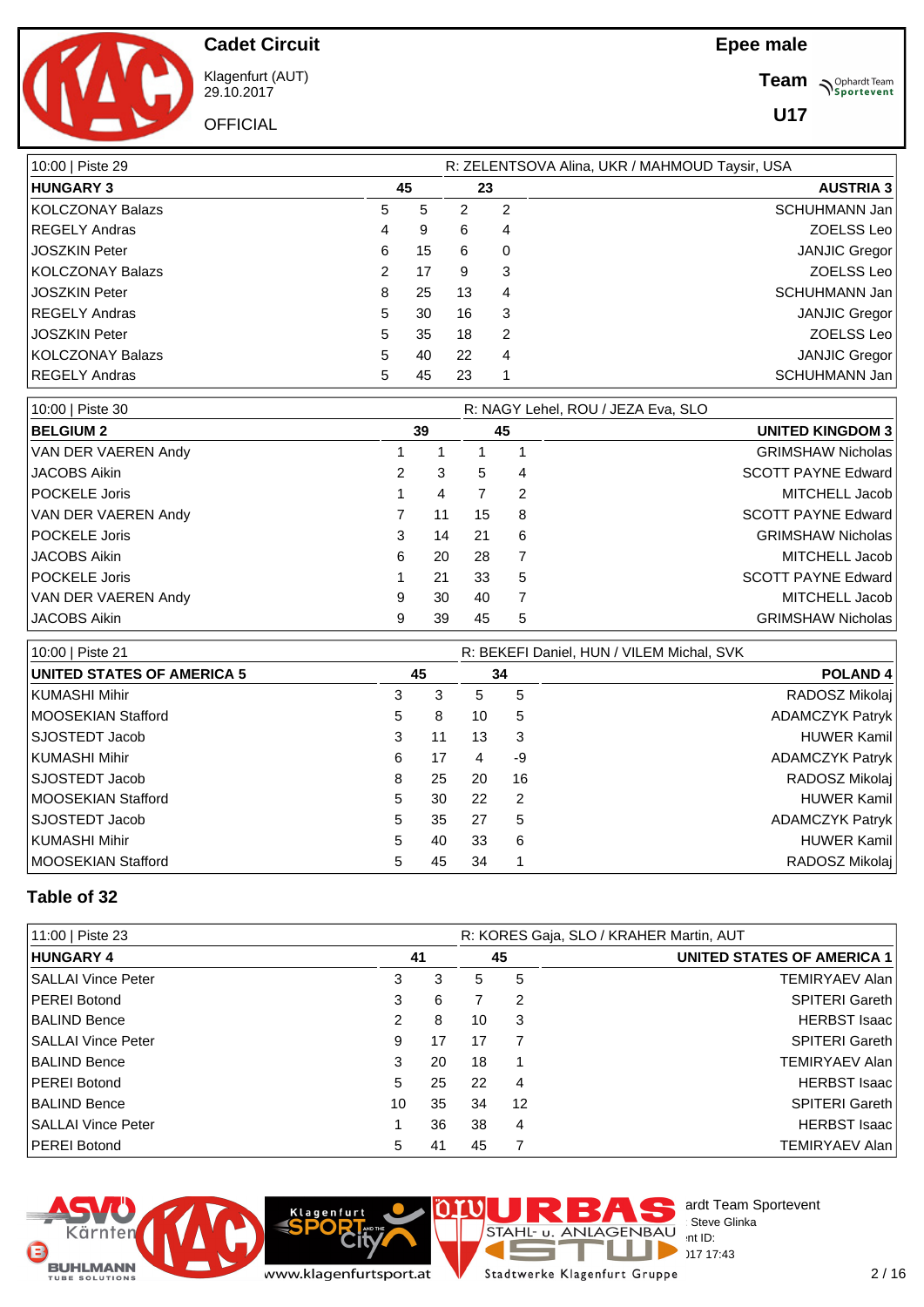**Cadet Circuit**



Klagenfurt (AUT) 29.10.2017

**OFFICIAL** 

**Team Supplier of Team** 

**U17**

| 11:00   Piste 24    |               |    |    | R: MCDERMOTT Chiara, GBR / PUIU Stefan, ROU |                       |  |  |  |  |  |  |
|---------------------|---------------|----|----|---------------------------------------------|-----------------------|--|--|--|--|--|--|
| <b>UKRAINE 2</b>    | 42            |    | 39 | <b>HUNGARY 2</b>                            |                       |  |  |  |  |  |  |
| YAKOVLIEV Anton     | 2             | 2  | 2  | $\overline{2}$                              | <b>BARTKO Levente</b> |  |  |  |  |  |  |
| <b>HOIDA Daniil</b> | 5             |    | 3  |                                             | <b>RAFFAI Kristof</b> |  |  |  |  |  |  |
| SYROTA Mykhailo     | $\mathcal{P}$ | 9  | 4  |                                             | <b>GALANTAI Simon</b> |  |  |  |  |  |  |
| YAKOVLIEV Anton     |               | 16 | 11 |                                             | <b>RAFFAI Kristof</b> |  |  |  |  |  |  |
| SYROTA Mykhailo     | 4             | 20 | 18 | 7                                           | <b>BARTKO Levente</b> |  |  |  |  |  |  |
| <b>HOIDA Daniil</b> | 2             | 22 | 18 | $\Omega$                                    | <b>GALANTAI Simon</b> |  |  |  |  |  |  |
| SYROTA Mykhailo     |               | 29 | 22 | 4                                           | <b>RAFFAI Kristof</b> |  |  |  |  |  |  |
| YAKOVLIEV Anton     | 5             | 34 | 31 | 9                                           | <b>GALANTAI Simon</b> |  |  |  |  |  |  |
| HOIDA Daniil        | 8             | 42 | 39 | 8                                           | <b>BARTKO Levente</b> |  |  |  |  |  |  |

| 11:00   Piste YE | R: NAGY Lehel, ROU / JEZA Eva, SLO |    |    |          |                         |  |  |  |  |
|------------------|------------------------------------|----|----|----------|-------------------------|--|--|--|--|
| <b>SLOVAKIA</b>  |                                    | 23 |    | 45       | <b>UNITED KINGDOM 1</b> |  |  |  |  |
| SOPOLIGA Michal  |                                    |    | 5  | 5        | WILLCOX Joshua          |  |  |  |  |
| RECLO Michal     | 3                                  | 4  | 10 | 5        | <b>ANDREWS Benjamin</b> |  |  |  |  |
| ADAMKA Matei     |                                    | 5. | 11 |          | FOULSHAM Jacob          |  |  |  |  |
| RECLO Michal     | 5                                  | 10 | 20 | 9        | WILLCOX Joshua          |  |  |  |  |
| SOPOLIGA Michal  | 2                                  | 12 | 25 | 5        | FOULSHAM Jacob          |  |  |  |  |
| ADAMKA Matei     | 0                                  | 12 | 25 | $\Omega$ | <b>ANDREWS Benjamin</b> |  |  |  |  |
| RECLO Michal     | 10                                 | 22 | 35 | 10       | FOULSHAM Jacob          |  |  |  |  |
| ADAMKA Matei     |                                    | 23 | 40 | 5        | WILLCOX Joshua          |  |  |  |  |
| SOPOLIGA Michal  | 0                                  | 23 | 45 | 5        | <b>ANDREWS Benjamin</b> |  |  |  |  |

| 11:00   Piste BL  |               |    |    |   | R: LEBEDEV Eduard, EST / MAHMOUD Taysir, USA |
|-------------------|---------------|----|----|---|----------------------------------------------|
| <b>POLAND</b>     |               | 41 |    |   | <b>ISRAEL 2</b>                              |
| NOGANOWICZ Karol  | 5             | 5  | 4  | 4 | ARMOZA Ariel                                 |
| SOCHA Jan         | 5.            | 10 | 9  | 5 | <b>LACHMAN Nathan</b>                        |
| KALUZINSKI Tomasz | 4             | 14 | 14 | 5 | MIHHAILOVSKI yoni                            |
| NOGANOWICZ Karol  | 4             | 18 | 20 | 6 | <b>LACHMAN Nathan</b>                        |
| KALUZINSKI Tomasz | 4             | 22 | 25 | 5 | ARMOZA Ariel                                 |
| SOCHA Jan         | $\mathcal{P}$ | 24 | 29 | 4 | MIHHAILOVSKI yoni                            |
| KALUZINSKI Tomasz | 10            | 34 | 35 | 6 | <b>LACHMAN Nathan</b>                        |
| NOGANOWICZ Karol  | 3             | 37 | 38 | 3 | MIHHAILOVSKI yoni                            |
| SOCHA Jan         | 4             | 41 | 45 |   | ARMOZA Ariel                                 |

| 11:00   Piste 25     |   | R: DERAMAIX Merlin, BEL / BALOG Marcus, USA |    |    |                            |  |  |  |  |
|----------------------|---|---------------------------------------------|----|----|----------------------------|--|--|--|--|
| <b>JAPAN 2</b>       |   | 30                                          |    | 45 | <b>HUNGARY</b>             |  |  |  |  |
| <b>ITO Uminosuke</b> | 2 | 2                                           | 4  | 4  | <b>NAGY Marcell</b>        |  |  |  |  |
| SEKIHARA Rei         | 3 | 5                                           | 9  | 5  | OSMAN-TOUSON Maruan        |  |  |  |  |
| ANZAI Kazuhide       | 3 | 8                                           | 15 | 6  | KESZTHELYI Zsombor         |  |  |  |  |
| <b>ITO Uminosuke</b> | 3 | 11                                          | 20 | -5 | <b>OSMAN-TOUSON Maruan</b> |  |  |  |  |
| ANZAI Kazuhide       | 3 | 14                                          | 25 | 5  | NAGY Marcell               |  |  |  |  |
| SEKIHARA Rei         | 3 | 17                                          | 30 | 5  | KESZTHELYI Zsombor         |  |  |  |  |
| ANZAI Kazuhide       | 8 | 25                                          | 35 | 5  | <b>OSMAN-TOUSON Maruan</b> |  |  |  |  |
| <b>ITO Uminosuke</b> | 2 | 27                                          | 40 | 5  | KESZTHELYI Zsombor         |  |  |  |  |
| <b>SEKIHARA Rei</b>  | 3 | 30                                          | 45 | 5  | <b>NAGY Marcell</b>        |  |  |  |  |



www.klagenfurtsport.at

**Cit** 

**Klagenfurt** 

Stadtwerke Klagenfurt Gruppe

E

T a.

**IC** 

ardt Team Sportevent<br>∷Steve Glinka

**License:** Steve Glinka  $P^{\sim}$  int ID:  $29.171717:43$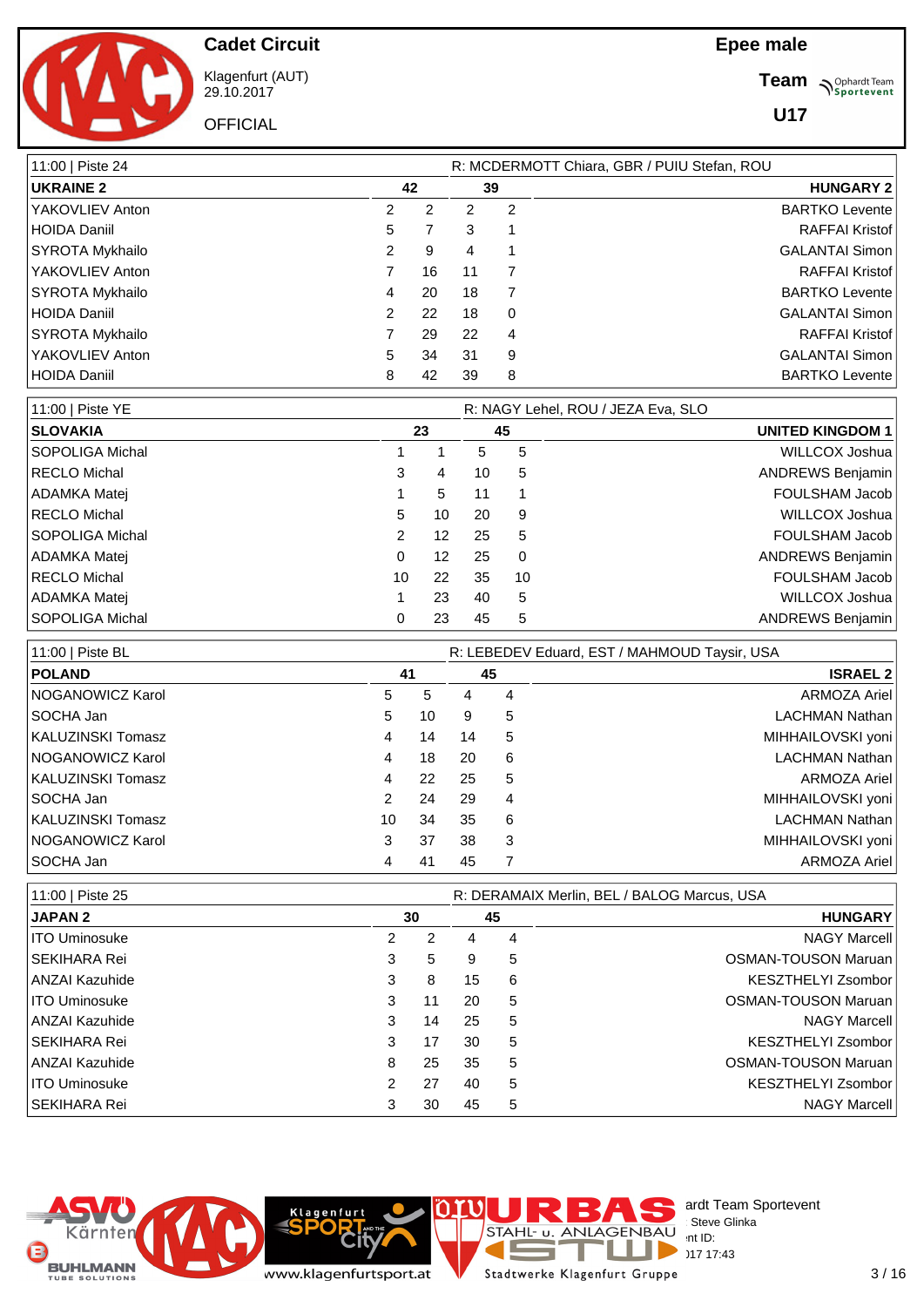**Team Supplier of Team** 

**U17**



**Cadet Circuit**

Klagenfurt (AUT) 29.10.2017

**OFFICIAL** 

| 11:00   Piste 26         | R: CSISZAR Francisc, ROU / JANTAS Andrzej, POL |    |                   |          |                                |  |  |  |
|--------------------------|------------------------------------------------|----|-------------------|----------|--------------------------------|--|--|--|
| <b>UKRAINE</b>           |                                                | 45 |                   | 17       | <b>AUSTRIA 2</b>               |  |  |  |
| OPANASENKO Andriy        | 5.                                             | 5  | 4                 | 4        | <b>BRUCKMÜLLER Fabian</b>      |  |  |  |
| <b>HASANOV Ruslan</b>    | 5                                              | 10 | 6                 | 2        | LACH Leo                       |  |  |  |
| <b>TROFYMENKO Pavlo</b>  | 5.                                             | 15 | 6                 | $\Omega$ | BOSNJAK PEREIRA E SILVA Philip |  |  |  |
| OPANASENKO Andriy        | 5                                              | 20 | 8                 | 2        | LACH Leo                       |  |  |  |
| <b>TROFYMENKO Pavlo</b>  | 0                                              | 20 | 8                 | 0        | BRUCKMÜLLER Fabian             |  |  |  |
| <b>HASANOV Ruslan</b>    | 10                                             | 30 | $12 \overline{ }$ | 4        | BOSNJAK PEREIRA E SILVA Philip |  |  |  |
| <b>TROFYMENKO Pavlo</b>  | 5                                              | 35 | 15                | 3        | LACH Leo                       |  |  |  |
| <b>OPANASENKO Andriy</b> | 5.                                             | 40 | 17                | 2        | BOSNJAK PEREIRA E SILVA Philip |  |  |  |
| HASANOV Ruslan           | 5                                              | 45 | 17                | 0        | <b>BRUCKMÜLLER Fabian</b>      |  |  |  |

| 11:00   Piste 27        |    | R: ZELENTSOVA Alina, UKR / MIELNICZEK Ignacy, POL |     |          |                                   |
|-------------------------|----|---------------------------------------------------|-----|----------|-----------------------------------|
| <b>UNITED KINGDOM 2</b> |    | 32                                                |     | 45       | <b>UNITED STATES OF AMERICA 3</b> |
| MAY Toby                |    |                                                   | 5   | 5        | <b>SZAPARY Tristan</b>            |
| KEW Ethan               | 6  |                                                   | 10  | 5        | <b>FELKER Jared</b>               |
| TOOGOOD Luke            | 3  | 10                                                | 13  | -3       | <b>HAN Matthew</b>                |
| MAY Toby                |    | 11                                                | 15  | 2        | <b>FELKER Jared</b>               |
| TOOGOOD Luke            | 0  | 11                                                | 15  | $\Omega$ | SZAPARY Tristan                   |
| KEW Ethan               | 4  | 15                                                | 22  |          | <b>HAN Matthew</b>                |
| TOOGOOD Luke            | 3  | 18                                                | 27  | 5        | <b>FELKER Jared</b>               |
| MAY Toby                | 4  | 22                                                | -31 | 4        | <b>HAN Matthew</b>                |
| KEW Ethan               | 10 | 32                                                | 45  | 14       | <b>SZAPARY Tristan</b>            |

| 11:00   Piste 28                  |   |    |    |   | R: BEKEFI Daniel, HUN / FAJKIS Krystian, POL |
|-----------------------------------|---|----|----|---|----------------------------------------------|
| <b>UNITED STATES OF AMERICA 2</b> |   | 45 | 30 |   | <b>GJG</b>                                   |
| SHINHOLSTER Michael               | 5 | 5  | 3  | 3 | DIMITROPOULOS Lampros                        |
| RAYLE Evan                        | 5 | 10 |    | 4 | HINWOOD James                                |
| HANSEN Jonas                      | 4 | 14 | 8  |   | <b>SUGIMOTO Maya</b>                         |
| SHINHOLSTER Michael               | 6 | 20 | 11 | 3 | <b>HINWOOD James</b>                         |
| HANSEN Jonas                      | 5 | 25 | 13 | 2 | <b>DIMITROPOULOS Lampros</b>                 |
| RAYLE Evan                        | 3 | 28 | 16 | 3 | <b>SUGIMOTO Maya</b>                         |
| HANSEN Jonas                      | 5 | 33 | 20 | 4 | <b>HINWOOD James</b>                         |
| SHINHOLSTER Michael               | 6 | 39 | 25 | 5 | <b>SUGIMOTO Maya</b>                         |
| RAYLE Evan                        | 6 | 45 | 30 | 5 | <b>DIMITROPOULOS Lampros</b>                 |

| 11:00   Piste 29     |    |    |    |    | R: GRAHAM Rosalind, GBR |
|----------------------|----|----|----|----|-------------------------|
| <b>HUNGARY 3</b>     |    | 38 |    | 42 | <b>SWITZERLAND</b>      |
| REGELY Andras        | 0  | 0  | 3  | 3  | <b>WICHT Matteo</b>     |
| I JOSZKIN Peter      |    |    | 10 |    | <b>FAVRE Hadrien</b>    |
| KOLCZONAY Balazs     | 4  | 5  | 14 | 4  | HAURI Ian               |
| <b>JOSZKIN Peter</b> | 8  | 13 | 20 | 6  | <b>WICHT Matteo</b>     |
| REGELY Andras        | 3  | 16 | 22 | -2 | HAURI Ian               |
| KOLCZONAY Balazs     | 4  | 20 | 23 |    | <b>FAVRE Hadrien</b>    |
| I JOSZKIN Peter      | 5  | 25 | 29 | 6  | HAURI Ian               |
| KOLCZONAY Balazs     |    | 26 | 30 |    | <b>WICHT Matteo</b>     |
| REGELY Andras        | 12 | 38 | 42 | 12 | <b>FAVRE Hadrien</b>    |



www.klagenfurtsport.at

**Rit** 

**Klagenfurt** 

T Stadtwerke Klagenfurt Gruppe

F

**IC** 

a.

STAHL U. ANLAGENBAU Int ID:

 $P^{\sim}$  int ID:  $29.1717:43$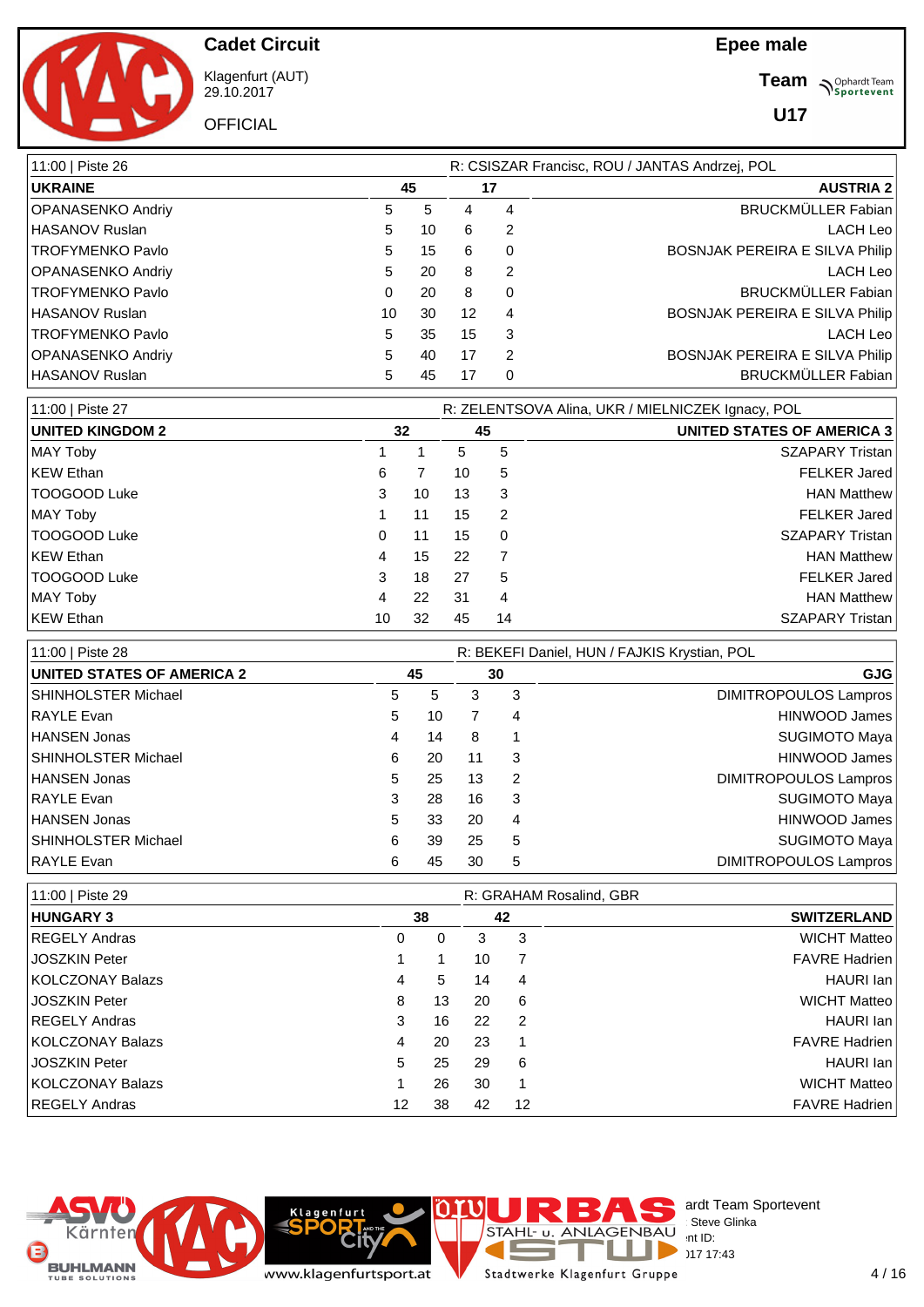**Cadet Circuit**



Klagenfurt (AUT) 29.10.2017

**OFFICIAL** 

**Team Supplier of Team** 

**U17**

| 11:00   Piste 30       |   |    |    |                | R: HORVATH Attila, HUN    |
|------------------------|---|----|----|----------------|---------------------------|
| <b>AUSTRIA 1</b>       |   | 45 |    | 31             | <b>BELGIUM</b>            |
| <b>BIRO Alexander</b>  | 5 | 5  | 3  | 3              | <b>DELATTRE Alexandre</b> |
| <b>BERKDOLD Samuel</b> | 5 | 10 | 9  | 6              | DARQUENNE Guillaume       |
| FUCHS Julian           | 3 | 13 | 12 | 3              | <b>JANSSENS William</b>   |
| <b>BERKDOLD Samuel</b> | 3 | 16 | 14 | 2              | <b>DELATTRE Alexandre</b> |
| <b>BIRO Alexander</b>  | 9 | 25 | 16 | $\overline{2}$ | <b>JANSSENS William</b>   |
| l FUCHS Julian         | 5 | 30 | 23 | $\overline{7}$ | DARQUENNE Guillaume       |
| <b>BERKDOLD Samuel</b> | 5 | 35 | 25 | 2              | <b>JANSSENS William</b>   |
| l FUCHS Julian         | 5 | 40 | 29 | 4              | <b>DELATTRE Alexandre</b> |
| <b>BIRO Alexander</b>  | 5 | 45 | 31 | 2              | DARQUENNE Guillaume       |

| 11:00   Piste 31      |    |    | R: SCHMEDLER Katharina, AUT |          |                     |  |
|-----------------------|----|----|-----------------------------|----------|---------------------|--|
| <b>POLAND 2</b>       |    | 40 |                             |          | <b>BULGARIA</b>     |  |
| <b>RUTZ Stanislaw</b> | 4  | 4  | 4                           | 4        | MINCHEV Evgeni      |  |
| TUMAS Marcin          | 2  | 6  | 4                           | 0        | <b>KOLEV Gencho</b> |  |
| CIESLIK Jakub         |    | 13 | 8                           | 4        | ROEV Deyan          |  |
| RUTZ Stanislaw        | 2  | 15 | 12                          | 4        | <b>KOLEV Gencho</b> |  |
| CIESLIK Jakub         | 4  | 19 | 19                          | 7        | MINCHEV Evgeni      |  |
| TUMAS Marcin          | 9  | 28 | 20                          | -1       | <b>ROEV Devan</b>   |  |
| CIESLIK Jakub         | 0  | 28 | 20                          | $\Omega$ | <b>KOLEV Gencho</b> |  |
| <b>RUTZ Stanislaw</b> | 0  | 28 | 20                          | 0        | <b>ROEV Devan</b>   |  |
| TUMAS Marcin          | 12 | 40 | 29                          | 9        | MINCHEV Evgeni      |  |

| 11:00   Piste 32   |                |    |    |          | R: MAROTTA Francesco, ITA |
|--------------------|----------------|----|----|----------|---------------------------|
| <b>ESTONIA</b>     |                | 28 |    | 27       | <b>UNITED KINGDOM 3</b>   |
| KIIROJA Jaron      | 5              | 5  | 4  | 4        | MITCHELL Jacob            |
| <b>SALM Markus</b> | 0              | 5  | 4  | $\Omega$ | <b>GRIMSHAW Nicholas</b>  |
| PRIIMAGI Henrik    |                | 6  | 8  | 4        | <b>SCOTT PAYNE Edward</b> |
| SALM Markus        |                | 13 | 8  | $\Omega$ | MITCHELL Jacob            |
| KIIROJA Jaron      | $\overline{2}$ | 15 | 14 | 6        | <b>SCOTT PAYNE Edward</b> |
| PRIIMAGI Henrik    | 3              | 18 | 18 | 4        | <b>GRIMSHAW Nicholas</b>  |
| SALM Markus        | 2              | 20 | 21 | 3        | <b>SCOTT PAYNE Edward</b> |
| PRIIMAGI Henrik    | 0              | 20 | 21 | $\Omega$ | MITCHELL Jacob            |
| KIIROJA Jaron      | 8              | 28 | 27 | 6        | <b>GRIMSHAW Nicholas</b>  |

| 11:00   Piste 18    |   |    |    |    | R: SIMEUNOVIC Rastislav, SVK |
|---------------------|---|----|----|----|------------------------------|
| <b>POLAND3</b>      |   | 34 |    | 45 | <b>ISRAEL 1</b>              |
| MARCOL Maciej       | 5 | 5  | 4  | 4  | YOSEF Yuval                  |
| MARCZAK Jan         | 0 | 5  |    | 3  | LISIN Refael                 |
| MUSIOLIK Bartlomiej | 8 | 13 | 15 | 8  | YARINOVSKY Tomer             |
| MARCOL Maciej       |   | 20 | 19 | 4  | LISIN Refael                 |
| MUSIOLIK Bartlomiej | 2 | 22 | 25 | 6  | YOSEF Yuval                  |
| MARCZAK Jan         | 4 | 26 | 30 | 5  | YARINOVSKY Tomer             |
| MUSIOLIK Bartlomiei | 5 | 31 | 35 | 5  | LISIN Refael                 |
| MARCOL Maciej       | 2 | 33 | 40 | 5  | YARINOVSKY Tomer             |
| MARCZAK Jan         |   | 34 | 45 | 5  | YOSEF Yuval                  |





**Klagenfurt** 

Stadtwerke Klagenfurt Gruppe

E

T a.

 $\overline{\phantom{a}}$ 

STAHL U. ANLAGENBAU Int ID:

 $P^{\sim}$  int ID:  $29.1717:43$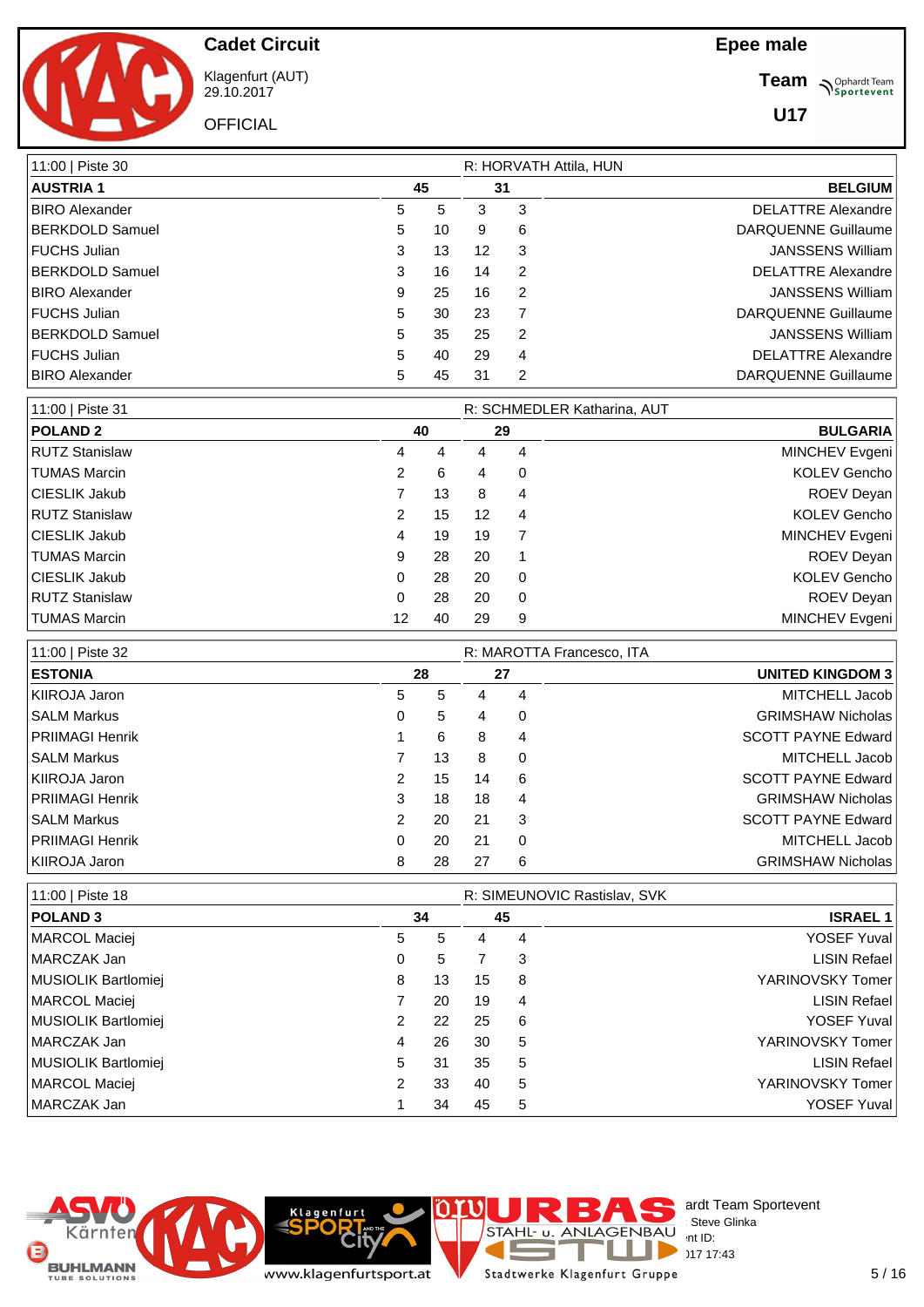**Team Supplier of Team** 

**U17**

Klagenfurt (AUT) 29.10.2017

**Cadet Circuit**

**OFFICIAL** 

| 11:00   Piste 19                  |    |    |    | R: FELSBERGER Tobias, AUT |                           |
|-----------------------------------|----|----|----|---------------------------|---------------------------|
| <b>UNITED STATES OF AMERICA 4</b> | 45 |    | 26 |                           | <b>UKRAINE 3</b>          |
| <b>KUSHNERIK Ethan</b>            | 5. | 5  | 2  | 2                         | <b>BILEZKYI Rostyslaw</b> |
| ZHANG Joshua                      | 0  | 5  | 4  | 2                         | <b>KOSHMAN Nikita</b>     |
| <b>SANTOS Cameron</b>             | 10 | 15 | 9  | 5                         | MASLOV Heorgii            |
| <b>KUSHNERIK Ethan</b>            | 0  | 15 | 9  | 0                         | <b>KOSHMAN Nikita</b>     |
| <b>SANTOS Cameron</b>             | 8  | 23 | 14 | 5                         | <b>BILEZKYI Rostyslaw</b> |
| <b>ZHANG Joshua</b>               |    | 30 | 17 | 3                         | MASLOV Heorgii            |
| <b>SANTOS Cameron</b>             | 5  | 35 | 19 | 2                         | <b>KOSHMAN Nikita</b>     |
| <b>KUSHNERIK Ethan</b>            | 5. | 40 | 22 | 3                         | MASLOV Heorgii            |
| <b>ZHANG Joshua</b>               | 5  | 45 | 26 | 4                         | <b>BILEZKYI Rostyslaw</b> |

| 11:00   Piste 20 |    |    |    | R: VILEM Michal, SVK |                            |
|------------------|----|----|----|----------------------|----------------------------|
| <b>JAPAN1</b>    |    | 45 | 26 |                      | <b>BELARUS</b>             |
| MATSUMOTO Ryu    | 5  | 5  |    |                      | <b>ZDANCHUK MIKALAI</b>    |
| ASAMI Seiya      | 5  | 10 | 2  |                      | <b>HAIDASH ZAKHAR</b>      |
| TAKEI Ryusei     | 3  | 13 | 6  | 4                    | <b>SHANTSOU Uladzislau</b> |
| MATSUMOTO Ryu    |    | 14 | 6  | 0                    | <b>HAIDASH ZAKHAR</b>      |
| TAKEI Ryusei     | 4  | 18 | 9  | 3                    | <b>ZDANCHUK MIKALAI</b>    |
| ASAMI Seiya      | 12 | 30 | 16 |                      | SHANTSOU Uladzislau        |
| TAKEI Ryusei     | 5  | 35 | 21 | 5                    | <b>HAIDASH ZAKHAR</b>      |
| MATSUMOTO Ryu    | 5  | 40 | 26 | 5                    | <b>SHANTSOU Uladzislau</b> |
| ASAMI Seiya      | 5  | 45 | 26 | 0                    | <b>ZDANCHUK MIKALAI</b>    |

| 11:00   Piste 21           |   |    |    |          | R: OREMUSH Heyza, UKR      |
|----------------------------|---|----|----|----------|----------------------------|
| <b>GREECE</b>              |   | 45 | 23 |          | UNITED STATES OF AMERICA 5 |
| <b>GKOGKOS Filippos</b>    | 5 | 5  | 3  | 3        | MOOSEKIAN Stafford         |
| <b>AVRAMIDIS Theodoros</b> | 5 | 10 | 4  |          | SJOSTEDT Jacob             |
| <b>BOUGATSOS Dionysios</b> | 5 | 15 |    | 3        | <b>KUMASHI Mihir</b>       |
| <b>GKOGKOS Filippos</b>    | 5 | 20 | 10 | 3        | SJOSTEDT Jacob             |
| <b>BOUGATSOS Dionysios</b> | 5 | 25 | 11 |          | <b>MOOSEKIAN Stafford</b>  |
| AVRAMIDIS Theodoros        | 5 | 30 | 12 |          | <b>KUMASHI Mihir</b>       |
| <b>BOUGATSOS Dionysios</b> |   | 31 | 12 | $\Omega$ | SJOSTEDT Jacob             |
| <b>GKOGKOS Filippos</b>    | 9 | 40 | 18 | 6        | <b>KUMASHI Mihir</b>       |
| <b>AVRAMIDIS Theodoros</b> | 5 | 45 | 23 | 5        | <b>MOOSEKIAN Stafford</b>  |

#### **Table of 16**

| 12:20   Piste YE       |   |    |    |    | R: CSISZAR Francisc, ROU / SIMEUNOVIC Rastislav, SVK |
|------------------------|---|----|----|----|------------------------------------------------------|
| UKRAINE 2              |   | 45 |    | 40 | UNITED STATES OF AMERICA 1                           |
| HOIDA Daniil           | 5 | 5  | 4  | 4  | HERBST Isaac                                         |
| SYROTA Mykhailo        | 2 |    | 4  | 0  | TEMIRYAEV Alan                                       |
| YAKOVLIEV Anton        |   | 9  | 4  | 0  | SPITERI Gareth                                       |
| SYROTA Mykhailo        |   | 16 | 8  | 4  | HERBST Isaac                                         |
| HOIDA Daniil           | 8 | 24 | 15 |    | SPITERI Gareth                                       |
| <b>YAKOVLIEV Anton</b> | 6 | 30 | 21 | 6  | TEMIRYAEV Alan                                       |
| SYROTA Mykhailo        | 5 | 35 | 23 | 2  | SPITERI Gareth                                       |
| YAKOVLIEV Anton        | 5 | 40 | 33 | 10 | <b>HERBST Isaac</b>                                  |
| HOIDA Daniil           | 5 | 45 | 40 |    | <b>TEMIRYAEV Alan I</b>                              |





Klagenfurt

ı Stadtwerke Klagenfurt Gruppe

F

 $\overline{a}$ 

J.

STAHL U. ANLAGENBAU Steve Glinka

 $\begin{array}{l} \text{GENBAU} \\ \text{nt ID:} \end{array}$  17.17

 $29.1717:43$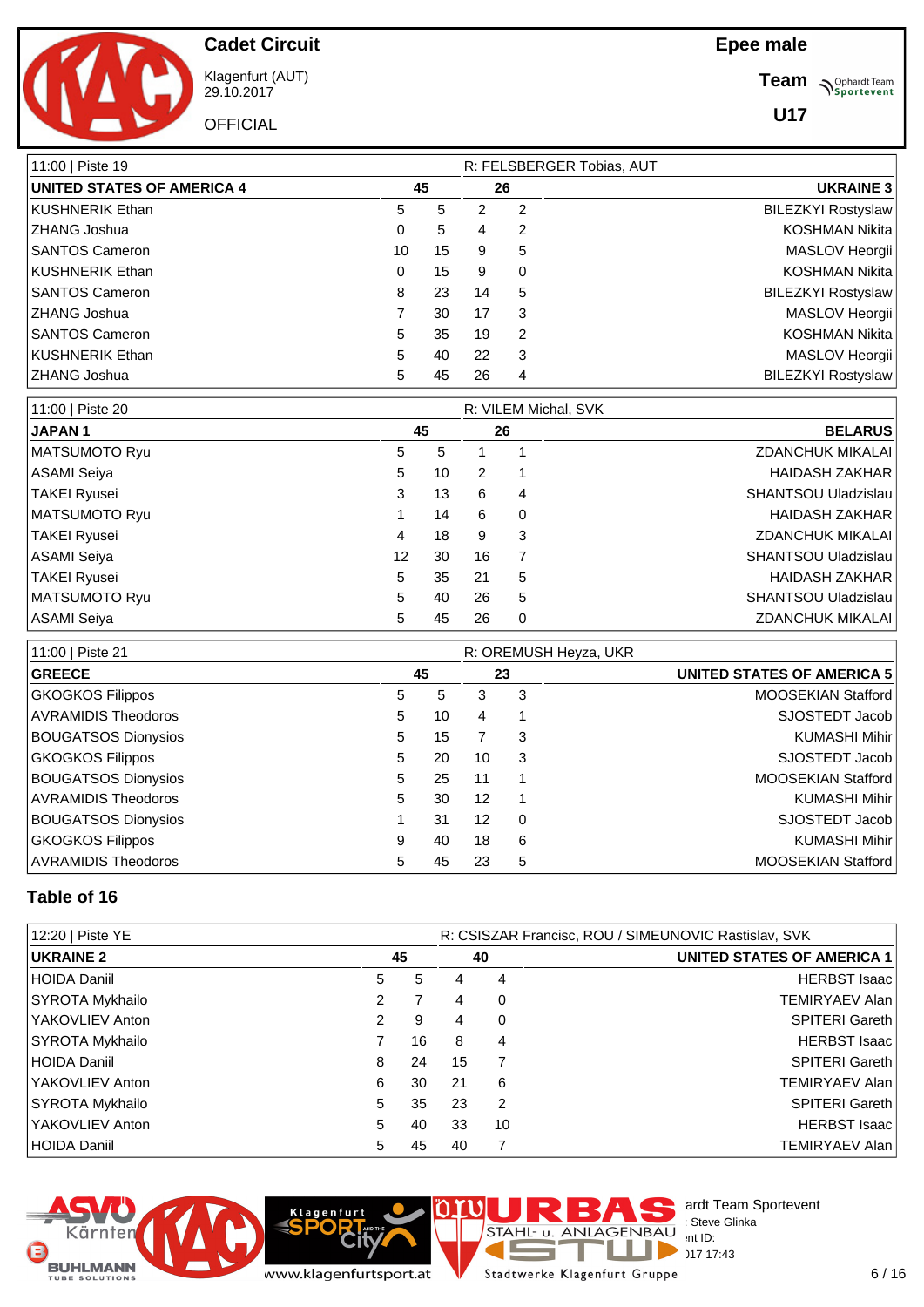**Cadet Circuit**



Klagenfurt (AUT) 29.10.2017

**OFFICIAL** 

**Team Supplier of Team** 

**U17**

| 12:20   Piste BL  |               |                |    |    |  | R: OREMUSH Heyza, UKR / FELSBERGER Tobias, AUT |
|-------------------|---------------|----------------|----|----|--|------------------------------------------------|
| <b>ISRAEL 2</b>   |               | 34             |    | 45 |  | <b>UNITED KINGDOM 1</b>                        |
| MIHHAILOVSKI yoni | 2             | 2              | 3  | 3  |  | ANDREWS Benjamin                               |
| ARMOZA Ariel      | 0             | $\overline{2}$ | 5  | 2  |  | FOULSHAM Jacob                                 |
| LACHMAN Nathan    | 3             | 5              | 6  |    |  | WILLCOX Joshua                                 |
| MIHHAILOVSKI yoni | 6             | 11             | 18 | 12 |  | FOULSHAM Jacob                                 |
| LEMBERG Ilya      | 5             | 16             | 22 | 4  |  | <b>ANDREWS Benjamin</b>                        |
| ARMOZA Ariel      | 8             | 24             | 29 |    |  | WILLCOX Joshua                                 |
| LEMBERG Ilya      | $\mathcal{P}$ | 26             | 35 | 6  |  | FOULSHAM Jacob                                 |
| MIHHAILOVSKI yoni | 3             | 29             | 40 | 5  |  | WILLCOX Joshua                                 |
| ARMOZA Ariel      | 5             | 34             | 45 | 5  |  | <b>ANDREWS Benjamin</b>                        |

| 12:20   Piste 25        |   |    |    |    | R: PUIU Stefan, ROU / FAJKIS Krystian, POL |
|-------------------------|---|----|----|----|--------------------------------------------|
| <b>UKRAINE</b>          |   | 45 | 35 |    | <b>HUNGARY</b>                             |
| OPANASENKO Andriy       | 5 | 5  | 3  | 3  | <b>NAGY Marcell</b>                        |
| HASANOV Ruslan          | 2 |    | 4  |    | <b>OSMAN-TOUSON Maruan</b>                 |
| TROFYMENKO Pavlo        |   | 14 | 13 | 9  | <b>KESZTHELYI Zsombor</b>                  |
| OPANASENKO Andriy       | 3 | 17 | 16 | -3 | <b>OSMAN-TOUSON Maruan</b>                 |
| <b>TROFYMENKO Pavlo</b> | 5 | 22 | 20 | 4  | <b>NAGY Marcell</b>                        |
| HASANOV Ruslan          | 8 | 30 | 25 | 5  | <b>KESZTHELYI Zsombor</b>                  |
| TROFYMENKO Pavlo        | 5 | 35 | 28 | 3  | <b>OSMAN-TOUSON Maruan</b>                 |
| OPANASENKO Andriy       | 5 | 40 | 34 | 6  | <b>KESZTHELYI Zsombor</b>                  |
| HASANOV Ruslan          | 5 | 45 | 35 |    | <b>NAGY Marcell</b>                        |

| 12:20   Piste 26                  | R: LEBEDEV Eduard, EST / BEKEFI Daniel, HUN |    |    |          |                            |  |  |  |  |  |
|-----------------------------------|---------------------------------------------|----|----|----------|----------------------------|--|--|--|--|--|
| <b>UNITED STATES OF AMERICA 2</b> | 45                                          |    |    | 38       | UNITED STATES OF AMERICA 3 |  |  |  |  |  |
| <b>SHINHOLSTER Michael</b>        | 5                                           | 5  | 5  | 5        | <b>HAN Matthew</b>         |  |  |  |  |  |
| <b>RAYLE Evan</b>                 | 5                                           | 10 | 5  | $\Omega$ | <b>FELKER Jared</b>        |  |  |  |  |  |
| <b>HANSEN Jonas</b>               | 4                                           | 14 | 10 | 5        | <b>SZAPARY Tristan</b>     |  |  |  |  |  |
| <b>SHINHOLSTER Michael</b>        | 4                                           | 18 | 14 | 4        | <b>FELKER Jared</b>        |  |  |  |  |  |
| <b>HANSEN Jonas</b>               | 3                                           | 21 | 18 | 4        | <b>HAN Matthew</b>         |  |  |  |  |  |
| <b>RAYLE Evan</b>                 | 6                                           | 27 | 25 |          | SZAPARY Tristan            |  |  |  |  |  |
| <b>HANSEN Jonas</b>               | 6                                           | 33 | 28 | 3        | <b>FELKER Jared</b>        |  |  |  |  |  |
| <b>SHINHOLSTER Michael</b>        |                                             | 40 | 37 | 9        | <b>SZAPARY Tristan</b>     |  |  |  |  |  |
| <b>DINKINS Ramadan</b>            | 5                                           | 45 | 38 |          | <b>HAN Matthew</b>         |  |  |  |  |  |

| 12:20   Piste 29       |   |    | R: ZELENTSOVA Alina, UKR / MIELNICZEK Ignacy, POL |    |                      |  |  |  |  |
|------------------------|---|----|---------------------------------------------------|----|----------------------|--|--|--|--|
| <b>AUSTRIA 1</b>       |   | 43 |                                                   | 45 | <b>SWITZERLAND</b>   |  |  |  |  |
| <b>BIRO Alexander</b>  | 5 | 5  | з                                                 | 3  | <b>WICHT Matteo</b>  |  |  |  |  |
| BERKDOLD Samuel        | 3 | 8  |                                                   | 4  | <b>FAVRE Hadrien</b> |  |  |  |  |
| FUCHS Julian           | 5 | 13 | 11                                                | 4  | HAURI lan            |  |  |  |  |
| <b>BERKDOLD Samuel</b> |   | 20 | 18                                                |    | <b>WICHT Matteol</b> |  |  |  |  |
| <b>BIRO Alexander</b>  | 5 | 25 | 23                                                | 5  | HAURI lan            |  |  |  |  |
| FUCHS Julian           | 5 | 30 | 28                                                | 5  | <b>FAVRE Hadrien</b> |  |  |  |  |
| <b>BERKDOLD Samuel</b> | 4 | 34 | 33                                                | 5  | HAURI lan            |  |  |  |  |
| FUCHS Julian           |   | 35 | 37                                                | 4  | WICHT Matteo         |  |  |  |  |
| <b>BIRO Alexander</b>  | 8 | 43 | 45                                                | 8  | <b>FAVRE Hadrien</b> |  |  |  |  |

**Klagenfurt** Kärnten BUHLMANN

**City** Stadtwerke Klagenfurt Gruppe www.klagenfurtsport.at

E

T a.

**IC** 

ardt Team Sportevent<br>∷Steve Glinka **License:** Steve Glinka  $P^{\sim}$  int ID:  $29.171717:43$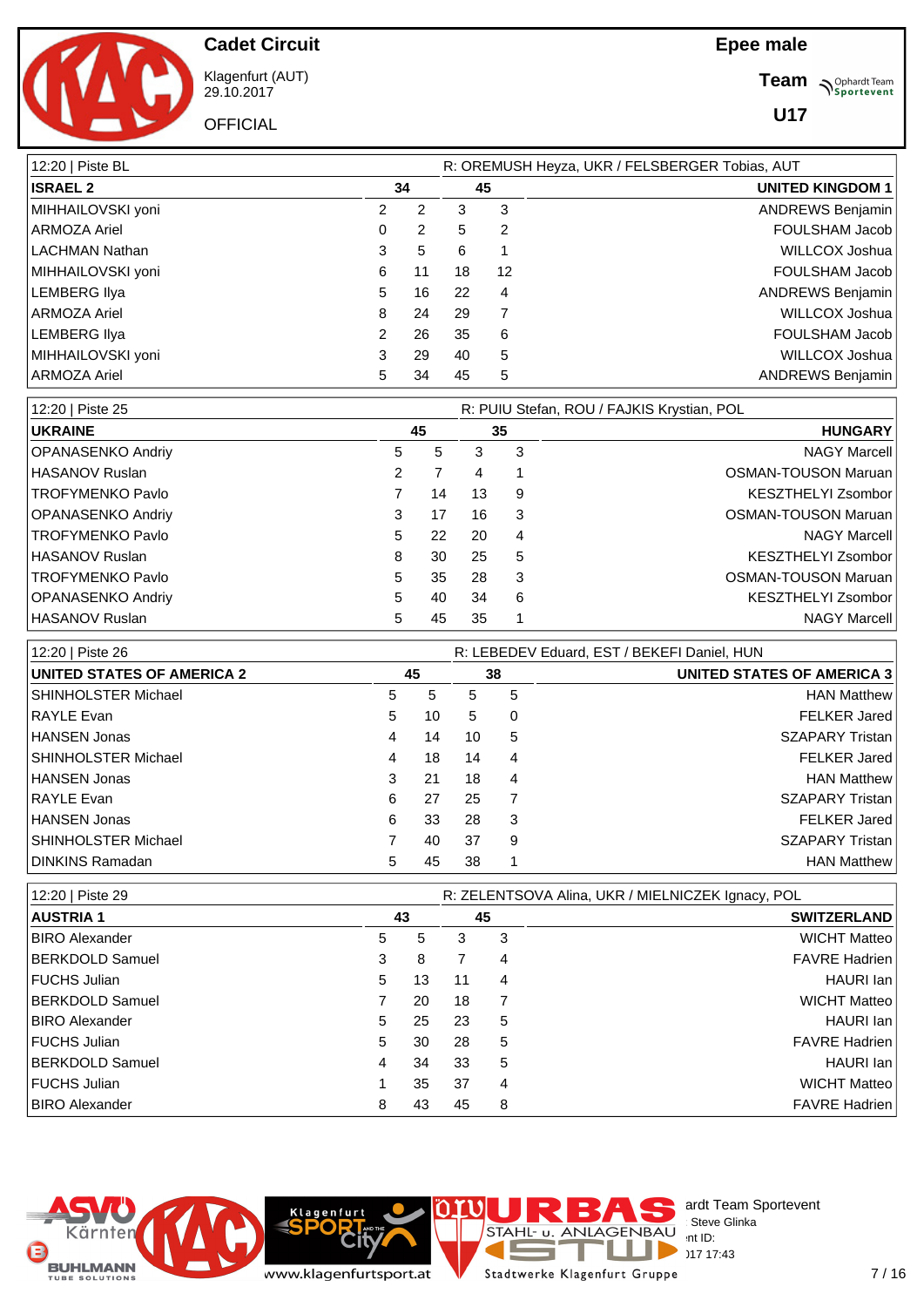**Cadet Circuit**

Klagenfurt (AUT) 29.10.2017 **OFFICIAL** 

**Team Supplier of Team** 

**U17**

| 12:20   Piste 30 |               | R: KORES Gaja, SLO / SCHMEDLER Katharina, AUT |    |    |                       |  |  |  |  |  |
|------------------|---------------|-----------------------------------------------|----|----|-----------------------|--|--|--|--|--|
| <b>ESTONIA</b>   |               | 44                                            |    | 45 | <b>POLAND 2</b>       |  |  |  |  |  |
| KIIROJA Jaron    | 4             | 4                                             | 5  | 5  | <b>RUTZ Stanislaw</b> |  |  |  |  |  |
| PRIIMAGI Henrik  | 4             | 8                                             | 6  |    | <b>TUMAS Marcin</b>   |  |  |  |  |  |
| ISALM Markus     | 7             | 15                                            | 11 | 5  | <b>CIESLIK Jakub</b>  |  |  |  |  |  |
| PRIIMAGI Henrik  | 4             | 19                                            | 16 | 5  | <b>RUTZ Stanislaw</b> |  |  |  |  |  |
| KIIROJA Jaron    | 6             | 25                                            | 25 | 9  | <b>CIESLIK Jakub</b>  |  |  |  |  |  |
| ISALM Markus     | $\mathcal{P}$ | 27                                            | 30 | 5  | <b>TUMAS Marcin</b>   |  |  |  |  |  |
| PRIIMAGI Henrik  | 4             | 31                                            | 35 | 5  | <b>CIESLIK Jakub</b>  |  |  |  |  |  |
| ISALM Markus     |               | 32                                            | 37 | 2  | <b>RUTZ Stanislaw</b> |  |  |  |  |  |
| KIIROJA Jaron    | 12            | 44                                            | 45 | 8  | <b>TUMAS Marcin</b>   |  |  |  |  |  |

| 12:20   Piste 20                  |    |    |    |               | R: KRAHER Martin, AUT / GRAHAM Rosalind, GBR |
|-----------------------------------|----|----|----|---------------|----------------------------------------------|
| <b>UNITED STATES OF AMERICA 4</b> | 45 |    | 43 |               | <b>ISRAEL 1</b>                              |
| ZHANG Joshua                      | 5  | 5  | 5  | 5             | YARINOVSKY Tomer                             |
| <b>SANTOS Cameron</b>             | 4  | 9  | 9  | 4             | <b>YOSEF Yuval</b>                           |
| KUSHNERIK Ethan                   | 6  | 15 | 11 | $\mathcal{P}$ | <b>LISIN Refael</b>                          |
| <b>SANTOS Cameron</b>             | 5  | 20 | 19 | 8             | YARINOVSKY Tomer                             |
| ZHANG Joshua                      | 2  | 22 | 24 | 5             | <b>LISIN Refael</b>                          |
| KUSHNERIK Ethan                   |    | 29 | 30 | 6             | <b>YOSEF Yuval</b>                           |
| <b>SANTOS Cameron</b>             | 3  | 32 | 35 | 5             | <b>LISIN Refael</b>                          |
| KUSHNERIK Ethan                   | 6  | 38 | 38 | 3             | YARINOVSKY Tomer                             |
| l ZHANG Joshua                    |    | 45 | 43 | 5             | <b>YOSEF Yuval</b>                           |

| 12:20   Piste 21           |    |    | R: VILEM Michal, SVK / NAGY Lehel, ROU |          |                      |  |  |  |  |
|----------------------------|----|----|----------------------------------------|----------|----------------------|--|--|--|--|
| <b>GREECE</b>              |    | 45 | 40                                     |          | <b>JAPAN1</b>        |  |  |  |  |
| <b>GKOGKOS Filippos</b>    | 5  | 5  | 3                                      | 3        | ASAMI Seiya          |  |  |  |  |
| <b>AVRAMIDIS Theodoros</b> | 4  | 9  |                                        | 4        | <b>TAKEI Ryusei</b>  |  |  |  |  |
| <b>BOUGATSOS Dionysios</b> | 3  | 12 | 11                                     | 4        | <b>MATSUMOTO Ryu</b> |  |  |  |  |
| <b>GKOGKOS Filippos</b>    | 4  | 16 | 12                                     |          | <b>TAKEI Ryusei</b>  |  |  |  |  |
| <b>BOUGATSOS Dionysios</b> | 9  | 25 | 20                                     | 8        | <b>ASAMI Seiya</b>   |  |  |  |  |
| <b>AVRAMIDIS Theodoros</b> | 4  | 29 | 27                                     | 7        | <b>MATSUMOTO Ryu</b> |  |  |  |  |
| <b>BOUGATSOS Dionysios</b> |    | 30 | 27                                     | $\Omega$ | <b>TAKEI Ryusei</b>  |  |  |  |  |
| <b>GKOGKOS Filippos</b>    | 3  | 33 | 31                                     | 4        | <b>MATSUMOTO Ryu</b> |  |  |  |  |
| <b>AVRAMIDIS Theodoros</b> | 12 | 45 | 40                                     | 9        | ASAMI Seiya          |  |  |  |  |

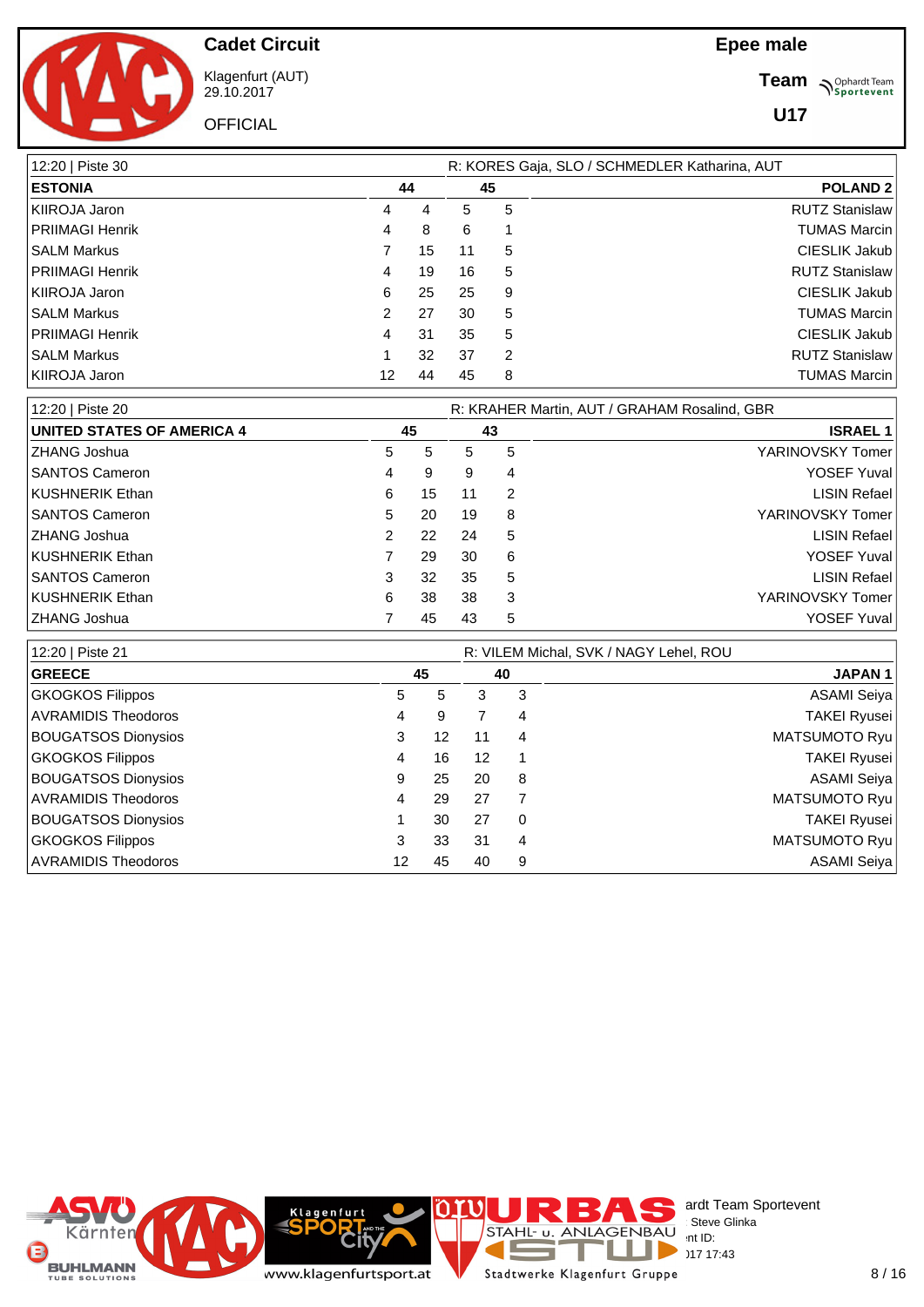

Klagenfurt (AUT) 29.10.2017

**OFFICIAL** 

**Team Supplier of Team** 

#### **Table 9-16**

| 13:30   Piste 25  |   |    |    |    | R: PUIU Stefan, ROU / FELSBERGER Tobias, AUT |
|-------------------|---|----|----|----|----------------------------------------------|
| <b>ISRAEL 2</b>   |   | 21 |    | 45 | <b>UNITED STATES OF AMERICA 1</b>            |
| I LACHMAN Nathan  | 0 | 0  |    |    | <b>TEMIRYAEV Alan</b>                        |
| ARMOZA Ariel      | 3 | 3  |    | 6  | <b>HERBST Isaac</b>                          |
| MIHHAILOVSKI yoni |   | 4  | 9  | 2  | <b>BISSINGER Michael</b>                     |
| I LACHMAN Nathan  |   | 6  | 13 | 4  | <b>HERBST Isaac</b>                          |
| MIHHAILOVSKI yoni | 3 | 9  | 25 | 12 | <b>TEMIRYAEV Alan</b>                        |
| ARMOZA Ariel      | 6 | 15 | 30 | 5  | <b>BISSINGER Michael</b>                     |
| LEMBERG Ilya      |   | 16 | 35 | 5  | <b>HERBST Isaac</b>                          |
| LACHMAN Nathan    | 4 | 20 | 40 | 5  | <b>SPITERI Gareth</b>                        |
| ARMOZA Ariel      |   | 21 | 45 | 5  | <b>TEMIRYAEV Alan</b>                        |

| 13:30   Piste 26                  | R: FAJKIS Krystian, POL / ZELENTSOVA Alina, UKR |    |    |    |                            |  |  |  |  |
|-----------------------------------|-------------------------------------------------|----|----|----|----------------------------|--|--|--|--|
| <b>UNITED STATES OF AMERICA 3</b> |                                                 | 40 |    | 45 | <b>HUNGARY</b>             |  |  |  |  |
| SZAPARY Tristan                   | 3                                               | 3  | 5  | 5  | <b>NAGY Marcell</b>        |  |  |  |  |
| <b>FELKER Jared</b>               |                                                 | 4  | 10 | 5  | <b>KESZTHELYI Zsombor</b>  |  |  |  |  |
| <b>HAN Matthew</b>                | 5.                                              | 9  | 13 | 3  | <b>OSMAN-TOUSON Maruan</b> |  |  |  |  |
| <b>FELKER Jared</b>               |                                                 | 10 | 20 |    | <b>NAGY Marcell</b>        |  |  |  |  |
| <b>SZAPARY Tristan</b>            | 11                                              | 21 | 25 | 5  | <b>OSMAN-TOUSON Maruan</b> |  |  |  |  |
| <b>HAN Matthew</b>                | 8                                               | 29 | 30 | 5  | <b>KESZTHELYI Zsombor</b>  |  |  |  |  |
| <b>FELKER Jared</b>               | 3                                               | 32 | 34 | 4  | <b>OSMAN-TOUSON Maruan</b> |  |  |  |  |
| <b>HAN Matthew</b>                | 5                                               | 37 | 37 | 3  | <b>NAGY Marcell</b>        |  |  |  |  |
| <b>SZAPARY Tristan</b>            | 3                                               | 40 | 45 | 8  | <b>KESZTHELYI Zsombor</b>  |  |  |  |  |

| 13:30   Piste 29 |                | R: DERAMAIX Merlin, BEL / BEKEFI Daniel, HUN |    |    |                        |  |  |  |  |  |  |
|------------------|----------------|----------------------------------------------|----|----|------------------------|--|--|--|--|--|--|
| <b>ESTONIA</b>   |                | 33                                           |    | 45 | <b>AUSTRIA 1</b>       |  |  |  |  |  |  |
| PRIIMAGI Henrik  | 3              | 3                                            | 5  | 5  | <b>BIRO Alexander</b>  |  |  |  |  |  |  |
| SALM Markus      | 5              | 8                                            | 10 | 5  | <b>FUCHS Julian</b>    |  |  |  |  |  |  |
| SHAPOVALOV Kiril | 6              | 14                                           | 15 | 5  | <b>BERKDOLD Samuel</b> |  |  |  |  |  |  |
| PRIIMAGI Henrik  |                | 15                                           | 20 | 5  | <b>FUCHS Julian</b>    |  |  |  |  |  |  |
| SHAPOVALOV Kiril | 2              | 17                                           | 25 | 5  | <b>BIRO Alexander</b>  |  |  |  |  |  |  |
| l SALM Markus    | 5              | 22                                           | 28 | 3  | <b>BERKDOLD Samuel</b> |  |  |  |  |  |  |
| SHAPOVALOV Kiril | $\overline{c}$ | 24                                           | 35 |    | <b>FUCHS Julian</b>    |  |  |  |  |  |  |
| PRIIMAGI Henrik  | 6              | 30                                           | 40 | 5  | <b>BERKDOLD Samuel</b> |  |  |  |  |  |  |
| l SALM Markus    | 3              | 33                                           | 45 | 5  | <b>BIRO Alexander</b>  |  |  |  |  |  |  |

| 13:30   Piste 30      |   |    |    |          | R: SCHMEDLER Katharina, AUT / MAHMOUD Taysir, USA |  |
|-----------------------|---|----|----|----------|---------------------------------------------------|--|
| <b>JAPAN1</b>         |   | 34 |    | 35       | <b>ISRAEL 1</b>                                   |  |
| ASAMI Seiya           | 3 | 3  | 5  | 5        | PAZ Guy                                           |  |
| <b>INOUE Takatomi</b> | 4 |    | 10 | 5        | YOSEF Yuval                                       |  |
| MATSUMOTO Ryu         | 3 | 10 | 15 | 5        | LISIN Refael                                      |  |
| INOUE Takatomi        | 5 | 15 | 19 | 4        | PAZ Guy                                           |  |
| ASAMI Seiya           | 8 | 23 | 25 | 6        | LISIN Refael                                      |  |
| MATSUMOTO Ryu         |   | 24 | 26 |          | YOSEF Yuval                                       |  |
| TAKEI Ryusei          | 0 | 24 | 27 |          | LISIN Refael                                      |  |
| MATSUMOTO Ryu         | 4 | 28 | 27 | $\Omega$ | PAZ Guy                                           |  |
| ASAMI Seiya           | 6 | 34 | 35 | 8        | YOSEF Yuval                                       |  |



www.klagenfurtsport.at

Klagenfurt

ı Stadtwerke Klagenfurt Gruppe

Þ

 $\overline{a}$ 

J.

STAHL U. ANLAGENBAU steve Glinka

LL

 $\begin{array}{c} \n\text{IBAU} \\
\hline\n\end{array}$  int ID:  $29.1717:43$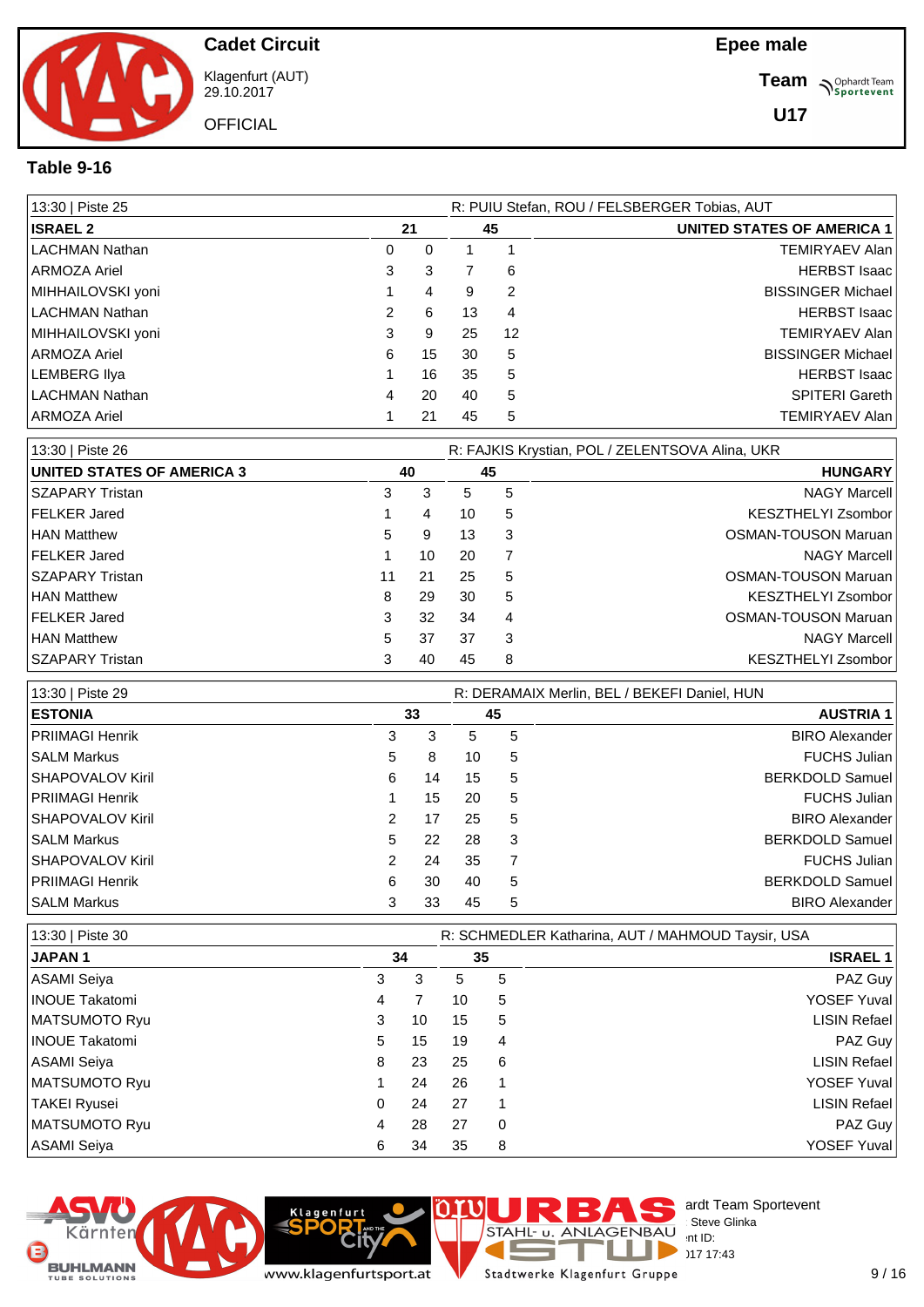

**Cadet Circuit** Klagenfurt (AUT)

29.10.2017

**OFFICIAL** 

**Team Supplier of Team** 

#### **Table of 8**

| 13:30   Piste YE        |    |    | R: SIMEUNOVIC Rastislav, SVK / KRAHER Martin, AUT |   |                     |  |  |  |  |  |
|-------------------------|----|----|---------------------------------------------------|---|---------------------|--|--|--|--|--|
| <b>UNITED KINGDOM 1</b> | 45 |    | 42                                                |   | <b>UKRAINE 2</b>    |  |  |  |  |  |
| ANDREWS Benjamin        | 3  | 3  |                                                   |   | YAKOVLIEV Anton     |  |  |  |  |  |
| FOULSHAM Jacob_         |    | 10 |                                                   | 0 | <b>HOIDA Daniil</b> |  |  |  |  |  |
| WILLCOX Joshua          | 4  | 14 | 8                                                 |   | SYROTA Mykhailo     |  |  |  |  |  |
| FOULSHAM Jacob          | 5  | 19 | 14                                                | 6 | YAKOVLIEV Anton     |  |  |  |  |  |
| ANDREWS Benjamin        | 6  | 25 | 17                                                | 3 | SYROTA Mykhailo     |  |  |  |  |  |
| WILLCOX Joshua          | 3  | 28 | 25                                                | 8 | <b>HOIDA Daniil</b> |  |  |  |  |  |
| FOULSHAM Jacob          |    | 35 | 30                                                | 5 | SYROTA Mykhailo     |  |  |  |  |  |
| WILLCOX Joshua          | 5  | 40 | 36                                                | 6 | YAKOVLIEV Anton     |  |  |  |  |  |
| ANDREWS Benjamin        | 5  | 45 | 42                                                | 6 | <b>HOIDA Daniil</b> |  |  |  |  |  |

| 13:30   Piste BL                  |   |    | R: KORES Gaja, SLO / LEBEDEV Eduard, EST |   |                          |  |  |  |  |
|-----------------------------------|---|----|------------------------------------------|---|--------------------------|--|--|--|--|
| <b>UNITED STATES OF AMERICA 2</b> |   | 45 | 30                                       |   | <b>UKRAINE</b>           |  |  |  |  |
| SHINHOLSTER Michael               | 3 | 3  | 5                                        | 5 | <b>HASANOV Ruslan</b>    |  |  |  |  |
| <b>RAYLE Evan</b>                 |   | 10 | 8                                        | 3 | OPANASENKO Andriy        |  |  |  |  |
| HANSEN Jonas                      | 4 | 14 | 11                                       | 3 | KARIYCHENKO Maksym       |  |  |  |  |
| SHINHOLSTER Michael               | 6 | 20 | 16                                       | 5 | <b>OPANASENKO Andriy</b> |  |  |  |  |
| HANSEN Jonas                      | 5 | 25 | 19                                       | 3 | <b>HASANOV Ruslan</b>    |  |  |  |  |
| RAYLE Evan                        | 3 | 28 | 20                                       |   | KARIYCHENKO Maksym       |  |  |  |  |
| HANSEN Jonas                      |   | 35 | 27                                       |   | OPANASENKO Andriy        |  |  |  |  |
| SHINHOLSTER Michael               | 5 | 40 | 30                                       | 3 | KARIYCHENKO Maksym       |  |  |  |  |
| RAYLE Evan                        | 5 | 45 | 30                                       | 0 | <b>HASANOV Ruslan</b>    |  |  |  |  |

| 13:30   Piste 20 |               | R: MAROTTA Francesco, ITA / JEZA Eva, SLO |    |   |                      |
|------------------|---------------|-------------------------------------------|----|---|----------------------|
| <b>POLAND 2</b>  |               | 39                                        | 45 |   | <b>SWITZERLAND</b>   |
| TUMAS Marcin     | 5             | 5                                         | 2  | 2 | <b>WICHT Matteo</b>  |
| CIESLIK Jakub    | 3             | 8                                         | 10 | 8 | <b>FAVRE Hadrien</b> |
| RUTZ Stanislaw   | 6             | 14                                        | 14 | 4 | HAURI Ian            |
| CIESLIK Jakub    | 3             | 17                                        | 20 | 6 | <b>WICHT Matteo</b>  |
| TUMAS Marcin     | 8             | 25                                        | 24 | 4 | HAURI Ian            |
| RUTZ Stanislaw   | $\mathcal{P}$ | 27                                        | 28 | 4 | <b>FAVRE Hadrien</b> |
| CIESLIK Jakub    | 2             | 29                                        | 31 | 3 | HAURI Ian            |
| RUTZ Stanislaw   | 6             | 35                                        | 38 |   | <b>WICHT Matteo</b>  |
| TUMAS Marcin     | 4             | 39                                        | 45 | 7 | <b>FAVRE Hadrien</b> |

| 13:30   Piste 21           |    | R: VILEM Michal, SVK / HORVATH Attila, HUN |    |    |                                   |  |  |  |  |  |
|----------------------------|----|--------------------------------------------|----|----|-----------------------------------|--|--|--|--|--|
| <b>GREECE</b>              |    | 41                                         |    | 45 | <b>UNITED STATES OF AMERICA 4</b> |  |  |  |  |  |
| <b>GKOGKOS Filippos</b>    |    | 2                                          | 3  | 3  | ZHANG Joshua                      |  |  |  |  |  |
| <b>AVRAMIDIS Theodoros</b> | 4  | 6                                          | 10 |    | <b>SANTOS Cameron</b>             |  |  |  |  |  |
| <b>BOUGATSOS Dionysios</b> | 4  | 10                                         | 13 | 3  | <b>KUSHNERIK Ethan</b>            |  |  |  |  |  |
| <b>GKOGKOS Filippos</b>    | 5. | 15                                         | 16 | 3  | SANTOS Cameron                    |  |  |  |  |  |
| <b>BOUGATSOS Dionysios</b> | 2  | 17                                         | 20 | 4  | ZHANG Joshua                      |  |  |  |  |  |
| <b>AVRAMIDIS Theodoros</b> |    | 24                                         | 26 | 6  | <b>KUSHNERIK Ethan</b>            |  |  |  |  |  |
| <b>BOUGATSOS Dionysios</b> | 8  | 32                                         | 35 | 9  | SANTOS Cameron                    |  |  |  |  |  |
| <b>GKOGKOS Filippos</b>    | 4  | 36                                         | 38 | 3  | <b>KUSHNERIK Ethan</b>            |  |  |  |  |  |
| <b>AVRAMIDIS Theodoros</b> | 5  | 41                                         | 45 |    | ZHANG Joshua                      |  |  |  |  |  |



Klagenfurt

ı Stadtwerke Klagenfurt Gruppe

Þ

 $\overline{a}$ 

J.

STAHL U. ANLAGENBAU steve Glinka

LL

 $\sum_{117.17}^{1BAU}$  int ID:  $29.1717:43$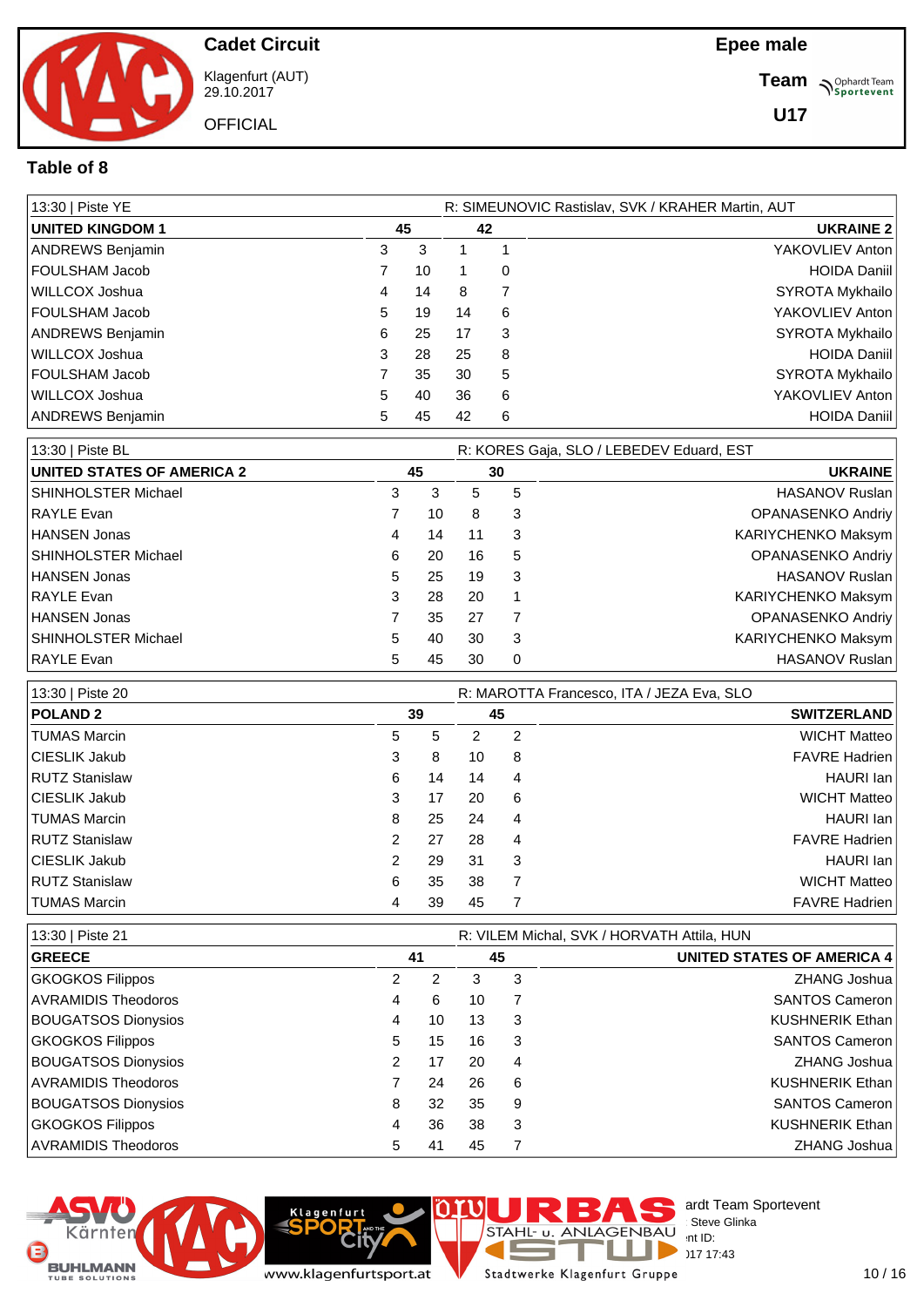

Klagenfurt (AUT) 29.10.2017

**Epee male**

**Team Supplier of Team** 

**U17**

#### **Semi-Final**

| 14:30   Piste YE                  | R: SIMEUNOVIC Rastislav, SVK / FELSBERGER Tobias, AUT |    |    |                |                         |  |  |  |  |
|-----------------------------------|-------------------------------------------------------|----|----|----------------|-------------------------|--|--|--|--|
| <b>UNITED STATES OF AMERICA 2</b> | 45                                                    |    |    | 43             | <b>UNITED KINGDOM 1</b> |  |  |  |  |
| RAYLE Evan                        | 5                                                     | 5  | 3  | 3              | WILLCOX Joshua          |  |  |  |  |
| HANSEN Jonas                      | 4                                                     | 9  | 5  | 2              | <b>ANDREWS Benjamin</b> |  |  |  |  |
| DINKINS Ramadan                   | 5                                                     | 14 | 10 | 5              | FOULSHAM Jacob          |  |  |  |  |
| HANSEN Jonas                      | 6                                                     | 20 | 13 | 3              | WILLCOX Joshua          |  |  |  |  |
| RAYLE Evan                        | 5                                                     | 25 | 20 | $\overline{7}$ | FOULSHAM Jacob          |  |  |  |  |
| SHINHOLSTER Michael               | $\mathcal{P}$                                         | 27 | 25 | 5              | <b>ANDREWS Benjamin</b> |  |  |  |  |
| HANSEN Jonas                      | 4                                                     | 31 | 30 | 5              | FOULSHAM Jacob          |  |  |  |  |
| SHINHOLSTER Michael               | 8                                                     | 39 | 40 | 10             | WILLCOX Joshua          |  |  |  |  |
| <b>RAYLE Evan</b>                 | 6                                                     | 45 | 43 | 3              | <b>ANDREWS Benjamin</b> |  |  |  |  |

| 14:30   Piste BL                  |                      |    | R: KRAHER Martin, AUT / SCHMEDLER Katharina, AUT |    |                      |  |  |  |
|-----------------------------------|----------------------|----|--------------------------------------------------|----|----------------------|--|--|--|
| <b>UNITED STATES OF AMERICA 4</b> |                      | 42 |                                                  | 45 | <b>SWITZERLAND</b>   |  |  |  |
| KUSHNERIK Ethan                   | 3                    | 3  | 5                                                | 5  | <b>FAVRE Hadrien</b> |  |  |  |
| ZHANG Joshua                      |                      | 10 | 8                                                | 3  | HAURI lan            |  |  |  |
| <b>SANTOS Cameron</b>             | 5                    | 15 | 11                                               | 3  | <b>WICHT Matteo</b>  |  |  |  |
| KUSHNERIK Ethan                   | 5                    | 20 | 18                                               |    | HAURI lan            |  |  |  |
| <b>SANTOS Cameron</b>             | 4                    | 24 | 25                                               |    | <b>FAVRE Hadrien</b> |  |  |  |
| ZHANG Joshua                      | 5                    | 29 | 30                                               | 5  | <b>WICHT Matteo</b>  |  |  |  |
| <b>SANTOS Cameron</b>             | $\mathbf{2}^{\circ}$ | 31 | 35                                               | 5  | HAURI lan            |  |  |  |
| KUSHNERIK Ethan                   | 3                    | 34 | 37                                               | 2  | <b>WICHT Matteo</b>  |  |  |  |
| ZHANG Joshua                      | 8                    | 42 | 45                                               | 8  | <b>FAVRE Hadrien</b> |  |  |  |

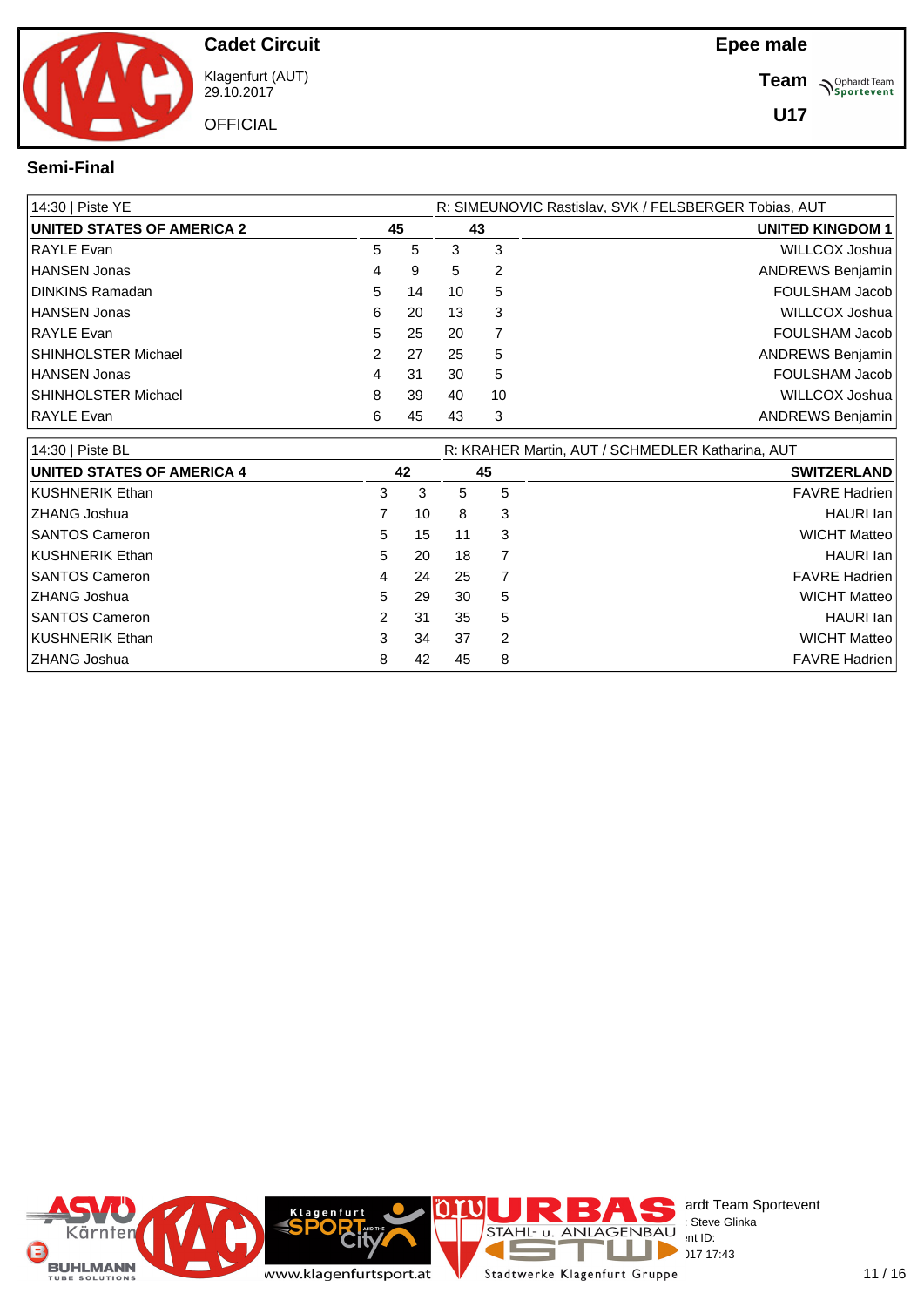

Klagenfurt (AUT) 29.10.2017

**OFFICIAL** 

**Team Supplier of Team** 

#### **Table 5-8**

| 14:30   Piste 20        |    |    | R: MAHMOUD Taysir, USA / MCDERMOTT Chiara, GBR |    |                     |  |  |  |  |  |
|-------------------------|----|----|------------------------------------------------|----|---------------------|--|--|--|--|--|
| <b>UKRAINE</b>          |    | 45 |                                                | 38 | <b>UKRAINE 2</b>    |  |  |  |  |  |
| KARIYCHENKO Maksym      | 0  | 0  | 0                                              | 0  | YAKOVLIEV Anton     |  |  |  |  |  |
| TROFYMENKO Pavlo        | 0  | 0  | 0                                              | 0  | <b>HOIDA Daniil</b> |  |  |  |  |  |
| OPANASENKO Andriy       | 14 | 14 | 15                                             | 15 | SYROTA Mykhailo     |  |  |  |  |  |
| <b>TROFYMENKO Pavlo</b> |    | 15 | 15                                             | 0  | YAKOVLIEV Anton     |  |  |  |  |  |
| KARIYCHENKO Maksym      | 10 | 25 | 23                                             | 8  | SYROTA Mykhailo     |  |  |  |  |  |
| OPANASENKO Andriy       | 5  | 30 | 24                                             |    | <b>HOIDA Daniil</b> |  |  |  |  |  |
| <b>TROFYMENKO Pavlo</b> | 5  | 35 | 30                                             | 6  | SYROTA Mykhailo     |  |  |  |  |  |
| OPANASENKO Andriy       | 5  | 40 | 31                                             |    | YAKOVLIEV Anton     |  |  |  |  |  |
| KARIYCHENKO Maksym      | 5  | 45 | 38                                             |    | <b>HOIDA Daniil</b> |  |  |  |  |  |

| 14:30   Piste 21           | R: GRAHAM Rosalind, GBR / LEBEDEV Eduard, EST |    |    |          |                       |  |  |  |
|----------------------------|-----------------------------------------------|----|----|----------|-----------------------|--|--|--|
| <b>GREECE</b>              |                                               | 45 |    | 34       | <b>POLAND 2</b>       |  |  |  |
| <b>GKOGKOS Filippos</b>    | 5.                                            | 5  | 3  | 3        | <b>RUTZ Stanislaw</b> |  |  |  |
| <b>BOUGATSOS Dionysios</b> | 5                                             | 10 | 6  | 3        | <b>TUMAS Marcin</b>   |  |  |  |
| MARKOPOULOS Ioannis        | 5.                                            | 15 | 11 | 5        | CNOTALSKI Przemyslaw  |  |  |  |
| <b>BOUGATSOS Dionysios</b> | 3                                             | 18 | 15 | 4        | <b>RUTZ Stanislaw</b> |  |  |  |
| <b>GKOGKOS Filippos</b>    | 3                                             | 21 | 19 | 4        | CNOTALSKI Przemyslaw  |  |  |  |
| MARKOPOULOS Ioannis        | 9                                             | 30 | 27 | 8        | <b>TUMAS Marcin</b>   |  |  |  |
| <b>BOUGATSOS Dionysios</b> | 3                                             | 33 | 27 | $\Omega$ | CNOTALSKI Przemyslaw  |  |  |  |
| MARKOPOULOS Ioannis        |                                               | 40 | 30 | 3        | <b>RUTZ Stanislaw</b> |  |  |  |
| <b>GKOGKOS Filippos</b>    | 5                                             | 45 | 34 | 4        | <b>TUMAS Marcin</b>   |  |  |  |

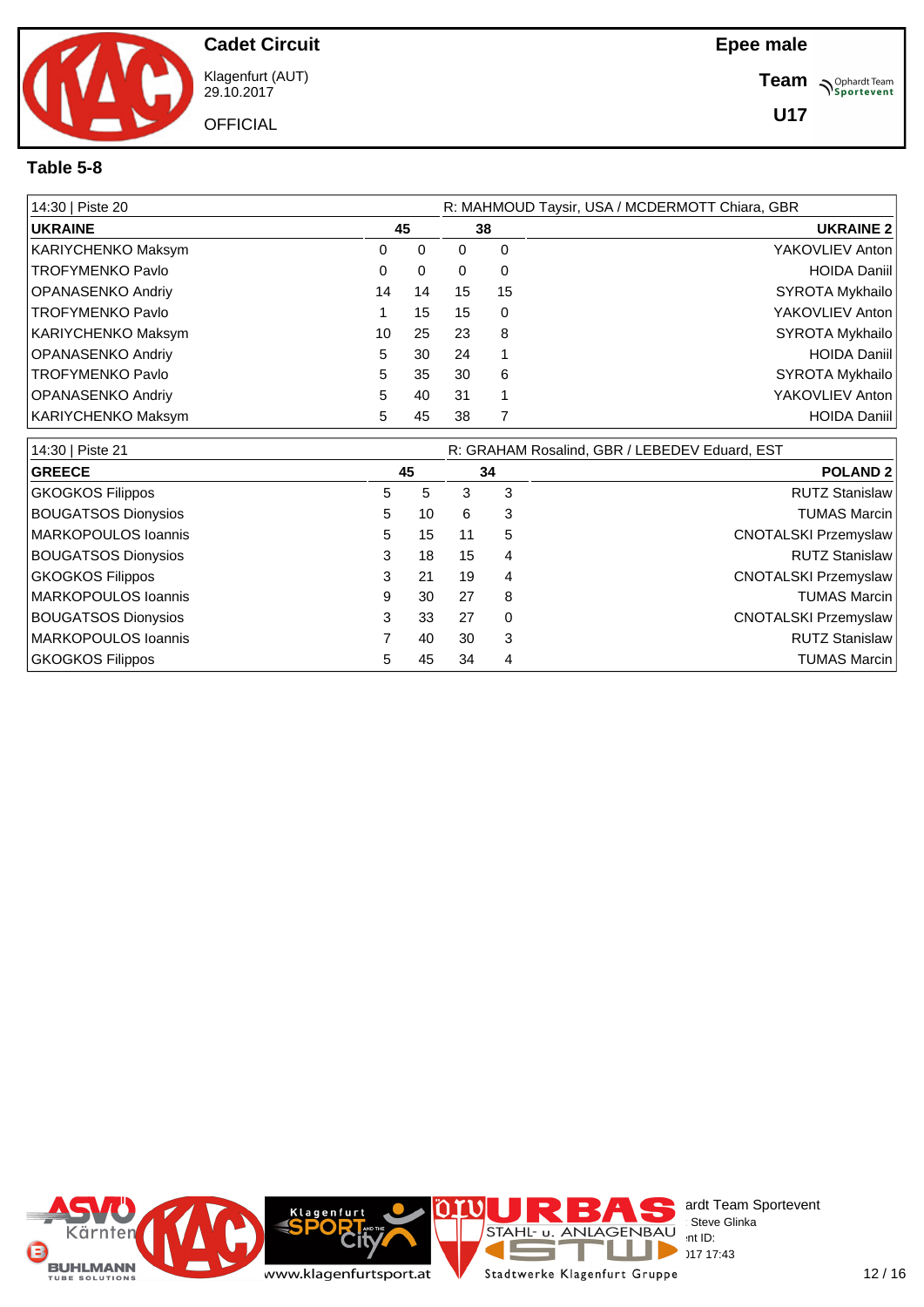

Klagenfurt (AUT) 29.10.2017

**Epee male**

**Team Supplier of Team** 

**U17**

#### **Table 13-16**

| 14:30   Piste 29                  |   |    | R: KORES Gaja, SLO / HORVATH Attila, HUN |          |                       |  |  |  |  |
|-----------------------------------|---|----|------------------------------------------|----------|-----------------------|--|--|--|--|
| <b>UNITED STATES OF AMERICA 3</b> |   | 45 |                                          | 25       | <b>ISRAEL 2</b>       |  |  |  |  |
| <b>HAN Matthew</b>                | 5 | 5  | 3                                        | 3        | ARMOZA Ariel          |  |  |  |  |
| <b>SZAPARY Tristan</b>            | 5 | 10 |                                          | 4        | LEMBERG Ilya          |  |  |  |  |
| FELKER Jared                      | 5 | 15 | 10                                       | 3        | <b>LACHMAN Nathan</b> |  |  |  |  |
| <b>HAN Matthew</b>                | 5 | 20 | -11                                      |          | <b>LEMBERG Ilya</b>   |  |  |  |  |
| <b>FELKER Jared</b>               | 3 | 23 | -11                                      | $\Omega$ | ARMOZA Ariel          |  |  |  |  |
| <b>SZAPARY Tristan</b>            |   | 30 | 13                                       | 2        | <b>LACHMAN Nathan</b> |  |  |  |  |
| FELKER Jared                      | 5 | 35 | 16                                       | 3        | <b>LEMBERG Ilya</b>   |  |  |  |  |
| <b>HAN Matthew</b>                | 5 | 40 | 22                                       | 6        | LACHMAN Nathan        |  |  |  |  |
| <b>SZAPARY Tristan</b>            | 5 | 45 | 25                                       | 3        | ARMOZA Ariel          |  |  |  |  |

| 14:30   Piste 30    |   | R: MIELNICZEK Ignacy, POL / JANTAS Andrzej, POL |    |    |                         |  |  |  |  |  |  |
|---------------------|---|-------------------------------------------------|----|----|-------------------------|--|--|--|--|--|--|
| <b>JAPAN1</b>       |   | 45                                              |    | 33 | <b>ESTONIA</b>          |  |  |  |  |  |  |
| MATSUMOTO Ryu       | 5 | 5                                               | 4  | 4  | <b>PRIIMAGI Henrik</b>  |  |  |  |  |  |  |
| <b>TAKEI Ryusei</b> | 5 | 10                                              | 6  | 2  | <b>SALM Markus</b>      |  |  |  |  |  |  |
| <b>ASAMI Seiya</b>  | 5 | 15                                              | 8  | 2  | SHAPOVALOV Kiril        |  |  |  |  |  |  |
| <b>TAKEI Ryusei</b> | 5 | 20                                              | 13 | 5  | <b>PRIIMAGI Henrik</b>  |  |  |  |  |  |  |
| MATSUMOTO Ryu       | 5 | 25                                              | 16 | 3  | <b>SHAPOVALOV Kiril</b> |  |  |  |  |  |  |
| <b>ASAMI Seiya</b>  | 5 | 30                                              | 18 | 2  | <b>SALM Markus</b>      |  |  |  |  |  |  |
| <b>TAKEI Ryusei</b> | 3 | 33                                              | 19 | 1  | SHAPOVALOV Kiril        |  |  |  |  |  |  |
| <b>ASAMI Seiya</b>  |   | 40                                              | 25 | 6  | <b>PRIIMAGI Henrik</b>  |  |  |  |  |  |  |
| MATSUMOTO Ryu       | 5 | 45                                              | 33 | 8  | <b>SALM Markus</b>      |  |  |  |  |  |  |

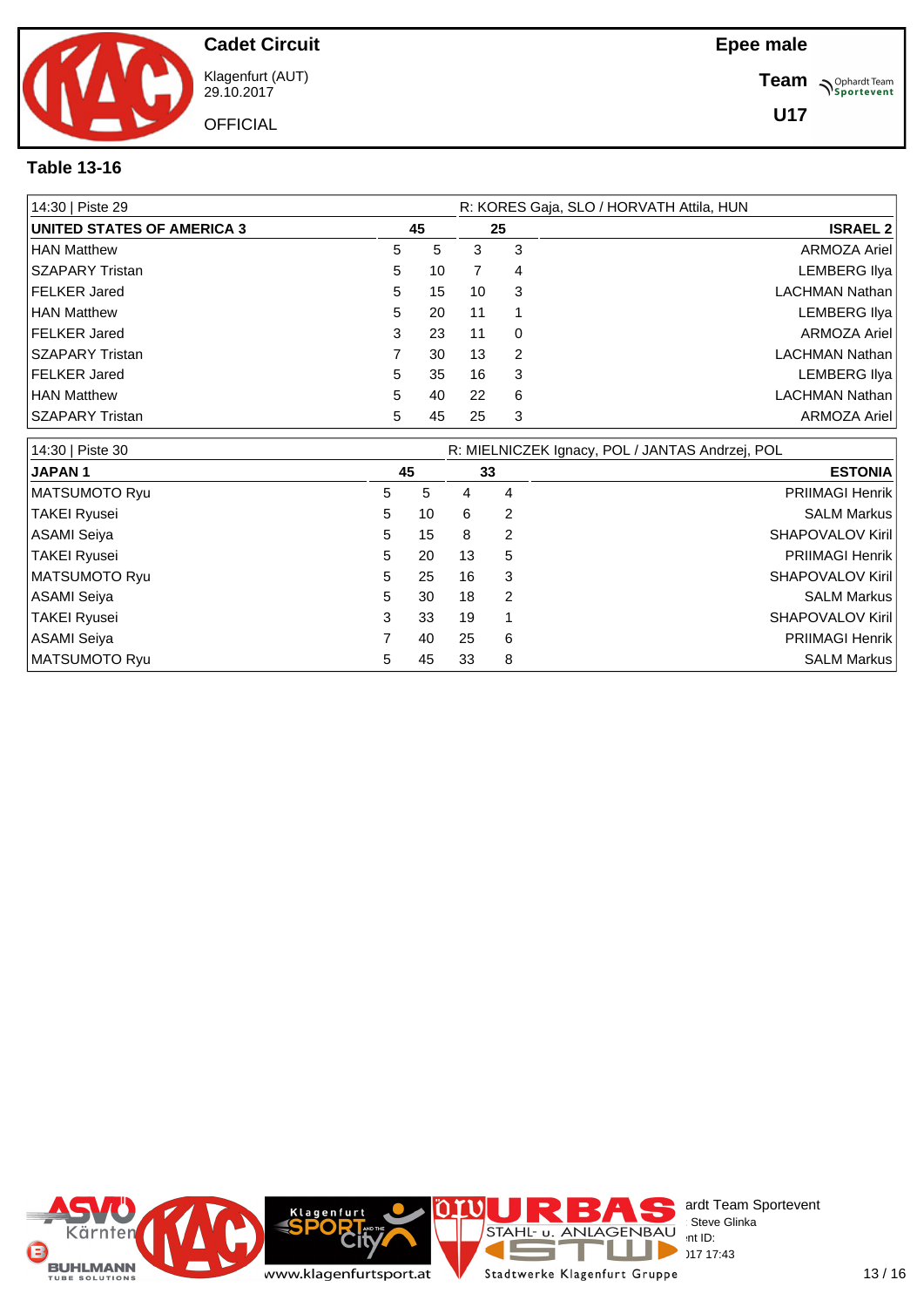

Klagenfurt (AUT) 29.10.2017

**OFFICIAL** 

**Team Supplier of Team** 

**U17**

#### **Table 9-12**

| 14:30   Piste 25    |               | R: VILEM Michal, SVK / MAROTTA Francesco, ITA |    |               |                            |  |  |
|---------------------|---------------|-----------------------------------------------|----|---------------|----------------------------|--|--|
| <b>HUNGARY</b>      |               | 40                                            |    | 33            | UNITED STATES OF AMERICA 1 |  |  |
| <b>NAGY Marcell</b> | 0             | 0                                             | 0  | 0             | <b>TEMIRYAEV Alan</b>      |  |  |
| KESZTHELYI Zsombor  | 3             | 3                                             | 2  | 2             | <b>BISSINGER Michael</b>   |  |  |
| OSMAN-TOUSON Maruan | 0             | 3                                             | 2  | $\Omega$      | <b>HERBST Isaac</b>        |  |  |
| NAGY Marcell        | 5             | 8                                             |    | 5             | <b>BISSINGER Michael</b>   |  |  |
| OSMAN-TOUSON Maruan | $\mathcal{P}$ | 10                                            | 12 | 5             | <b>TEMIRYAEV Alan</b>      |  |  |
| KESZTHELYI Zsombor  | 8             | 18                                            | 19 | 7             | <b>HERBST Isaac</b>        |  |  |
| OSMAN-TOUSON Maruan | $\mathcal{P}$ | 20                                            | 21 | $\mathcal{P}$ | <b>BISSINGER Michael</b>   |  |  |
| NAGY Marcell        | 4             | 24                                            | 27 | 6             | <b>HERBST Isaac</b>        |  |  |
| KESZTHELYI Zsombor  | 16            | 40                                            | 33 | 6             | <b>TEMIRYAEV Alan</b>      |  |  |

| 14:30   Piste 26 |    | R: OREMUSH Heyza, UKR / JEZA Eva, SLO |    |    |                       |  |
|------------------|----|---------------------------------------|----|----|-----------------------|--|
| <b>ISRAEL 1</b>  |    | 41                                    |    | 45 | <b>AUSTRIA 1</b>      |  |
| YOSEF Yuval      | 4  | 4                                     |    |    | <b>FUCHS Julian</b>   |  |
| LISIN Refael     | 6  | 10                                    | 9  | 8  | <b>BIRO Alexander</b> |  |
| <b>PAZ Guy</b>   | 5  | 15                                    | 14 | 5  | <b>KNECHTL David</b>  |  |
| LISIN Refael     | 5  | 20                                    | 16 | 2  | <b>FUCHS Julian</b>   |  |
| YOSEF Yuval      |    | 21                                    | 20 | 4  | <b>KNECHTL David</b>  |  |
| PAZ Guy          |    | 22                                    | 29 | 9  | <b>BIRO Alexander</b> |  |
| LISIN Refael     | 10 | 32                                    | 35 | 6  | <b>KNECHTL David</b>  |  |
| <b>PAZ Guy</b>   | 3  | 35                                    | 37 | 2  | <b>FUCHS Julian</b>   |  |
| YOSEF Yuval      | 6  | 41                                    | 45 | 8  | <b>BIRO Alexander</b> |  |

#### **Place 3/4**

| 16:15   Piste YE                  |   |    |    |                | R: JEZA Eva, SLO / JANTAS Andrzej, POL |
|-----------------------------------|---|----|----|----------------|----------------------------------------|
| <b>UNITED STATES OF AMERICA 4</b> |   | 41 |    | 42             | <b>UNITED KINGDOM 1</b>                |
| KUSHNERIK Ethan                   | 5 | 5  | 4  | 4              | ANDREWS Benjamin                       |
| <b>ZHANG Joshua</b>               | 3 | 8  | 9  | 5              | FOULSHAM Jacob                         |
| <b>SANTOS Cameron</b>             | 2 | 10 | 12 | 3              | WILLCOX Joshua                         |
| KUSHNERIK Ethan                   | 9 | 19 | 19 | 7              | FOULSHAM Jacob                         |
| <b>SANTOS Cameron</b>             | 4 | 23 | 25 | 6              | ANDREWS Benjamin                       |
| <b>ZHANG Joshua</b>               | 4 | 27 | 30 | 5              | WILLCOX Joshua                         |
| <b>SANTOS Cameron</b>             | 6 | 33 | 32 | $\overline{2}$ | FOULSHAM Jacob                         |
| <b>KUSHNERIK Ethan</b>            | 5 | 38 | 37 | 5              | WILLCOX Joshua                         |
| <b>ZHANG Joshua</b>               | 3 | 41 | 42 | 5              | ANDREWS Benjamin                       |

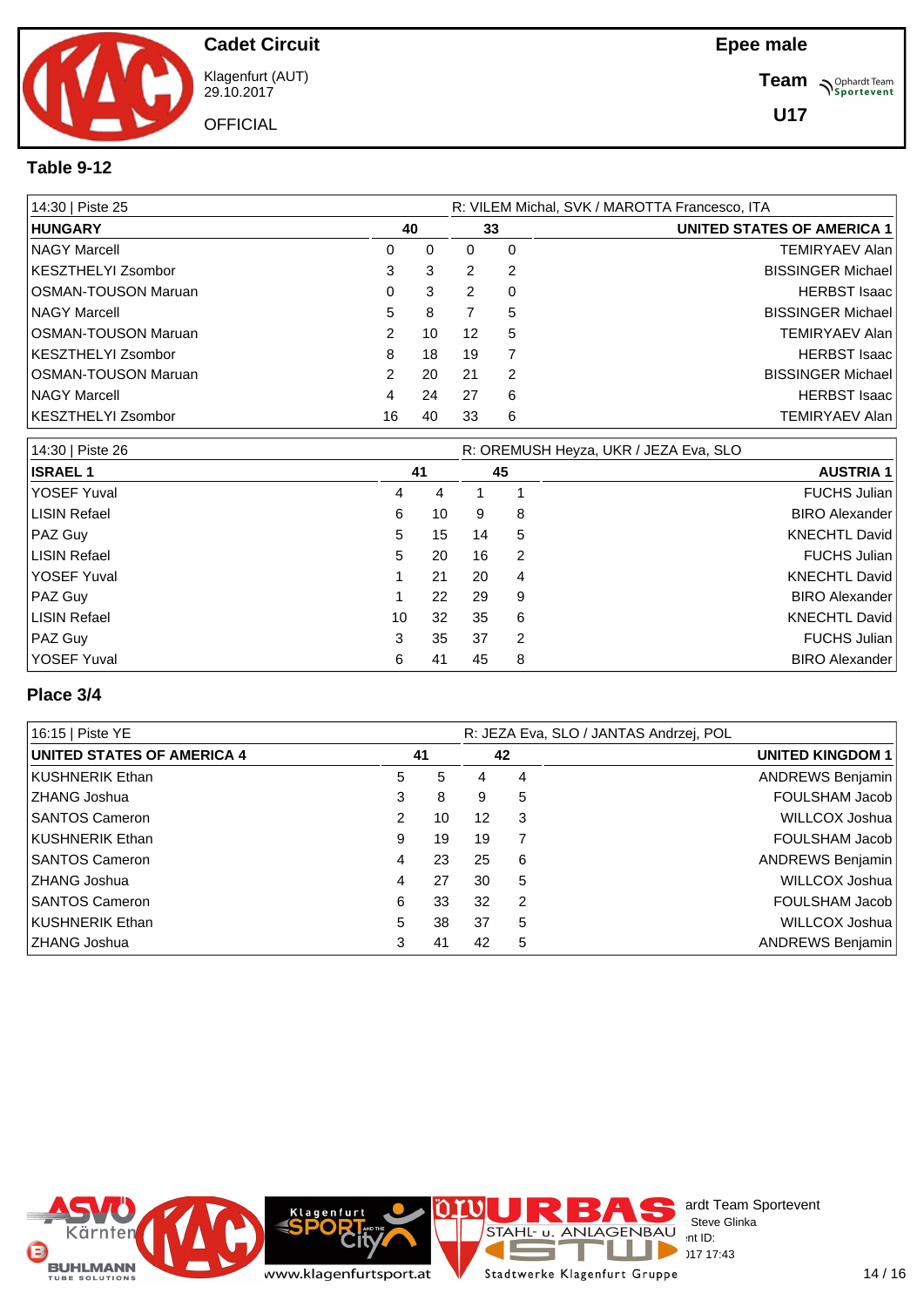

**Cadet Circuit** Klagenfurt (AUT)

29.10.2017 **OFFICIAL**  **Team S**<sup>Ophardt Team</sub></sup>

**U17**

#### **Place 5/6**

| 16:15   Piste 21           |   |    |    | R: KRAHER Martin, AUT / MAHMOUD Taysir, USA |                           |
|----------------------------|---|----|----|---------------------------------------------|---------------------------|
| <b>GREECE</b>              |   | 45 |    | 43                                          | <b>UKRAINE</b>            |
| <b>GKOGKOS Filippos</b>    | 3 | 3  | 5  | 5                                           | <b>KARIYCHENKO Maksym</b> |
| <b>BOUGATSOS Dionysios</b> |   | 5  | 10 | 5                                           | <b>HASANOV Ruslan</b>     |
| <b>AVRAMIDIS Theodoros</b> | 6 | 11 | 15 | 5                                           | <b>OPANASENKO Andriv</b>  |
| <b>BOUGATSOS Dionysios</b> | 6 | 17 | 20 | 5                                           | KARIYCHENKO Maksym        |
| <b>GKOGKOS Filippos</b>    | 5 | 22 | 24 | 4                                           | OPANASENKO Andriy         |
| <b>AVRAMIDIS Theodoros</b> | 6 | 28 | 29 | 5                                           | <b>HASANOV Ruslan</b>     |
| <b>BOUGATSOS Dionysios</b> | 5 | 33 | 35 | 6                                           | <b>OPANASENKO Andriv</b>  |
| <b>AVRAMIDIS Theodoros</b> |   | 40 | 38 | 3                                           | KARIYCHENKO Maksym        |
| <b>GKOGKOS Filippos</b>    | 5 | 45 | 43 | 5                                           | <b>HASANOV Ruslan</b>     |

#### **Place 7/8**

| 16:15   Piste 20            |   |    |    |    | R: LEBEDEV Eduard, EST / KORES Gaja, SLO |
|-----------------------------|---|----|----|----|------------------------------------------|
| <b>POLAND 2</b>             |   | 38 |    | 45 | <b>UKRAINE 2</b>                         |
| CIESLIK Jakub               | 5 | 5  | 4  | 4  | <b>HOIDA Daniil</b>                      |
| TUMAS Marcin                | 2 |    | 10 | 6  | SYROTA Mykhailo                          |
| CNOTALSKI Przemyslaw        | 2 | 9  | 15 | 5  | YAKOVLIEV Anton                          |
| CIESLIK Jakub               | 8 | 17 | 20 | 5  | SYROTA Mykhailo                          |
| <b>CNOTALSKI Przemyslaw</b> | 6 | 23 | 25 | 5  | <b>HOIDA Daniil</b>                      |
| TUMAS Marcin                | 6 | 29 | 30 | 5  | YAKOVLIEV Anton                          |
| CNOTALSKI Przemyslaw        | 3 | 32 | 35 | 5  | SYROTA Mykhailo                          |
| CIESLIK Jakub               | 4 | 36 | 40 | 5  | YAKOVLIEV Anton                          |
| TUMAS Marcin                | 2 | 38 | 45 | 5  | <b>HOIDA Daniil</b>                      |

#### **Place 15/16**

| 16:15 <br>Piste 30 | R: FELSBERGER Tobias, AUT / MIELNICZEK Ignacy, POL |  |
|--------------------|----------------------------------------------------|--|
| <b>ESTONIA</b>     |                                                    |  |

#### **Place 13/14**

| 16:15   Piste 29      |    |    | R: ZELENTSOVA Alina, UKR / SIMEUNOVIC Rastislav, SVK |   |                                   |
|-----------------------|----|----|------------------------------------------------------|---|-----------------------------------|
| <b>JAPAN 1</b>        |    | 44 | 45                                                   |   | <b>UNITED STATES OF AMERICA 3</b> |
| MATSUMOTO Ryu         | 4  | 4  | 5                                                    | 5 | <b>HAN Matthew</b>                |
| <b>INOUE Takatomi</b> | 3  |    | 10                                                   | 5 | <b>SZAPARY Tristan</b>            |
| ASAMI Seiya           | 4  | 11 | 15                                                   | 5 | <b>FELKER Jared</b>               |
| <b>INOUE Takatomi</b> |    | 18 | 20                                                   | 5 | <b>HAN Matthew</b>                |
| MATSUMOTO Ryu         | 3  | 21 | 24                                                   | 4 | <b>FELKER Jared</b>               |
| ASAMI Seiya           | 6  | 27 | 30                                                   | 6 | <b>SZAPARY Tristan</b>            |
| <b>INOUE Takatomi</b> | 3  | 30 | 35                                                   | 5 | <b>FELKER Jared</b>               |
| ASAMI Seiya           | 10 | 40 | 40                                                   | 5 | <b>HAN Matthew</b>                |
| MATSUMOTO Ryu         | 4  | 44 | 45                                                   | 5 | <b>SZAPARY Tristan</b>            |

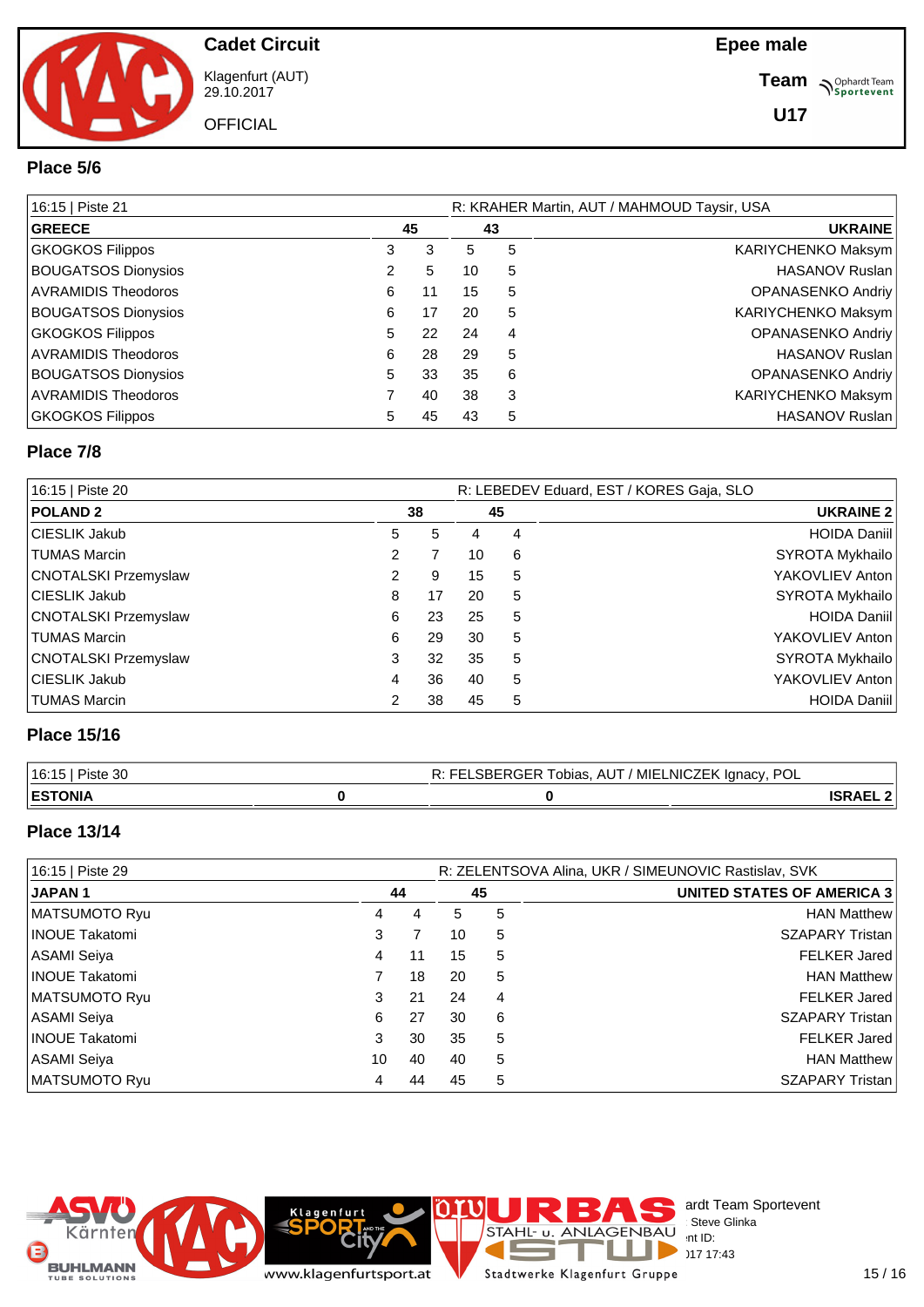

Klagenfurt (AUT) 29.10.2017 **OFFICIAL** 

**Epee male**

**Team** *S<sup>Ophardt Team*<br> *S*<sup>P</sup> Sportevent</sup>

#### **Place 11/12**

| 16:15   Piste 26 |   |    | R: VILEM Michal, SVK / GRAHAM Rosalind, GBR |    |                                   |  |  |  |
|------------------|---|----|---------------------------------------------|----|-----------------------------------|--|--|--|
| <b>ISRAEL 1</b>  |   | 38 |                                             | 45 | <b>UNITED STATES OF AMERICA 1</b> |  |  |  |
| YOSEF Yuval      |   |    | 2                                           | 2  | <b>TEMIRYAEV Alan</b>             |  |  |  |
| LISIN Refael     | 6 |    | 9                                           | 7  | <b>SPITERI Gareth</b>             |  |  |  |
| PAZ Guy          |   | 14 | 15                                          | 6  | <b>HERBST Isaac</b>               |  |  |  |
| YOSEF Yuval      | 5 | 19 | 20                                          | 5  | <b>SPITERI Gareth</b>             |  |  |  |
| PAZ Guy          | 3 | 22 | -21                                         |    | <b>TEMIRYAEV Alan</b>             |  |  |  |
| LISIN Refael     | 6 | 28 | 30                                          | 9  | <b>HERBST Isaac</b>               |  |  |  |
| <b>PAZ Guy</b>   | 3 | 31 | 35                                          | 5  | <b>SPITERI Gareth</b>             |  |  |  |
| YOSEF Yuval      |   | 32 | 40                                          | 5  | <b>HERBST Isaac</b>               |  |  |  |
| LISIN Refael     | 6 | 38 | 45                                          | 5  | <b>TEMIRYAEV Alan</b>             |  |  |  |

#### **Place 9/10**

| 16:15   Piste 25       |    |    |    |          | R: MAROTTA Francesco, ITA / MCDERMOTT Chiara, GBR |
|------------------------|----|----|----|----------|---------------------------------------------------|
| <b>AUSTRIA 1</b>       |    | 42 | 45 |          | <b>HUNGARY</b>                                    |
| <b>BIRO Alexander</b>  | 4  | 4  | 5  | 5        | <b>NAGY Marcell</b>                               |
| <b>BERKDOLD Samuel</b> | 6  | 10 | 9  | 4        | <b>KESZTHELYI Zsombor</b>                         |
| KNECHTL David          | 5  | 15 | 15 | 6        | SAROSDI Soma                                      |
| <b>BERKDOLD Samuel</b> | 0  | 15 | 15 | $\Omega$ | <b>NAGY Marcell</b>                               |
| <b>BIRO Alexander</b>  | 8  | 23 | 24 | 9        | SAROSDI Soma                                      |
| KNECHTL David          | 4  | 27 | 29 | 5        | <b>KESZTHELYI Zsombor</b>                         |
| <b>BERKDOLD Samuel</b> |    | 28 | 32 | 3        | SAROSDI Soma                                      |
| KNECHTL David          | 3  | 31 | 35 | 3        | <b>NAGY Marcell</b>                               |
| <b>BIRO Alexander</b>  | 11 | 42 | 45 | 10       | <b>KESZTHELYI Zsombor</b>                         |

#### **Final**

| 16:15   Piste FI      | R: HORVATH Attila, HUN / OREMUSH Heyza, UKR |    |    |               |                                   |  |  |
|-----------------------|---------------------------------------------|----|----|---------------|-----------------------------------|--|--|
| <b>SWITZERLAND</b>    |                                             | 45 |    | 40            | <b>UNITED STATES OF AMERICA 2</b> |  |  |
| <b>FAVRE Hadrien</b>  | 4                                           | 4  | 3  | 3             | <b>HANSEN Jonas</b>               |  |  |
| HAURI Ian             | 0                                           | 4  | 3  | 0             | <b>DINKINS Ramadan</b>            |  |  |
| WICHT Matteo          | 9                                           | 13 | 15 | 12            | RAYLE Evan                        |  |  |
| HAURI Ian             |                                             | 14 | 15 | $\Omega$      | <b>HANSEN Jonas</b>               |  |  |
| <b>IFAVRE Hadrien</b> | 5                                           | 19 | 17 | $\mathcal{P}$ | RAYLE Evan                        |  |  |
| WICHT Matteo          | 11                                          | 30 | 29 | 12            | <b>DINKINS Ramadan</b>            |  |  |
| HAURI Ian             | 5                                           | 35 | 32 | 3             | RAYLE Evan                        |  |  |
| WICHT Matteo          | 5                                           | 40 | 36 | 4             | <b>HANSEN Jonas</b>               |  |  |
| <b>FAVRE Hadrien</b>  | 5                                           | 45 | 40 | 4             | <b>DINKINS Ramadan</b>            |  |  |

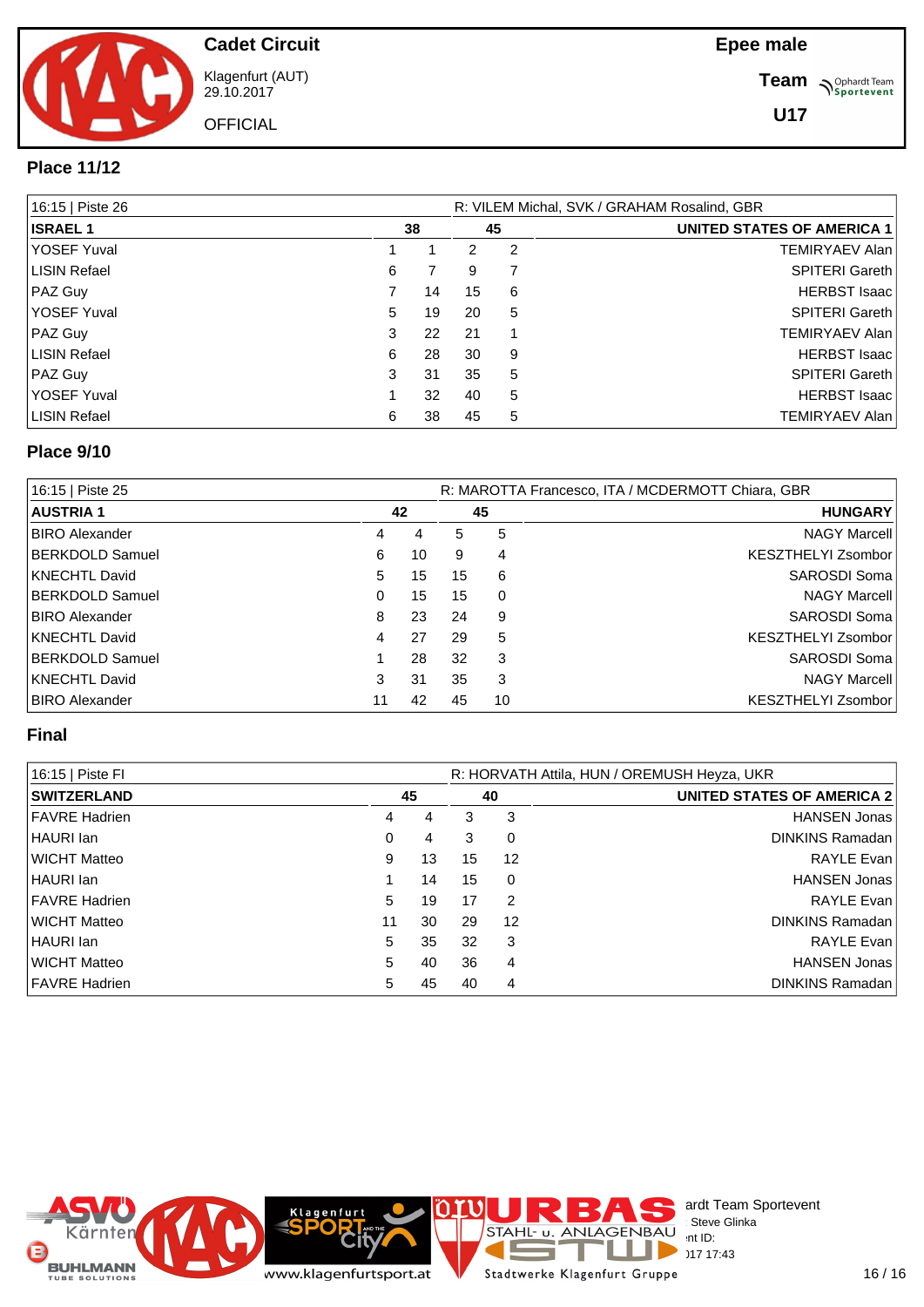

**Cadet Circuit** Klagenfurt (AUT) 29.10.2017

**OFFICIAL** 

**Team Sportevent** 

**U17**

# **Final placement**

| <b>Place</b> | <b>Nation</b>    | <b>Name</b>                 | Club                                       | yob  |
|--------------|------------------|-----------------------------|--------------------------------------------|------|
| 1            | SUI              | SWITZERLAND                 |                                            |      |
|              |                  | <b>ZYBACH Lenny</b>         | SUI SECH Chaux-de-Fonds                    | 2001 |
|              |                  | <b>FAVRE Hadrien</b>        | SUI CES Sierre                             | 2001 |
|              |                  | <b>WICHT Matteo</b>         | <b>SUI SEG Geneve</b>                      | 2002 |
|              |                  | <b>HAURI</b> Ian            | SUI SEG Geneve                             | 2002 |
| 2            | <b>USA</b>       | UNITED STATES OF AMERICA 2  |                                            |      |
|              |                  | SHINHOLSTER Michael         | <b>USA</b>                                 | 2001 |
|              |                  | <b>HANSEN Jonas</b>         | <b>USA</b>                                 | 2001 |
|              |                  | RAYLE Evan                  | <b>USA</b>                                 | 2001 |
|              |                  | <b>DINKINS Ramadan</b>      | <b>USA</b>                                 | 2001 |
| 3            | <b>GBR</b>       | <b>UNITED KINGDOM 1</b>     |                                            |      |
|              |                  | <b>MACPHERSON Steven</b>    | <b>GBR</b>                                 | 2001 |
|              |                  | <b>ANDREWS Benjamin</b>     | <b>GBR Plymouth FC</b>                     | 2001 |
|              |                  | <b>FOULSHAM Jacob</b>       | <b>GBR</b>                                 | 2002 |
|              |                  | WILLCOX Joshua              | <b>GBR</b>                                 | 2001 |
| 4            | <b>USA</b>       | UNITED STATES OF AMERICA 4  |                                            |      |
|              |                  | ZHANG Joshua                | <b>USA</b>                                 | 2001 |
|              |                  | <b>SANTOS Cameron</b>       | <b>USA</b>                                 | 2001 |
|              |                  | <b>KUSHNERIK Ethan</b>      | <b>USA</b>                                 | 2003 |
| 5            | <b>GRE</b>       | <b>GREECE</b>               |                                            |      |
|              |                  | MARKOPOULOS Ioannis         | <b>GRE O.S.AMAROUSIOU</b>                  | 2001 |
|              |                  | <b>BOUGATSOS Dionysios</b>  | <b>GRE O.S.AMAROUSIOU</b>                  | 2001 |
|              |                  | <b>AVRAMIDIS Theodoros</b>  | <b>GRE M. ALEXANDROS KORDEL</b>            | 2002 |
|              |                  | <b>GKOGKOS Filippos</b>     | <b>GRE O.X.I.FLORINAS</b>                  | 2001 |
| 6            | <b>UKR</b>       | <b>UKRAINE</b>              |                                            |      |
|              |                  | <b>OPANASENKO Andriy</b>    | <b>UKR Kharkiv</b>                         | 2003 |
|              |                  | <b>TROFYMENKO Pavlo</b>     | <b>UKR KIEW</b>                            | 2001 |
|              |                  | <b>HASANOV Ruslan</b>       | <b>UKR</b>                                 | 2001 |
|              |                  | KARIYCHENKO Maksym          | <b>UKR Kharkiv</b>                         | 2001 |
| 7            | <b>UKR</b>       | <b>UKRAINE 2</b>            |                                            |      |
|              |                  | SYROTA Mykhailo             | <b>UKR KIEW</b>                            | 2002 |
|              |                  | <b>HOIDA Daniil</b>         | <b>UKR KIEW</b>                            | 2001 |
|              |                  | <b>KYRDA Bogdan</b>         | <b>UKR</b>                                 | 2001 |
|              |                  | YAKOVLIEV Anton             | <b>UKR KIEW</b>                            | 2001 |
| 8            | POL              | POLAND <sub>2</sub>         |                                            |      |
|              |                  | <b>RUTZ Stanislaw</b>       | POL KS Szpada Wroclaw                      | 2001 |
|              |                  | CIESLIK Jakub               | POL PKSzerm Warszawa                       | 2002 |
|              |                  | <b>TUMAS Marcin</b>         | POL RMKS Rybnik                            | 2001 |
|              |                  | <b>CNOTALSKI Przemyslaw</b> | POL ZERWIKAPTUR                            | 2002 |
| 9            | <b>HUN</b>       | <b>HUNGARY</b>              |                                            |      |
|              |                  | KESZTHELYI Zsombor          | <b>HUN AVA</b>                             | 2002 |
|              |                  | <b>NAGY Marcell</b>         | <b>HUN Vasas</b>                           | 2001 |
|              |                  | <b>OSMAN-TOUSON Maruan</b>  | <b>HUN MTK</b>                             | 2002 |
|              |                  | SAROSDI Soma                | <b>HUN Vasas</b>                           | 2001 |
| 10           | <b>AUT</b>       | <b>AUSTRIA1</b>             |                                            |      |
|              |                  | <b>FUCHS Julian</b>         | AUT VA FTS Dornbirn                        | 2002 |
|              |                  |                             | ardt Team Sportevent                       |      |
|              |                  | u<br>Klagenfurt<br>AND THE  | Steve Glinka                               |      |
|              | Kärnten          |                             | STAHL- u. ANLAGENBAL<br>nt ID: FE_FIE_0012 |      |
| (E)          |                  |                             | )17 17:42                                  |      |
|              | <b>SOLUTIONS</b> | www.klagenfurtsport.at      | Stadtwerke Klagenfurt Gruppe               | 1/   |

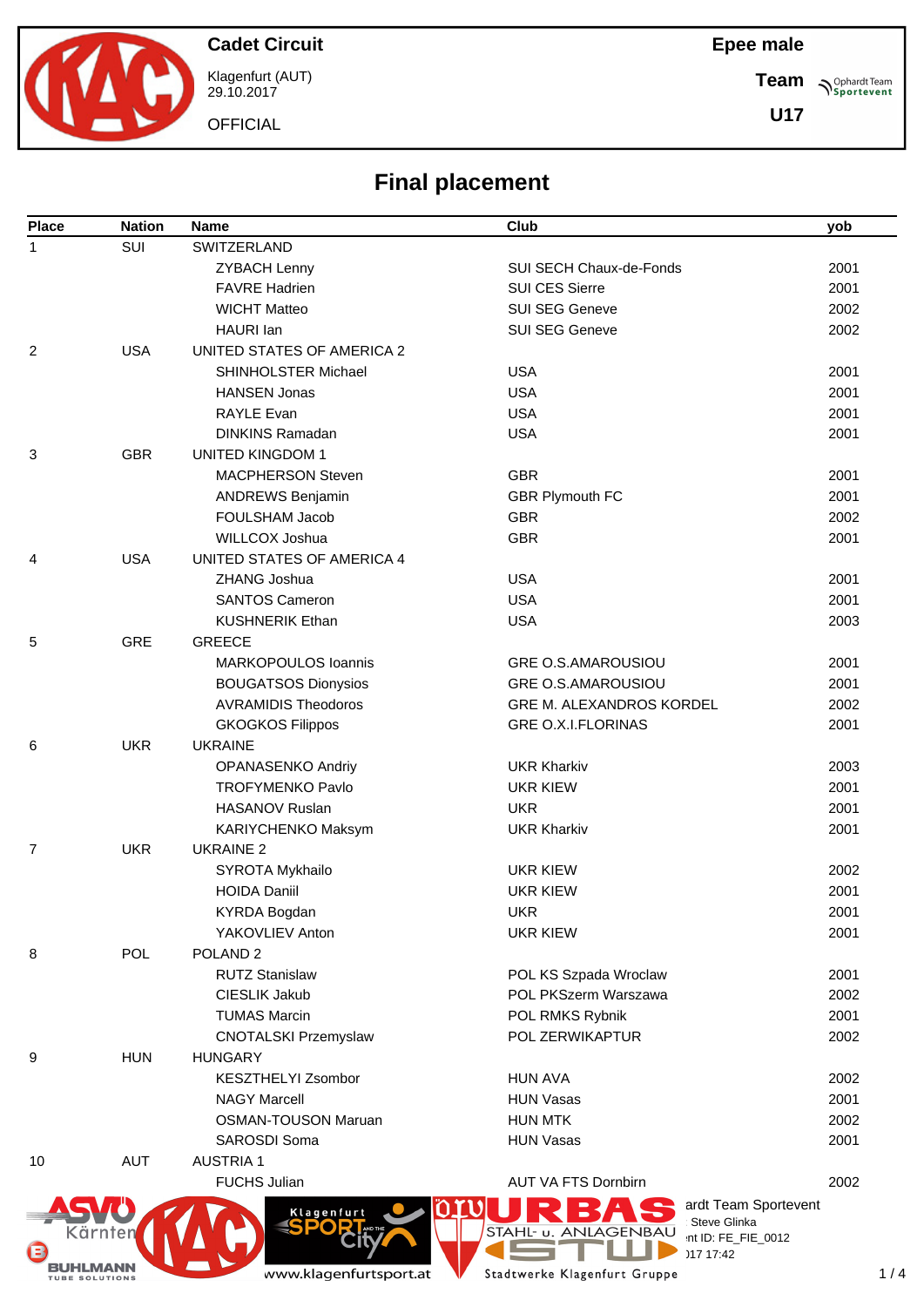

Klagenfurt (AUT) 29.10.2017

**OFFICIAL** 

**Epee male**

**Team Sportevent** 

**U17**

| <b>Place</b>      | <b>Nation</b> | <b>Name</b>                                    | Club                                             | yob          |
|-------------------|---------------|------------------------------------------------|--------------------------------------------------|--------------|
|                   |               | <b>BIRO</b> Alexander                          | AUT KÄ KAC Klagenfurt                            | 2001         |
|                   |               | <b>BERKDOLD Samuel</b>                         | <b>AUT VA FTS Dornbirn</b>                       | 2001         |
|                   |               | <b>KNECHTL David</b>                           | <b>AUT ST GFU Graz</b>                           | 2002         |
| 11                | <b>USA</b>    | UNITED STATES OF AMERICA 1                     |                                                  |              |
|                   |               | <b>SPITERI Gareth</b>                          | <b>USA</b>                                       | 2001         |
|                   |               | <b>TEMIRYAEV Alan</b>                          | <b>USA</b>                                       | 2001         |
|                   |               | <b>BISSINGER Michael</b>                       | <b>USA</b>                                       | 2001         |
|                   |               | <b>HERBST Isaac</b>                            | <b>USA</b>                                       | 2002         |
| 12                | <b>ISR</b>    | <b>ISRAEL 1</b>                                |                                                  |              |
|                   |               | PAZ Guy                                        | <b>ISR Maccabi Hod Hasharon</b>                  | 2002         |
|                   |               | YARINOVSKY Tomer                               | ISR Hapoel Kfar-Saba                             | 2001         |
|                   |               | <b>LISIN Refael</b>                            | <b>ISR Maccabi Jerusalem</b>                     | 2002         |
|                   |               | <b>YOSEF Yuval</b>                             | ISR Maccabi Hod Hasharon                         | 2002         |
| 13                | <b>USA</b>    | UNITED STATES OF AMERICA 3                     |                                                  |              |
|                   |               | <b>SZAPARY Tristan</b>                         | <b>USA</b>                                       |              |
|                   |               | <b>FELKER Jared</b>                            | <b>USA</b>                                       | 2001<br>2001 |
|                   |               | <b>HAN Matthew</b>                             | <b>USA</b>                                       |              |
|                   |               |                                                |                                                  | 2001         |
| 14                | <b>JPN</b>    | JAPAN 1                                        |                                                  |              |
|                   |               | MATSUMOTO Ryu                                  | <b>JPN</b>                                       | 2002<br>2002 |
|                   |               | <b>ASAMI Seiya</b>                             | <b>JPN</b>                                       |              |
|                   |               | <b>INOUE Takatomi</b>                          | <b>JPN</b>                                       | 2001         |
|                   |               | <b>TAKEI Ryusei</b>                            | <b>JPN</b>                                       | 2001         |
| 15                | <b>ISR</b>    | <b>ISRAEL 2</b>                                |                                                  |              |
|                   |               | <b>LACHMAN Nathan</b>                          | <b>ISR club club Tel Aviv</b>                    | 2003         |
|                   |               | <b>ARMOZA Ariel</b>                            | <b>ISR club Tel Aviv</b>                         | 2002         |
|                   |               | MIHHAILOVSKI yoni                              | <b>ISR Hapoel Ashkelon</b>                       | 2002         |
|                   |               | <b>LEMBERG Ilya</b>                            | ISR Maccabi Jerusalem                            | 2001         |
| 16 ABD            | <b>EST</b>    | <b>ESTONIA (Direct Elimination)</b>            |                                                  |              |
|                   |               | SHAPOVALOV Kiril                               | <b>EST SBSK Draakon</b>                          | 2003         |
|                   |               | KIIROJA Jaron                                  | <b>EST Tallinna Mook</b>                         | 2002         |
|                   |               | <b>SALM Markus</b>                             | <b>EST Tallinna Mook</b>                         | 2004         |
|                   |               | <b>PRIIMAGI Henrik</b>                         | EST En Garde Haapsalu                            | 2003         |
| Table of 32<br>17 | <b>POL</b>    | <b>POLAND</b>                                  |                                                  |              |
|                   |               |                                                |                                                  |              |
|                   |               | <b>KALUZINSKI Tomasz</b>                       | POL UKS MDK Olimp                                | 2001         |
|                   |               | <b>NOGANOWICZ Karol</b><br><b>BULANDRA Jan</b> | POL WKS Kolejarz Wroclaw<br>POL AZS AWF Katowice | 2001<br>2002 |
|                   |               | SOCHA Jan                                      | POL PKSzerm Warszawa                             | 2002         |
|                   |               |                                                |                                                  |              |
| 18                | <b>BUL</b>    | <b>BULGARIA</b>                                |                                                  |              |
|                   |               | ROEV Deyan                                     | <b>BUL Levski</b>                                | 2002         |
|                   |               | <b>KOLEV Gencho</b>                            | BUL Cherno more 69                               | 2001         |
|                   |               | MINCHEV Evgeni                                 | BUL Cherno more 69                               | 2000         |
| 19                | <b>BLR</b>    | <b>BELARUS</b>                                 |                                                  |              |
|                   |               | SHANTSOU Uladzislau                            | <b>BLR RCPhES</b>                                | 2001         |
|                   |               | <b>ZDANCHUK MIKALAI</b>                        | <b>BLR</b>                                       | 2001         |
|                   |               | <b>HAIDASH ZAKHAR</b>                          | <b>BLR</b>                                       | 2001         |
| 20                | <b>HUN</b>    | <b>HUNGARY 2</b>                               |                                                  |              |
|                   |               | <b>GALANTAI Simon</b>                          | HUN Angels Vivo Sportegyesulet                   | 2001         |
|                   |               | <b>RAFFAI Kristof</b>                          | <b>HUN Balaton</b>                               | 2002         |
|                   |               | Klagenfurt                                     | ardt Team Sportevent<br>Steve Glinka             |              |
| Kärnten           |               |                                                | STAHL- u. ANLAGENBAU<br>int ID: FE_FIE_0012      |              |
| (3                |               |                                                | )17 17:42                                        |              |

www.klagenfurtsport.at

BUHLMANN

Stadtwerke Klagenfurt Gruppe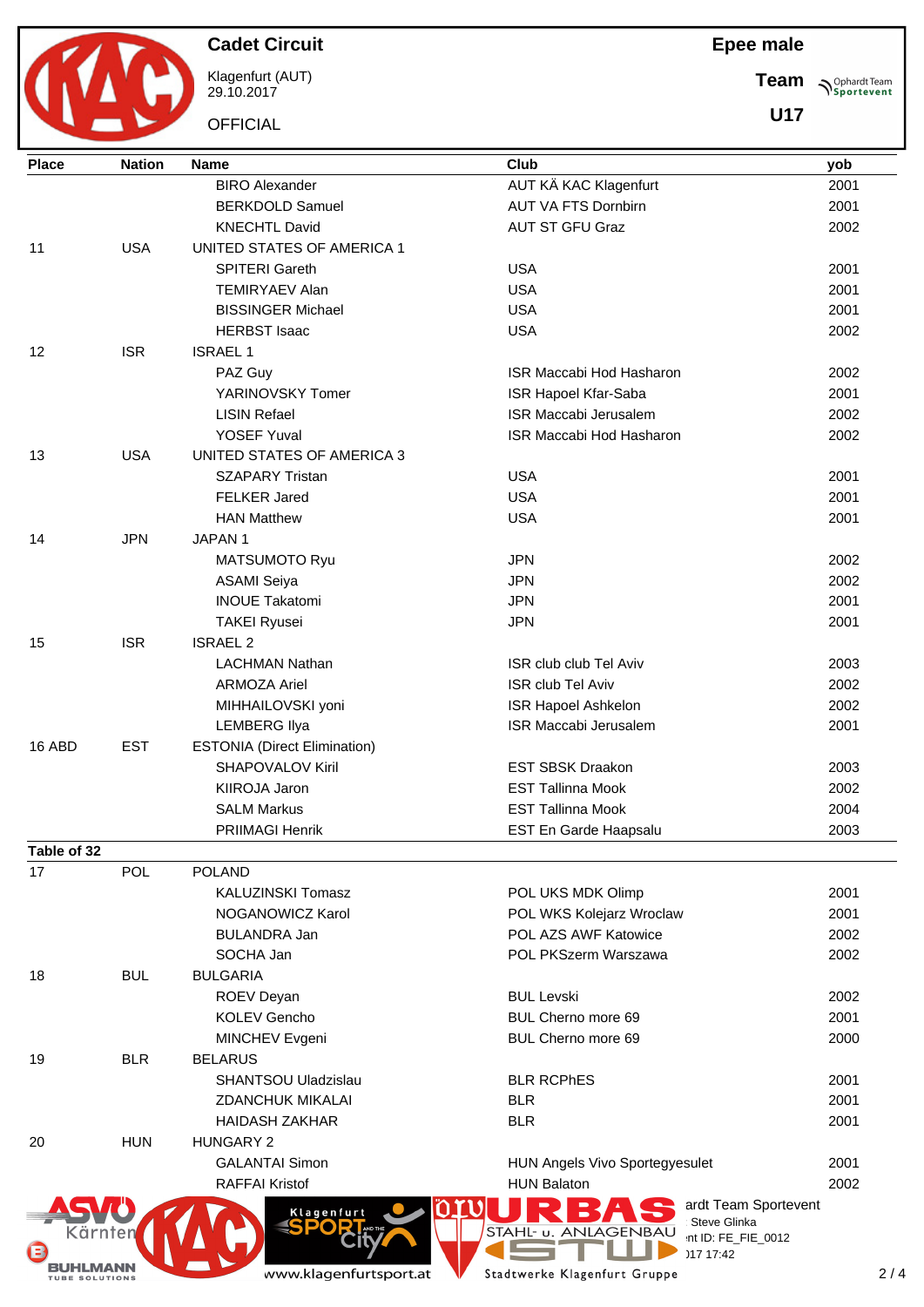**Team Sportevent** 

**U17**



**Cadet Circuit**

Klagenfurt (AUT) 29.10.2017

OFFICIAL

| <b>HUN MTK</b><br>2001<br><b>UJVARI Andras</b><br><b>BARTKO Levente</b><br><b>HUN MTK</b><br>2002<br><b>BEL</b><br><b>BELGIUM</b><br><b>JANSSENS William</b><br><b>BEL Confrerie Gent</b><br>2001<br><b>DARQUENNE Guillaume</b><br><b>BEL CE Braine Alleud</b><br>2001<br><b>DELATTRE Alexandre</b><br><b>BEL</b><br>2001<br><b>GBR</b><br><b>UNITED KINGDOM 2</b><br>22<br><b>MAY Toby</b><br><b>GBR</b><br>2002<br>2002<br><b>KEW Ethan</b><br>GBR Redhill and Reigate EC<br>TOOGOOD Luke<br>2001<br><b>GBR Club Activ 8</b><br><b>ASHFORTH Myles</b><br><b>GBR</b><br>2002<br>23<br><b>AUT</b><br><b>AUSTRIA 2</b><br><b>BRUCKMÜLLER Fabian</b><br>AUT OÖ FU Linz<br>2001<br>AUT OÖ OÖ Landesfechtklub<br>2002<br><b>HUBER Philipp</b><br>BOSNJAK PEREIRA E SILVA Philip<br><b>AUT</b><br>2002<br><b>AUT ST UWK Graz</b><br><b>LACH Leo</b><br>2002<br><b>UKR</b><br><b>UKRAINE 3</b><br>24<br>2002<br>MASLOV Heorgii<br><b>UKR Khmelnitskiy</b><br><b>UKR Lviv</b><br>2001<br><b>BILEZKYI Rostyslaw</b><br><b>KOSHMAN Nikita</b><br><b>UKR KIEW</b><br>2002<br>KUBLITSKYI Mykhailo<br><b>UKR KIEW</b><br>2003<br><b>SVK</b><br>25<br><b>SLOVAKIA</b><br>NOVOROLNIK Adam<br>SVK Akademia sermu<br>2001<br>SVK BSK Bratislava<br>2001<br>ADAMKA Matej<br><b>RECLO Michal</b><br>SVK Akademia sermu<br>2001<br><b>SOPOLIGA Michal</b><br>SVK KSK 1903 Kosice<br>2002<br>POL<br>POLAND <sub>3</sub><br>26<br><b>BUSKO Robert</b><br>POL DOSiR Sokolnia Chorzow<br>2002<br>MARCZAK Jan<br>POL SKS FLESZ Swidnica<br>2001<br><b>MARCOL Maciej</b><br>POL MDK Bytom<br>2001<br>POL T.S. GÓRNIK RADLIN<br>2001<br><b>MUSIOLIK Bartlomiej</b><br><b>UNITED KINGDOM 3</b><br>27<br><b>GBR</b><br><b>GBR</b><br><b>SCOTT PAYNE Edward</b><br>2004<br>MITCHELL Jacob<br><b>GBR Millfield School</b><br>2002<br>2001<br><b>BALLARD Dylan</b><br><b>GBR Leon Paul Epee</b><br><b>GRIMSHAW Nicholas</b><br><b>GBR</b><br>2003<br>28<br><b>JPN</b><br>JAPAN <sub>2</sub><br>OYA Kensuke<br><b>JPN</b><br>2002<br><b>ITO Uminosuke</b><br>2002<br><b>JPN</b><br>2001<br><b>ANZAI Kazuhide</b><br><b>JPN</b><br><b>SEKIHARA Rei</b><br><b>JPN</b><br>2001<br><b>HUN</b><br><b>HUNGARY 3</b><br>29<br><b>KOLCZONAY Balazs</b><br><b>HUN FLESS</b><br>2001<br><b>HUN Vasas</b><br>2001<br><b>REGELY Andras</b><br><b>JOSZKIN Peter</b><br><b>HUN</b><br>2002<br><b>RONA Milan</b><br><b>HUN Vasas</b><br>2002<br><b>HUN</b><br><b>HUNGARY 4</b><br>30<br><b>NAGY Balazs</b><br><b>HUN Veresegyhaz</b><br>2002<br><b>HUN BVSC</b><br>2002<br><b>BALIND Bence</b><br>ardt Team Sportevent<br>Klagenfurt<br>SPOPL<br>Steve Glinka<br>Kärnten<br>STAHL- u. ANLAGENBAU<br>int ID: FE_FIE_0012 | <b>Place</b> | <b>Nation</b> | <b>Name</b> | Club | yob |
|--------------------------------------------------------------------------------------------------------------------------------------------------------------------------------------------------------------------------------------------------------------------------------------------------------------------------------------------------------------------------------------------------------------------------------------------------------------------------------------------------------------------------------------------------------------------------------------------------------------------------------------------------------------------------------------------------------------------------------------------------------------------------------------------------------------------------------------------------------------------------------------------------------------------------------------------------------------------------------------------------------------------------------------------------------------------------------------------------------------------------------------------------------------------------------------------------------------------------------------------------------------------------------------------------------------------------------------------------------------------------------------------------------------------------------------------------------------------------------------------------------------------------------------------------------------------------------------------------------------------------------------------------------------------------------------------------------------------------------------------------------------------------------------------------------------------------------------------------------------------------------------------------------------------------------------------------------------------------------------------------------------------------------------------------------------------------------------------------------------------------------------------------------------------------------------------------------------------------------------------------------------------------------------------------------------------------------------------------------------------------------------------------------------------------------------------------------------------------------------------------------------------------------------------------------------------------------------------------------------------------------------------------------------------------|--------------|---------------|-------------|------|-----|
|                                                                                                                                                                                                                                                                                                                                                                                                                                                                                                                                                                                                                                                                                                                                                                                                                                                                                                                                                                                                                                                                                                                                                                                                                                                                                                                                                                                                                                                                                                                                                                                                                                                                                                                                                                                                                                                                                                                                                                                                                                                                                                                                                                                                                                                                                                                                                                                                                                                                                                                                                                                                                                                                          |              |               |             |      |     |
|                                                                                                                                                                                                                                                                                                                                                                                                                                                                                                                                                                                                                                                                                                                                                                                                                                                                                                                                                                                                                                                                                                                                                                                                                                                                                                                                                                                                                                                                                                                                                                                                                                                                                                                                                                                                                                                                                                                                                                                                                                                                                                                                                                                                                                                                                                                                                                                                                                                                                                                                                                                                                                                                          |              |               |             |      |     |
|                                                                                                                                                                                                                                                                                                                                                                                                                                                                                                                                                                                                                                                                                                                                                                                                                                                                                                                                                                                                                                                                                                                                                                                                                                                                                                                                                                                                                                                                                                                                                                                                                                                                                                                                                                                                                                                                                                                                                                                                                                                                                                                                                                                                                                                                                                                                                                                                                                                                                                                                                                                                                                                                          | 21           |               |             |      |     |
|                                                                                                                                                                                                                                                                                                                                                                                                                                                                                                                                                                                                                                                                                                                                                                                                                                                                                                                                                                                                                                                                                                                                                                                                                                                                                                                                                                                                                                                                                                                                                                                                                                                                                                                                                                                                                                                                                                                                                                                                                                                                                                                                                                                                                                                                                                                                                                                                                                                                                                                                                                                                                                                                          |              |               |             |      |     |
|                                                                                                                                                                                                                                                                                                                                                                                                                                                                                                                                                                                                                                                                                                                                                                                                                                                                                                                                                                                                                                                                                                                                                                                                                                                                                                                                                                                                                                                                                                                                                                                                                                                                                                                                                                                                                                                                                                                                                                                                                                                                                                                                                                                                                                                                                                                                                                                                                                                                                                                                                                                                                                                                          |              |               |             |      |     |
|                                                                                                                                                                                                                                                                                                                                                                                                                                                                                                                                                                                                                                                                                                                                                                                                                                                                                                                                                                                                                                                                                                                                                                                                                                                                                                                                                                                                                                                                                                                                                                                                                                                                                                                                                                                                                                                                                                                                                                                                                                                                                                                                                                                                                                                                                                                                                                                                                                                                                                                                                                                                                                                                          |              |               |             |      |     |
|                                                                                                                                                                                                                                                                                                                                                                                                                                                                                                                                                                                                                                                                                                                                                                                                                                                                                                                                                                                                                                                                                                                                                                                                                                                                                                                                                                                                                                                                                                                                                                                                                                                                                                                                                                                                                                                                                                                                                                                                                                                                                                                                                                                                                                                                                                                                                                                                                                                                                                                                                                                                                                                                          |              |               |             |      |     |
|                                                                                                                                                                                                                                                                                                                                                                                                                                                                                                                                                                                                                                                                                                                                                                                                                                                                                                                                                                                                                                                                                                                                                                                                                                                                                                                                                                                                                                                                                                                                                                                                                                                                                                                                                                                                                                                                                                                                                                                                                                                                                                                                                                                                                                                                                                                                                                                                                                                                                                                                                                                                                                                                          |              |               |             |      |     |
|                                                                                                                                                                                                                                                                                                                                                                                                                                                                                                                                                                                                                                                                                                                                                                                                                                                                                                                                                                                                                                                                                                                                                                                                                                                                                                                                                                                                                                                                                                                                                                                                                                                                                                                                                                                                                                                                                                                                                                                                                                                                                                                                                                                                                                                                                                                                                                                                                                                                                                                                                                                                                                                                          |              |               |             |      |     |
|                                                                                                                                                                                                                                                                                                                                                                                                                                                                                                                                                                                                                                                                                                                                                                                                                                                                                                                                                                                                                                                                                                                                                                                                                                                                                                                                                                                                                                                                                                                                                                                                                                                                                                                                                                                                                                                                                                                                                                                                                                                                                                                                                                                                                                                                                                                                                                                                                                                                                                                                                                                                                                                                          |              |               |             |      |     |
|                                                                                                                                                                                                                                                                                                                                                                                                                                                                                                                                                                                                                                                                                                                                                                                                                                                                                                                                                                                                                                                                                                                                                                                                                                                                                                                                                                                                                                                                                                                                                                                                                                                                                                                                                                                                                                                                                                                                                                                                                                                                                                                                                                                                                                                                                                                                                                                                                                                                                                                                                                                                                                                                          |              |               |             |      |     |
|                                                                                                                                                                                                                                                                                                                                                                                                                                                                                                                                                                                                                                                                                                                                                                                                                                                                                                                                                                                                                                                                                                                                                                                                                                                                                                                                                                                                                                                                                                                                                                                                                                                                                                                                                                                                                                                                                                                                                                                                                                                                                                                                                                                                                                                                                                                                                                                                                                                                                                                                                                                                                                                                          |              |               |             |      |     |
|                                                                                                                                                                                                                                                                                                                                                                                                                                                                                                                                                                                                                                                                                                                                                                                                                                                                                                                                                                                                                                                                                                                                                                                                                                                                                                                                                                                                                                                                                                                                                                                                                                                                                                                                                                                                                                                                                                                                                                                                                                                                                                                                                                                                                                                                                                                                                                                                                                                                                                                                                                                                                                                                          |              |               |             |      |     |
|                                                                                                                                                                                                                                                                                                                                                                                                                                                                                                                                                                                                                                                                                                                                                                                                                                                                                                                                                                                                                                                                                                                                                                                                                                                                                                                                                                                                                                                                                                                                                                                                                                                                                                                                                                                                                                                                                                                                                                                                                                                                                                                                                                                                                                                                                                                                                                                                                                                                                                                                                                                                                                                                          |              |               |             |      |     |
|                                                                                                                                                                                                                                                                                                                                                                                                                                                                                                                                                                                                                                                                                                                                                                                                                                                                                                                                                                                                                                                                                                                                                                                                                                                                                                                                                                                                                                                                                                                                                                                                                                                                                                                                                                                                                                                                                                                                                                                                                                                                                                                                                                                                                                                                                                                                                                                                                                                                                                                                                                                                                                                                          |              |               |             |      |     |
|                                                                                                                                                                                                                                                                                                                                                                                                                                                                                                                                                                                                                                                                                                                                                                                                                                                                                                                                                                                                                                                                                                                                                                                                                                                                                                                                                                                                                                                                                                                                                                                                                                                                                                                                                                                                                                                                                                                                                                                                                                                                                                                                                                                                                                                                                                                                                                                                                                                                                                                                                                                                                                                                          |              |               |             |      |     |
|                                                                                                                                                                                                                                                                                                                                                                                                                                                                                                                                                                                                                                                                                                                                                                                                                                                                                                                                                                                                                                                                                                                                                                                                                                                                                                                                                                                                                                                                                                                                                                                                                                                                                                                                                                                                                                                                                                                                                                                                                                                                                                                                                                                                                                                                                                                                                                                                                                                                                                                                                                                                                                                                          |              |               |             |      |     |
|                                                                                                                                                                                                                                                                                                                                                                                                                                                                                                                                                                                                                                                                                                                                                                                                                                                                                                                                                                                                                                                                                                                                                                                                                                                                                                                                                                                                                                                                                                                                                                                                                                                                                                                                                                                                                                                                                                                                                                                                                                                                                                                                                                                                                                                                                                                                                                                                                                                                                                                                                                                                                                                                          |              |               |             |      |     |
|                                                                                                                                                                                                                                                                                                                                                                                                                                                                                                                                                                                                                                                                                                                                                                                                                                                                                                                                                                                                                                                                                                                                                                                                                                                                                                                                                                                                                                                                                                                                                                                                                                                                                                                                                                                                                                                                                                                                                                                                                                                                                                                                                                                                                                                                                                                                                                                                                                                                                                                                                                                                                                                                          |              |               |             |      |     |
|                                                                                                                                                                                                                                                                                                                                                                                                                                                                                                                                                                                                                                                                                                                                                                                                                                                                                                                                                                                                                                                                                                                                                                                                                                                                                                                                                                                                                                                                                                                                                                                                                                                                                                                                                                                                                                                                                                                                                                                                                                                                                                                                                                                                                                                                                                                                                                                                                                                                                                                                                                                                                                                                          |              |               |             |      |     |
|                                                                                                                                                                                                                                                                                                                                                                                                                                                                                                                                                                                                                                                                                                                                                                                                                                                                                                                                                                                                                                                                                                                                                                                                                                                                                                                                                                                                                                                                                                                                                                                                                                                                                                                                                                                                                                                                                                                                                                                                                                                                                                                                                                                                                                                                                                                                                                                                                                                                                                                                                                                                                                                                          |              |               |             |      |     |
|                                                                                                                                                                                                                                                                                                                                                                                                                                                                                                                                                                                                                                                                                                                                                                                                                                                                                                                                                                                                                                                                                                                                                                                                                                                                                                                                                                                                                                                                                                                                                                                                                                                                                                                                                                                                                                                                                                                                                                                                                                                                                                                                                                                                                                                                                                                                                                                                                                                                                                                                                                                                                                                                          |              |               |             |      |     |
|                                                                                                                                                                                                                                                                                                                                                                                                                                                                                                                                                                                                                                                                                                                                                                                                                                                                                                                                                                                                                                                                                                                                                                                                                                                                                                                                                                                                                                                                                                                                                                                                                                                                                                                                                                                                                                                                                                                                                                                                                                                                                                                                                                                                                                                                                                                                                                                                                                                                                                                                                                                                                                                                          |              |               |             |      |     |
|                                                                                                                                                                                                                                                                                                                                                                                                                                                                                                                                                                                                                                                                                                                                                                                                                                                                                                                                                                                                                                                                                                                                                                                                                                                                                                                                                                                                                                                                                                                                                                                                                                                                                                                                                                                                                                                                                                                                                                                                                                                                                                                                                                                                                                                                                                                                                                                                                                                                                                                                                                                                                                                                          |              |               |             |      |     |
|                                                                                                                                                                                                                                                                                                                                                                                                                                                                                                                                                                                                                                                                                                                                                                                                                                                                                                                                                                                                                                                                                                                                                                                                                                                                                                                                                                                                                                                                                                                                                                                                                                                                                                                                                                                                                                                                                                                                                                                                                                                                                                                                                                                                                                                                                                                                                                                                                                                                                                                                                                                                                                                                          |              |               |             |      |     |
|                                                                                                                                                                                                                                                                                                                                                                                                                                                                                                                                                                                                                                                                                                                                                                                                                                                                                                                                                                                                                                                                                                                                                                                                                                                                                                                                                                                                                                                                                                                                                                                                                                                                                                                                                                                                                                                                                                                                                                                                                                                                                                                                                                                                                                                                                                                                                                                                                                                                                                                                                                                                                                                                          |              |               |             |      |     |
|                                                                                                                                                                                                                                                                                                                                                                                                                                                                                                                                                                                                                                                                                                                                                                                                                                                                                                                                                                                                                                                                                                                                                                                                                                                                                                                                                                                                                                                                                                                                                                                                                                                                                                                                                                                                                                                                                                                                                                                                                                                                                                                                                                                                                                                                                                                                                                                                                                                                                                                                                                                                                                                                          |              |               |             |      |     |
|                                                                                                                                                                                                                                                                                                                                                                                                                                                                                                                                                                                                                                                                                                                                                                                                                                                                                                                                                                                                                                                                                                                                                                                                                                                                                                                                                                                                                                                                                                                                                                                                                                                                                                                                                                                                                                                                                                                                                                                                                                                                                                                                                                                                                                                                                                                                                                                                                                                                                                                                                                                                                                                                          |              |               |             |      |     |
|                                                                                                                                                                                                                                                                                                                                                                                                                                                                                                                                                                                                                                                                                                                                                                                                                                                                                                                                                                                                                                                                                                                                                                                                                                                                                                                                                                                                                                                                                                                                                                                                                                                                                                                                                                                                                                                                                                                                                                                                                                                                                                                                                                                                                                                                                                                                                                                                                                                                                                                                                                                                                                                                          |              |               |             |      |     |
|                                                                                                                                                                                                                                                                                                                                                                                                                                                                                                                                                                                                                                                                                                                                                                                                                                                                                                                                                                                                                                                                                                                                                                                                                                                                                                                                                                                                                                                                                                                                                                                                                                                                                                                                                                                                                                                                                                                                                                                                                                                                                                                                                                                                                                                                                                                                                                                                                                                                                                                                                                                                                                                                          |              |               |             |      |     |
|                                                                                                                                                                                                                                                                                                                                                                                                                                                                                                                                                                                                                                                                                                                                                                                                                                                                                                                                                                                                                                                                                                                                                                                                                                                                                                                                                                                                                                                                                                                                                                                                                                                                                                                                                                                                                                                                                                                                                                                                                                                                                                                                                                                                                                                                                                                                                                                                                                                                                                                                                                                                                                                                          |              |               |             |      |     |
|                                                                                                                                                                                                                                                                                                                                                                                                                                                                                                                                                                                                                                                                                                                                                                                                                                                                                                                                                                                                                                                                                                                                                                                                                                                                                                                                                                                                                                                                                                                                                                                                                                                                                                                                                                                                                                                                                                                                                                                                                                                                                                                                                                                                                                                                                                                                                                                                                                                                                                                                                                                                                                                                          |              |               |             |      |     |
|                                                                                                                                                                                                                                                                                                                                                                                                                                                                                                                                                                                                                                                                                                                                                                                                                                                                                                                                                                                                                                                                                                                                                                                                                                                                                                                                                                                                                                                                                                                                                                                                                                                                                                                                                                                                                                                                                                                                                                                                                                                                                                                                                                                                                                                                                                                                                                                                                                                                                                                                                                                                                                                                          |              |               |             |      |     |
|                                                                                                                                                                                                                                                                                                                                                                                                                                                                                                                                                                                                                                                                                                                                                                                                                                                                                                                                                                                                                                                                                                                                                                                                                                                                                                                                                                                                                                                                                                                                                                                                                                                                                                                                                                                                                                                                                                                                                                                                                                                                                                                                                                                                                                                                                                                                                                                                                                                                                                                                                                                                                                                                          |              |               |             |      |     |
|                                                                                                                                                                                                                                                                                                                                                                                                                                                                                                                                                                                                                                                                                                                                                                                                                                                                                                                                                                                                                                                                                                                                                                                                                                                                                                                                                                                                                                                                                                                                                                                                                                                                                                                                                                                                                                                                                                                                                                                                                                                                                                                                                                                                                                                                                                                                                                                                                                                                                                                                                                                                                                                                          |              |               |             |      |     |
|                                                                                                                                                                                                                                                                                                                                                                                                                                                                                                                                                                                                                                                                                                                                                                                                                                                                                                                                                                                                                                                                                                                                                                                                                                                                                                                                                                                                                                                                                                                                                                                                                                                                                                                                                                                                                                                                                                                                                                                                                                                                                                                                                                                                                                                                                                                                                                                                                                                                                                                                                                                                                                                                          |              |               |             |      |     |
|                                                                                                                                                                                                                                                                                                                                                                                                                                                                                                                                                                                                                                                                                                                                                                                                                                                                                                                                                                                                                                                                                                                                                                                                                                                                                                                                                                                                                                                                                                                                                                                                                                                                                                                                                                                                                                                                                                                                                                                                                                                                                                                                                                                                                                                                                                                                                                                                                                                                                                                                                                                                                                                                          |              |               |             |      |     |
|                                                                                                                                                                                                                                                                                                                                                                                                                                                                                                                                                                                                                                                                                                                                                                                                                                                                                                                                                                                                                                                                                                                                                                                                                                                                                                                                                                                                                                                                                                                                                                                                                                                                                                                                                                                                                                                                                                                                                                                                                                                                                                                                                                                                                                                                                                                                                                                                                                                                                                                                                                                                                                                                          |              |               |             |      |     |
|                                                                                                                                                                                                                                                                                                                                                                                                                                                                                                                                                                                                                                                                                                                                                                                                                                                                                                                                                                                                                                                                                                                                                                                                                                                                                                                                                                                                                                                                                                                                                                                                                                                                                                                                                                                                                                                                                                                                                                                                                                                                                                                                                                                                                                                                                                                                                                                                                                                                                                                                                                                                                                                                          |              |               |             |      |     |
|                                                                                                                                                                                                                                                                                                                                                                                                                                                                                                                                                                                                                                                                                                                                                                                                                                                                                                                                                                                                                                                                                                                                                                                                                                                                                                                                                                                                                                                                                                                                                                                                                                                                                                                                                                                                                                                                                                                                                                                                                                                                                                                                                                                                                                                                                                                                                                                                                                                                                                                                                                                                                                                                          |              |               |             |      |     |
|                                                                                                                                                                                                                                                                                                                                                                                                                                                                                                                                                                                                                                                                                                                                                                                                                                                                                                                                                                                                                                                                                                                                                                                                                                                                                                                                                                                                                                                                                                                                                                                                                                                                                                                                                                                                                                                                                                                                                                                                                                                                                                                                                                                                                                                                                                                                                                                                                                                                                                                                                                                                                                                                          |              |               |             |      |     |
|                                                                                                                                                                                                                                                                                                                                                                                                                                                                                                                                                                                                                                                                                                                                                                                                                                                                                                                                                                                                                                                                                                                                                                                                                                                                                                                                                                                                                                                                                                                                                                                                                                                                                                                                                                                                                                                                                                                                                                                                                                                                                                                                                                                                                                                                                                                                                                                                                                                                                                                                                                                                                                                                          |              |               |             |      |     |
|                                                                                                                                                                                                                                                                                                                                                                                                                                                                                                                                                                                                                                                                                                                                                                                                                                                                                                                                                                                                                                                                                                                                                                                                                                                                                                                                                                                                                                                                                                                                                                                                                                                                                                                                                                                                                                                                                                                                                                                                                                                                                                                                                                                                                                                                                                                                                                                                                                                                                                                                                                                                                                                                          |              |               |             |      |     |
|                                                                                                                                                                                                                                                                                                                                                                                                                                                                                                                                                                                                                                                                                                                                                                                                                                                                                                                                                                                                                                                                                                                                                                                                                                                                                                                                                                                                                                                                                                                                                                                                                                                                                                                                                                                                                                                                                                                                                                                                                                                                                                                                                                                                                                                                                                                                                                                                                                                                                                                                                                                                                                                                          |              |               |             |      |     |
|                                                                                                                                                                                                                                                                                                                                                                                                                                                                                                                                                                                                                                                                                                                                                                                                                                                                                                                                                                                                                                                                                                                                                                                                                                                                                                                                                                                                                                                                                                                                                                                                                                                                                                                                                                                                                                                                                                                                                                                                                                                                                                                                                                                                                                                                                                                                                                                                                                                                                                                                                                                                                                                                          |              |               |             |      |     |
|                                                                                                                                                                                                                                                                                                                                                                                                                                                                                                                                                                                                                                                                                                                                                                                                                                                                                                                                                                                                                                                                                                                                                                                                                                                                                                                                                                                                                                                                                                                                                                                                                                                                                                                                                                                                                                                                                                                                                                                                                                                                                                                                                                                                                                                                                                                                                                                                                                                                                                                                                                                                                                                                          |              |               |             |      |     |
|                                                                                                                                                                                                                                                                                                                                                                                                                                                                                                                                                                                                                                                                                                                                                                                                                                                                                                                                                                                                                                                                                                                                                                                                                                                                                                                                                                                                                                                                                                                                                                                                                                                                                                                                                                                                                                                                                                                                                                                                                                                                                                                                                                                                                                                                                                                                                                                                                                                                                                                                                                                                                                                                          |              |               |             |      |     |
|                                                                                                                                                                                                                                                                                                                                                                                                                                                                                                                                                                                                                                                                                                                                                                                                                                                                                                                                                                                                                                                                                                                                                                                                                                                                                                                                                                                                                                                                                                                                                                                                                                                                                                                                                                                                                                                                                                                                                                                                                                                                                                                                                                                                                                                                                                                                                                                                                                                                                                                                                                                                                                                                          |              |               |             |      |     |
|                                                                                                                                                                                                                                                                                                                                                                                                                                                                                                                                                                                                                                                                                                                                                                                                                                                                                                                                                                                                                                                                                                                                                                                                                                                                                                                                                                                                                                                                                                                                                                                                                                                                                                                                                                                                                                                                                                                                                                                                                                                                                                                                                                                                                                                                                                                                                                                                                                                                                                                                                                                                                                                                          |              |               |             |      |     |
|                                                                                                                                                                                                                                                                                                                                                                                                                                                                                                                                                                                                                                                                                                                                                                                                                                                                                                                                                                                                                                                                                                                                                                                                                                                                                                                                                                                                                                                                                                                                                                                                                                                                                                                                                                                                                                                                                                                                                                                                                                                                                                                                                                                                                                                                                                                                                                                                                                                                                                                                                                                                                                                                          |              |               |             |      |     |
|                                                                                                                                                                                                                                                                                                                                                                                                                                                                                                                                                                                                                                                                                                                                                                                                                                                                                                                                                                                                                                                                                                                                                                                                                                                                                                                                                                                                                                                                                                                                                                                                                                                                                                                                                                                                                                                                                                                                                                                                                                                                                                                                                                                                                                                                                                                                                                                                                                                                                                                                                                                                                                                                          |              |               |             |      |     |
|                                                                                                                                                                                                                                                                                                                                                                                                                                                                                                                                                                                                                                                                                                                                                                                                                                                                                                                                                                                                                                                                                                                                                                                                                                                                                                                                                                                                                                                                                                                                                                                                                                                                                                                                                                                                                                                                                                                                                                                                                                                                                                                                                                                                                                                                                                                                                                                                                                                                                                                                                                                                                                                                          |              |               |             |      |     |
|                                                                                                                                                                                                                                                                                                                                                                                                                                                                                                                                                                                                                                                                                                                                                                                                                                                                                                                                                                                                                                                                                                                                                                                                                                                                                                                                                                                                                                                                                                                                                                                                                                                                                                                                                                                                                                                                                                                                                                                                                                                                                                                                                                                                                                                                                                                                                                                                                                                                                                                                                                                                                                                                          |              |               |             |      |     |

www.klagenfurtsport.at

Œ

BUHLMANN

 $\overline{\phantom{0}}$ 

ı Stadtwerke Klagenfurt Gruppe

ä,

**I** 

ı

١

 $29.11717:42$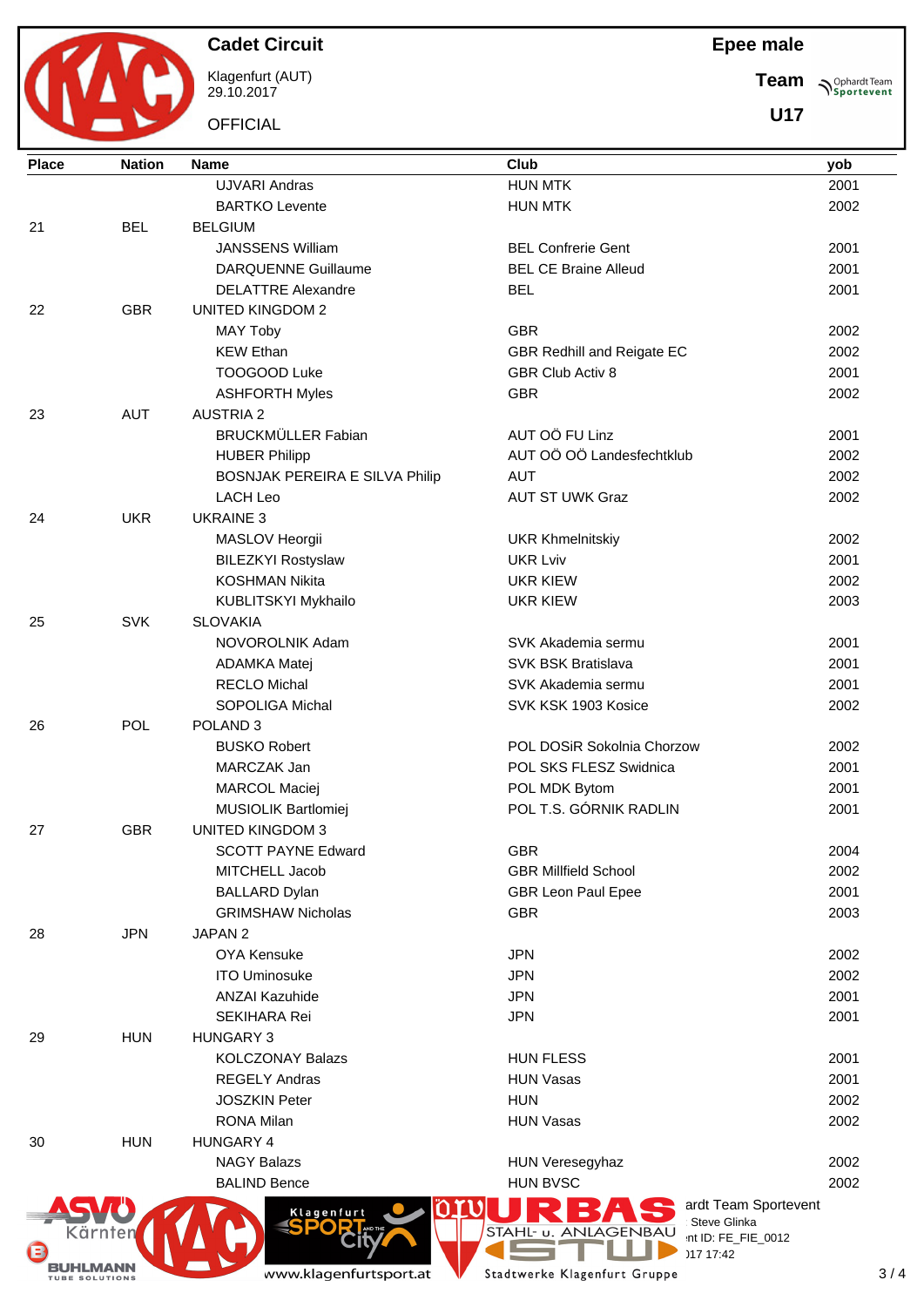**OFFICIAL** 

Klagenfurt (AUT) 29.10.2017

**Epee male**

**Team Sportevent** 

**U17**

| <b>Place</b> | <b>Nation</b> | <b>Name</b>                | Club                           | yob  |
|--------------|---------------|----------------------------|--------------------------------|------|
|              |               | <b>SALLAI Vince Peter</b>  | <b>HUN BVSC</b>                | 2001 |
|              |               | <b>PEREI Botond</b>        | <b>HUN Vasas</b>               | 2001 |
| 31           | <b>USA</b>    | UNITED STATES OF AMERICA 5 |                                |      |
|              |               | SJOSTEDT Jacob             | <b>USA</b>                     | 2002 |
|              |               | <b>KUMASHI Mihir</b>       | <b>USA</b>                     | 2002 |
|              |               | MOOSEKIAN Stafford         | <b>USA</b>                     | 2003 |
| 32           |               | <b>GJG</b>                 |                                |      |
|              |               | <b>SUGIMOTO Maya</b>       | <b>JPN</b>                     | 2001 |
|              |               | DIMITROPOULOS Lampros      | <b>GRE IRIDA</b>               | 2002 |
|              |               | <b>HINWOOD James</b>       | <b>GBR</b>                     | 2001 |
| Table of 64  |               |                            |                                |      |
| 33           | <b>SRB</b>    | <b>SERBIA</b>              |                                |      |
|              |               | SAMARDZIC Dragoljub        | <b>SRB MK Silni</b>            | 2001 |
|              |               | <b>GRBIC Daniil</b>        | <b>SRB MK Silni</b>            | 2001 |
|              |               | <b>SEHIC Boris</b>         | <b>SRB MK Silni</b>            | 2002 |
|              |               | RISTIC Ognjen              | SRB MK Silni                   | 2002 |
| 34           | POL           | POLAND <sub>4</sub>        |                                |      |
|              |               | <b>URBAN Pawel</b>         | POL MKS Gryf Mielec            | 2003 |
|              |               | <b>ADAMCZYK Patryk</b>     | POL MDK Bytom                  | 2001 |
|              |               | <b>HUWER Kamil</b>         | POL T.S. GÓRNIK RADLIN         | 2001 |
|              |               | RADOSZ Mikolaj             | POL SKS GRASS-HOPPER KALWARIA  | 2002 |
| 35           | POL           | POLAND <sub>5</sub>        |                                |      |
|              |               | <b>DEBICKI Dawid</b>       | POL SKS GRASS-HOPPER KALWARIA  | 2001 |
|              |               | NOSSARZEWSKI Antoni        | POL PKSzerm Warszawa           | 2002 |
|              |               | <b>KAZMIERSKI Maciej</b>   | POL MKS Gryf Mielec            | 2003 |
|              |               | OGONOWSKI Szymon           | POL IKS AWF Warszawa           | 2002 |
| 36           | <b>AUT</b>    | <b>AUSTRIA 3</b>           |                                |      |
|              |               | <b>HOLZER Paul</b>         | <b>AUT</b>                     | 2002 |
|              |               | SCHUHMANN Jan              | <b>AUT ST GFU Graz</b>         | 2001 |
|              |               | ZOELSS Leo                 | <b>AUT</b>                     | 2003 |
|              |               | <b>JANJIC Gregor</b>       | <b>AUT</b>                     | 2003 |
| 37           |               | INTERNATIONAL MIX-TEAM     |                                |      |
|              |               | MANCHEV Manoil             | <b>BUL Sofia</b>               | 2002 |
|              |               | <b>ARYEH Gideon Reuven</b> | ISR Maccabi Jerusalem          | 2001 |
|              |               | ANGELOV Yann               | <b>BUL Levski</b>              | 2001 |
| 38           | <b>BEL</b>    | <b>BELGIUM 2</b>           |                                |      |
|              |               | <b>JACOBS Aikin</b>        | <b>BEL Confrerie Gent</b>      | 2001 |
|              |               | VAN DER VAEREN Andy        | <b>BEL Maison de I Escrime</b> | 2001 |
|              |               | POCKELE Joris              | <b>BEL Confrerie Gent</b>      | 2002 |
|              |               |                            |                                |      |





**Klagenfurt** 



erdt Team Sportevent **License:** Steve Glinka  $P^{\sim}$  nt ID: FE\_FIE\_0012  $\frac{2}{17}$  17 17:42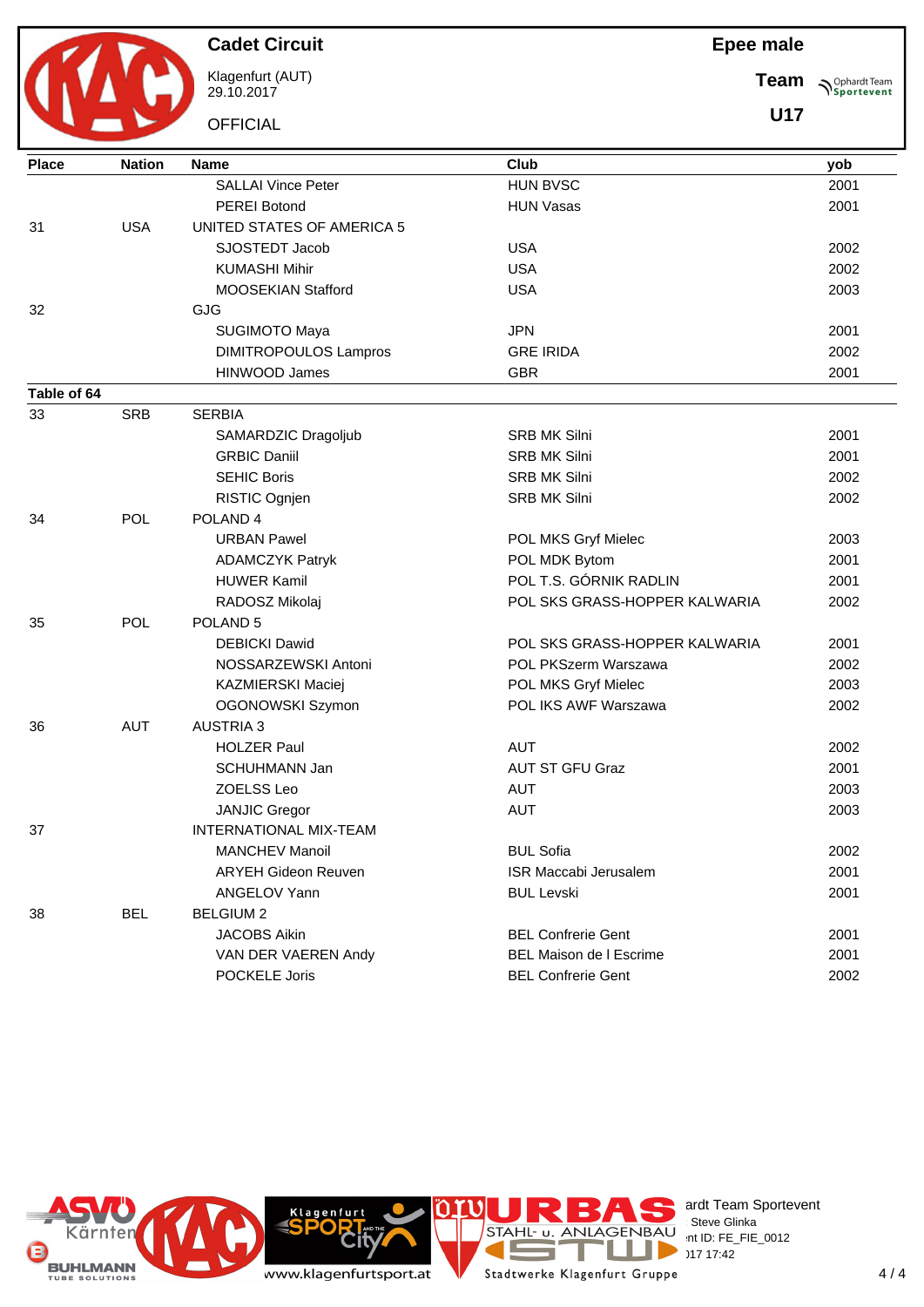

Klagenfurt (AUT) 29.10.2017

**OFFICIAL** 

**U17**

# **Referees activity**

|            |             |              | <b>Nation Foil Epee Sabre Name</b> | $\mathbf{A}$ | $\mathbf B$  | $\mathbf c$  | D              | E            | $\mathbf{I}$ | H            | G            | F            | P            | $\mathbf O$  | $\boldsymbol{\mathsf{N}}$ | M            | L | K            | J | Q            |                         | Ref Vid     | Ass                 |
|------------|-------------|--------------|------------------------------------|--------------|--------------|--------------|----------------|--------------|--------------|--------------|--------------|--------------|--------------|--------------|---------------------------|--------------|---|--------------|---|--------------|-------------------------|-------------|---------------------|
| <b>AUT</b> |             |              | <b>FELSBERGER</b><br><b>Tobias</b> |              | $\mathbf{1}$ | $\mathbf{1}$ | $\mathbf{1}$   |              | $\mathbf{1}$ |              |              |              |              |              |                           | $\mathbf{1}$ |   |              |   |              | 5                       | $\mathbf 0$ | $\mathsf 0$         |
|            |             |              | <b>KRAHER</b><br>Martin            |              | $\mathbf{1}$ | $\mathbf{1}$ |                | $\mathbf{1}$ | $\mathbf{1}$ |              |              |              |              | $\mathbf{1}$ |                           |              |   |              |   |              | 5                       | $\mathbf 0$ | $\mathbf 0$         |
|            |             | D            | <b>SCHMEDLER</b><br>Katharina      |              | $\mathbf{1}$ | $\mathbf{1}$ | $\mathbf{1}$   |              | $\mathbf{1}$ |              |              |              |              |              |                           |              |   |              |   |              | 4                       | $\mathbf 0$ | $\mathbf 0$         |
|            | $\mathsf D$ | <b>CN</b>    | <b>TERSCINAR</b><br>Peter          |              |              |              |                |              |              |              |              |              |              |              |                           |              |   |              |   |              | 0                       | $\mathbf 0$ | $\mathbf 0$         |
|            |             |              | <b>KNECHTL</b><br>Lukas            |              |              |              |                |              |              |              |              |              |              |              |                           |              |   |              |   |              | 0                       | $\mathbf 0$ | $\mathbf 0$         |
|            |             |              | <b>LACH Werner</b>                 |              |              |              |                |              |              |              |              |              |              |              |                           |              |   |              |   |              | $\pmb{0}$               | $\mathbf 0$ | $\mathbf 0$         |
| <b>BEL</b> |             |              | <b>DERAMAIX</b><br>Merlin          | $\mathbf{1}$ | $\mathbf{1}$ | $\mathbf{1}$ | $\mathbf{1}$   |              |              |              |              |              |              |              |                           |              |   |              |   |              | $\overline{4}$          | $\mathbf 0$ | $\mathsf{O}\xspace$ |
| <b>BLR</b> |             |              | <b>PRYIEMKA</b><br>Valery          |              |              |              |                |              |              |              |              |              |              |              |                           |              |   |              |   |              | $\mathsf 0$             | $\mathbf 0$ | $\mathsf{O}\xspace$ |
| <b>EST</b> |             |              | LEBEDEV<br>Eduard                  |              | $\mathbf{1}$ | $\mathbf{1}$ |                | $\mathbf{1}$ |              | $\mathbf{1}$ |              |              |              |              | $\mathbf{1}$              |              |   |              |   |              | 5                       | $\mathbf 0$ | $\mathsf{O}\xspace$ |
| <b>GBR</b> |             |              | AYANWALE<br>Kola                   |              |              |              |                |              |              |              |              |              |              |              |                           |              |   |              |   |              | $\pmb{0}$               | $\mathbf 0$ | $\mathbf 0$         |
|            |             |              | <b>BLACKMORE</b><br>Noah           |              |              |              |                |              |              |              |              |              |              |              |                           |              |   |              |   |              | $\mathsf 0$             | $\pmb{0}$   | $\mathbf 0$         |
|            |             |              | <b>GRAHAM</b><br>Rosalind          | $\mathbf{1}$ | $\mathbf{1}$ | $\mathbf{1}$ |                | $\mathbf{1}$ |              | $\mathbf{1}$ |              |              |              |              |                           |              |   | $\mathbf{1}$ |   |              | $\,6\,$                 | $\pmb{0}$   | $\pmb{0}$           |
|            |             |              | <b>LINES Andrew</b>                |              |              |              |                |              |              |              |              |              |              |              |                           |              |   |              |   |              | 0                       | $\mathbf 0$ | $\mathbf 0$         |
|            |             |              | <b>MCDERMOTT</b><br>Chiara         |              | $\mathbf{1}$ | $\mathbf{1}$ | $\mathbf{1}$   |              |              | $\mathbf{1}$ |              |              |              |              |                           |              |   |              | 1 |              | $\sqrt{5}$              | $\mathbf 0$ | $\mathbf 0$         |
| <b>HUN</b> |             |              | <b>BEKEFI Daniel 1</b>             |              | 1            | $\mathbf 1$  | $\mathbf{1}$   |              |              |              |              |              |              |              |                           |              |   |              |   |              | 4                       | 0           | $\mathbf 0$         |
|            |             | $\, {\bf B}$ | <b>HORVATH</b><br>Attila           | $\mathbf{1}$ | $\mathbf{1}$ | $\mathbf{1}$ |                | $\mathbf{1}$ |              |              | $\mathbf{1}$ |              |              |              |                           |              |   |              |   | $\mathbf{1}$ | 6                       | $\mathbf 0$ | $\mathbf 0$         |
|            |             | $\, {\bf B}$ | <b>MARKOVICS</b><br>Gyorgy         |              |              |              |                |              |              |              |              |              |              |              |                           |              |   |              |   |              | $\mathbf 0$             | $\mathbf 0$ | $\mathbf 0$         |
|            |             |              | <b>HONTI-KISS</b><br>Dominika      |              |              |              |                |              |              |              |              |              |              |              |                           |              |   |              |   |              | $\mathbf 0$             | $\mathbf 0$ | $\mathbf 0$         |
| <b>ITA</b> |             |              | <b>MAROTTA</b><br>Francesco        |              | $\mathbf{1}$ | $\mathbf{1}$ |                | $\mathbf{1}$ |              |              |              | $\mathbf{1}$ |              |              |                           |              |   |              | 1 |              | 5                       | $\mathbf 0$ | $\mathbf 0$         |
|            |             |              | FREZZA Pietro                      |              |              |              |                |              |              |              |              |              |              |              |                           |              |   |              |   |              | $\overline{0}$          | $\mathbf 0$ | $\Omega$            |
| <b>POL</b> |             | CN           | <b>JANTAS</b><br>Andrzej           |              | $\mathbf{1}$ | $\mathbf{1}$ | $\overline{1}$ |              |              |              | $\mathbf{1}$ |              | $\mathbf{1}$ |              |                           |              |   |              |   |              | 5                       | 0           | $\pmb{0}$           |
|            |             | $\sf B$      | <b>SZCZESNIAK</b><br>Piotr         |              |              |              |                |              |              |              |              |              |              |              |                           |              |   |              |   |              | $\pmb{0}$               | $\pmb{0}$   | $\pmb{0}$           |
|            |             |              | <b>MIELNICZEK</b><br>Ignacy        |              | $\mathbf{1}$ | $\mathbf{1}$ |                |              |              |              | $\mathbf{1}$ |              |              |              |                           | $\mathbf{1}$ |   |              |   |              | $\overline{\mathbf{4}}$ | $\pmb{0}$   | $\mathsf{O}\xspace$ |
|            |             |              | <b>FAJKIS</b><br>Krystian          | $\mathbf{1}$ | $\mathbf{1}$ | $\mathbf{1}$ | $\mathbf{1}$   |              |              |              |              |              |              |              |                           |              |   |              |   |              | 4                       | $\pmb{0}$   | $\pmb{0}$           |
|            |             |              | <b>GRYT Maciej</b>                 |              |              |              |                |              |              |              |              |              |              |              |                           |              |   |              |   |              | $\pmb{0}$               | $\mathbf 0$ | $\mathbf 0$         |
| <b>ROU</b> |             |              | <b>CSISZAR</b><br>Francisc         |              | $\mathbf{1}$ | $\mathbf{1}$ |                |              |              |              |              |              |              |              |                           |              |   |              |   |              | $\boldsymbol{2}$        | $\mathbf 0$ | $\mathbf 0$         |
|            |             |              | <b>NAGY Lehel</b>                  | $\mathbf{1}$ | $\mathbf{1}$ | $\mathbf{1}$ |                | $\mathbf{1}$ |              |              |              |              |              |              |                           |              |   |              |   |              | $\overline{4}$          | $\mathbf 0$ | $\mathbf 0$         |
|            |             |              | PUIU Stefan                        | $\mathbf{1}$ | $\mathbf{1}$ | $\mathbf{1}$ | $\mathbf{1}$   |              |              |              |              |              |              |              |                           |              |   |              |   |              | $\overline{4}$          | $\mathbf 0$ | $\mathbf 0$         |
|            |             |              | PIRVAN Marin                       |              |              |              |                |              |              |              |              |              |              |              |                           |              |   |              |   |              | 0                       | $\mathbf 0$ | $\mathsf{O}\xspace$ |



www.klagenfurtsport.at

**Cit** 

**Klagenfurt** 

∩

T Stadtwerke Klagenfurt Gruppe

Е

**CONTRACT** 

a.

STAHL U. ANLAGENBAU Steve Glinka

es ardt Team Sportevent

 $\begin{array}{l} \begin{array}{|c} \text{GENBAU} \end{array} \\ \begin{array}{|c|c|} \end{array} \end{array}$   $\begin{array}{c} \text{int ID: FE\_FIE\_0017} \end{array}$  $29.1717:43$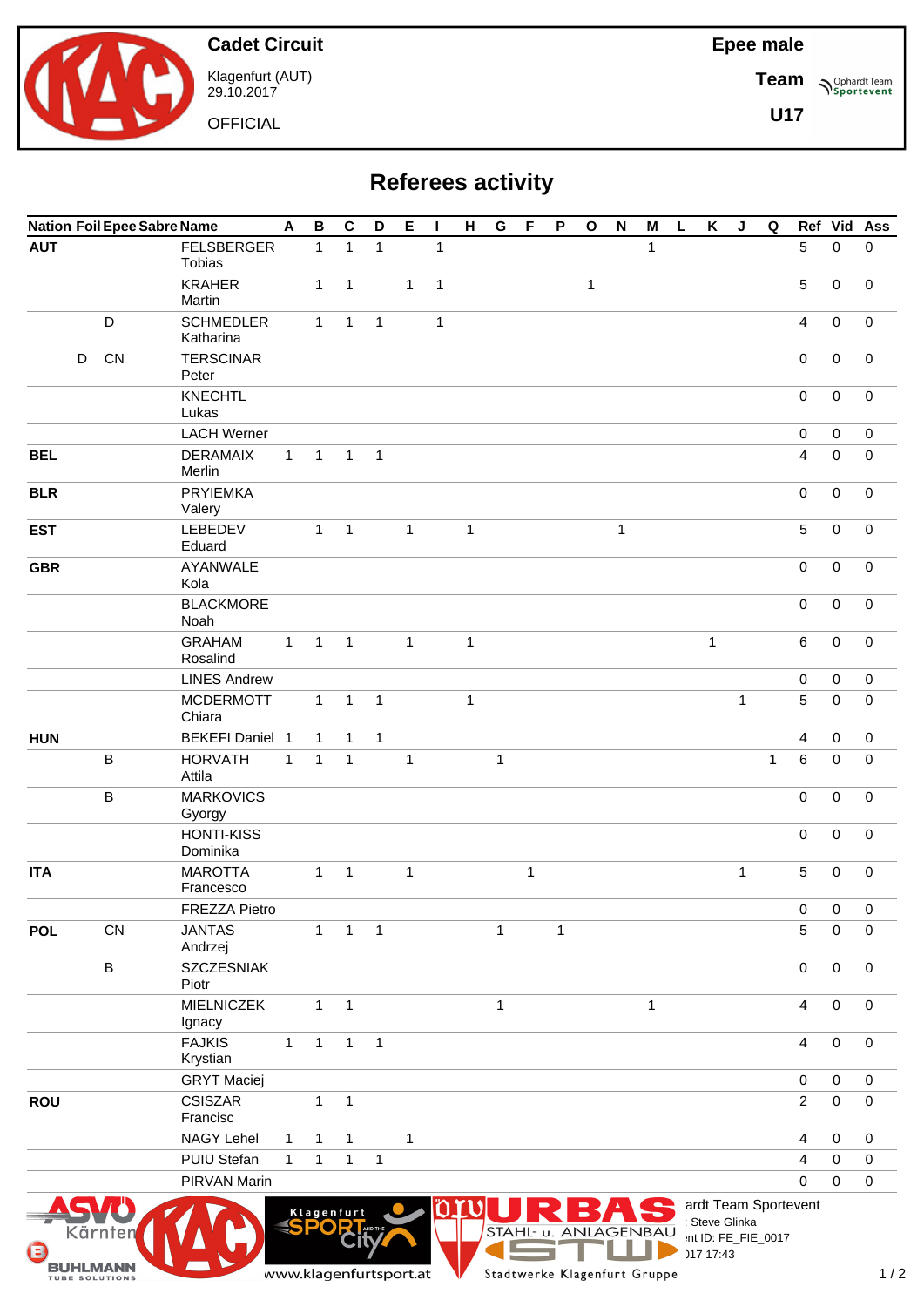

Klagenfurt (AUT) 29.10.2017

**Cadet Circuit**

**OFFICIAL** 

**Team Sportevent** 

**U17**

|            |              |             | <b>Nation Foil Epee Sabre Name</b> | A            | $\, {\bf B}$ | $\mathbf c$  | D            | E            |              | H            | $\mathbf G$  | F            | P            | $\mathbf O$  | $\boldsymbol{\mathsf{N}}$ | M | L            | K            | J | Q            |                |                     | Ref Vid Ass |
|------------|--------------|-------------|------------------------------------|--------------|--------------|--------------|--------------|--------------|--------------|--------------|--------------|--------------|--------------|--------------|---------------------------|---|--------------|--------------|---|--------------|----------------|---------------------|-------------|
|            |              |             | dorian                             |              |              |              |              |              |              |              |              |              |              |              |                           |   |              |              |   |              |                |                     |             |
|            |              |             | <b>MANOLACHE</b><br>Christina      |              |              |              |              |              |              |              |              |              |              |              |                           |   |              |              |   |              | $\mathsf 0$    | $\pmb{0}$           | $\mathbf 0$ |
| <b>SLO</b> |              | $\sf B$     | JEZA Eva                           | $\mathbf{1}$ | $\mathbf{1}$ | $\mathbf{1}$ |              | $\mathbf{1}$ |              |              |              | $\mathbf{1}$ | $\mathbf{1}$ |              |                           |   |              |              |   |              | 6              | 0                   | 0           |
|            |              | B           | JEZA Jure                          |              |              |              |              |              |              |              |              |              |              |              |                           |   |              |              |   |              | $\pmb{0}$      | 0                   | $\mathbf 0$ |
|            |              | $\sf B$     | <b>TOBIAS</b><br>Simona            |              |              |              |              |              |              |              |              |              |              |              |                           |   |              |              |   |              | 0              | $\mathbf 0$         | 0           |
|            |              | B           | <b>KORES Gaja</b>                  |              | $\mathbf{1}$ | $\mathbf{1}$ |              | $\mathbf{1}$ |              |              | $\mathbf{1}$ |              |              |              | $\mathbf{1}$              |   |              |              |   |              | 5              | $\pmb{0}$           | $\mathbf 0$ |
| SUI        |              | ${\sf N}$   | <b>GÄCHTER</b><br>Christophe       |              |              |              |              |              |              |              |              |              |              |              |                           |   |              |              |   |              | $\mathbf 0$    | $\mathbf 0$         | $\mathbf 0$ |
| <b>SVK</b> | $\mathsf{P}$ | $\sf B$     | <b>TURANOVA</b><br>Kristina        |              |              |              |              |              |              |              |              |              |              |              |                           |   |              |              |   |              | $\pmb{0}$      | $\pmb{0}$           | $\mathbf 0$ |
|            |              |             | <b>HUNCAROVA</b><br>Katarina       |              |              |              |              |              |              |              |              |              |              |              |                           |   |              |              |   |              | $\mathsf 0$    | $\mathbf 0$         | $\mathbf 0$ |
|            |              |             | <b>CELLEROVA</b><br>Michala        |              |              |              |              |              |              |              |              |              |              |              |                           |   |              |              |   |              | $\mathbf 0$    | $\mathbf 0$         | $\mathbf 0$ |
|            |              |             | <b>SIMEUNOVIC</b><br>Rastislav     | $\mathbf{1}$ | $\mathbf{1}$ | $\mathbf{1}$ |              | $\mathbf{1}$ | $\mathbf{1}$ |              |              |              |              |              |                           |   | $\mathbf{1}$ |              |   |              | $\,6\,$        | $\mathbf 0$         | 0           |
|            | B            | $\mathsf B$ | <b>VILEM Michal</b>                | $\mathbf{1}$ | $\mathbf{1}$ | $\mathbf{1}$ |              | $\mathbf{1}$ |              |              |              | $\mathbf{1}$ |              |              |                           |   |              | $\mathbf{1}$ |   |              | $\,6\,$        | $\mathsf{O}\xspace$ | $\mathbf 0$ |
| <b>UKR</b> |              |             | <b>TYMOSHENKO</b><br>Ruslan        |              |              |              |              |              |              |              |              |              |              |              |                           |   |              |              |   |              | $\mathbf 0$    | $\pmb{0}$           | $\mathbf 0$ |
|            |              |             | ZELENTSOVA 1<br>Alina              |              | $\mathbf{1}$ | $\mathbf{1}$ | $\mathbf{1}$ |              |              |              |              | $\mathbf{1}$ |              |              |                           |   | $\mathbf{1}$ |              |   |              | $\,6\,$        | $\pmb{0}$           | $\mathbf 0$ |
|            |              |             | <b>OREMUSH</b><br>Heyza            |              | $\mathbf{1}$ | $\mathbf{1}$ |              | $\mathbf{1}$ |              |              |              | $\mathbf{1}$ |              |              |                           |   |              |              |   | $\mathbf{1}$ | $\overline{5}$ | $\pmb{0}$           | $\mathbf 0$ |
| <b>USA</b> |              |             | <b>BALOG Marcus</b>                |              | $\mathbf{1}$ | $\mathbf{1}$ | $\mathbf{1}$ |              |              | 1            |              |              |              |              | 1                         |   |              |              |   |              | $\sqrt{5}$     | 0                   | 0           |
|            |              |             | <b>BELANICH</b><br>Susan           |              |              |              |              |              |              |              |              |              |              |              |                           |   |              |              |   |              | 0              | $\mathbf 0$         | $\mathbf 0$ |
|            |              |             | <b>MAHMOUD</b><br>Taysir           | $\mathbf{1}$ | $\mathbf{1}$ | $\mathbf{1}$ | $\mathbf{1}$ |              |              | $\mathbf{1}$ |              |              |              | $\mathbf{1}$ |                           |   |              |              |   |              | 6              | 0                   | $\mathbf 0$ |
|            |              |             | <b>MANDOKI</b><br>Sandor           |              |              |              |              |              |              |              |              |              |              |              |                           |   |              |              |   |              | $\mathsf 0$    | $\pmb{0}$           | $\pmb{0}$   |

47 Referees

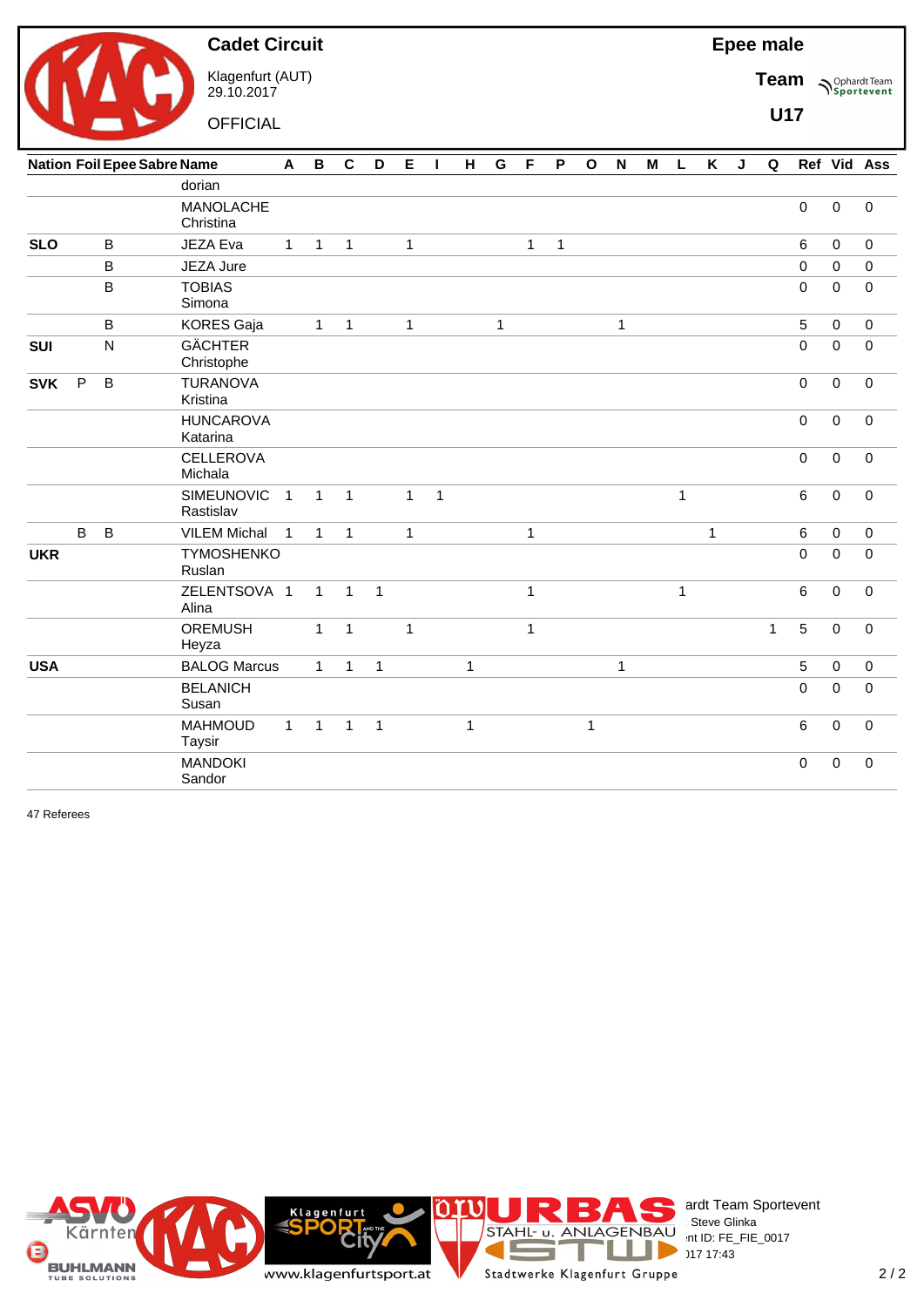

Klagenfurt (AUT) 28.10.2017 - 29.10.2017

# **Medalist**

#### **Epee male Individuel U17**

| <b>Place</b>  |            | <b>Nation Name</b>   | Club                           | yob  |
|---------------|------------|----------------------|--------------------------------|------|
| Gold          | SUI        | <b>FAVRE Hadrien</b> | <b>CES Sierre</b>              | 2001 |
| Silver        | JPN        | ASAMI Seiya          |                                | 2002 |
| <b>Bronze</b> | <b>GRE</b> | AVRAMIDIS Theodoros  | M. ALEXANDROS<br><b>KORDEL</b> | 2002 |
| <b>Bronze</b> | <b>HUN</b> | NAGY Marcell         | Vasas                          | 2001 |

#### **Epee female Individuel U17**

| <b>Place</b>  |            | <b>Nation Name</b>         | Club | vob  |
|---------------|------------|----------------------------|------|------|
| Gold          | USA        | <b>BEDDINGFIELD Claire</b> |      | 2001 |
| Silver        | <b>HUN</b> | MUHARI Eszter              | MTK  | 2002 |
| <b>Bronze</b> | USA        | CANDREVA Greta             |      | 2002 |
| <b>Bronze</b> | FIN        | <b>JAAKKOLA Outi</b>       | EM   | 2001 |

#### **Epee male Team U17**

| <b>Place</b>  |            | <b>Nation Name</b>         | Club                       | yob  |
|---------------|------------|----------------------------|----------------------------|------|
| Gold          | SUI        | <b>SWITZERLAND</b>         |                            |      |
|               |            | <b>ZYBACH Lenny</b>        | <b>SECH Chaux-de-Fonds</b> | 2001 |
|               |            | <b>FAVRE Hadrien</b>       | <b>CES Sierre</b>          | 2001 |
|               |            | <b>WICHT Matteo</b>        | <b>SEG Geneve</b>          | 2002 |
|               |            | HAURI Ian                  | <b>SEG Geneve</b>          | 2002 |
| Silver        | <b>USA</b> | UNITED STATES OF AMERICA 2 |                            |      |
|               |            | <b>SHINHOLSTER Michael</b> |                            | 2001 |
|               |            | <b>HANSEN Jonas</b>        |                            | 2001 |
|               |            | RAYLE Evan                 |                            | 2001 |
|               |            | <b>DINKINS Ramadan</b>     |                            | 2001 |
| <b>Bronze</b> | <b>GBR</b> | UNITED KINGDOM 1           |                            |      |
|               |            | <b>MACPHERSON Steven</b>   |                            | 2001 |
|               |            | <b>ANDREWS Benjamin</b>    | Plymouth FC                | 2001 |
|               |            | FOULSHAM Jacob             |                            | 2002 |
|               |            | WILLCOX Joshua             |                            | 2001 |
|               |            |                            |                            |      |

#### **Epee female Team U17**

| <b>Place</b> |                       | <b>Nation Name</b>         | Club                                                                                             | yob  |    |
|--------------|-----------------------|----------------------------|--------------------------------------------------------------------------------------------------|------|----|
| Gold         | <b>HUN</b>            | <b>HUNGARY</b>             |                                                                                                  |      |    |
|              |                       | <b>BUKI Lili</b>           | OMS-Tata                                                                                         | 2002 |    |
|              |                       | <b>KOLCZONAY Borbala</b>   | <b>FLESS</b>                                                                                     | 2001 |    |
|              |                       | DEKANY Kinga               | AVA                                                                                              | 2001 |    |
|              |                       | <b>MUHARI Eszter</b>       | <b>MTK</b>                                                                                       | 2002 |    |
| Silver       | <b>USA</b>            | UNITED STATES OF AMERICA 2 |                                                                                                  |      |    |
|              |                       | <b>YEU</b> Irene           |                                                                                                  | 2002 |    |
|              |                       | <b>LIN Jessica</b>         |                                                                                                  | 2003 |    |
|              |                       | <b>BINDAS Blowden</b>      |                                                                                                  | 2001 |    |
| G            | Kärnten               | Klagenfurt<br>AND THE      | ardt Team Sportevent<br>Steve Glinka<br>STAHL- u. ANLAGENBAU<br>int ID: FE FIE 0013<br>)17 17:43 |      |    |
|              | <b>TUBE SOLUTIONS</b> | www.klagenfurtsport.at     | Stadtwerke Klagenfurt Gruppe                                                                     |      | 1/ |